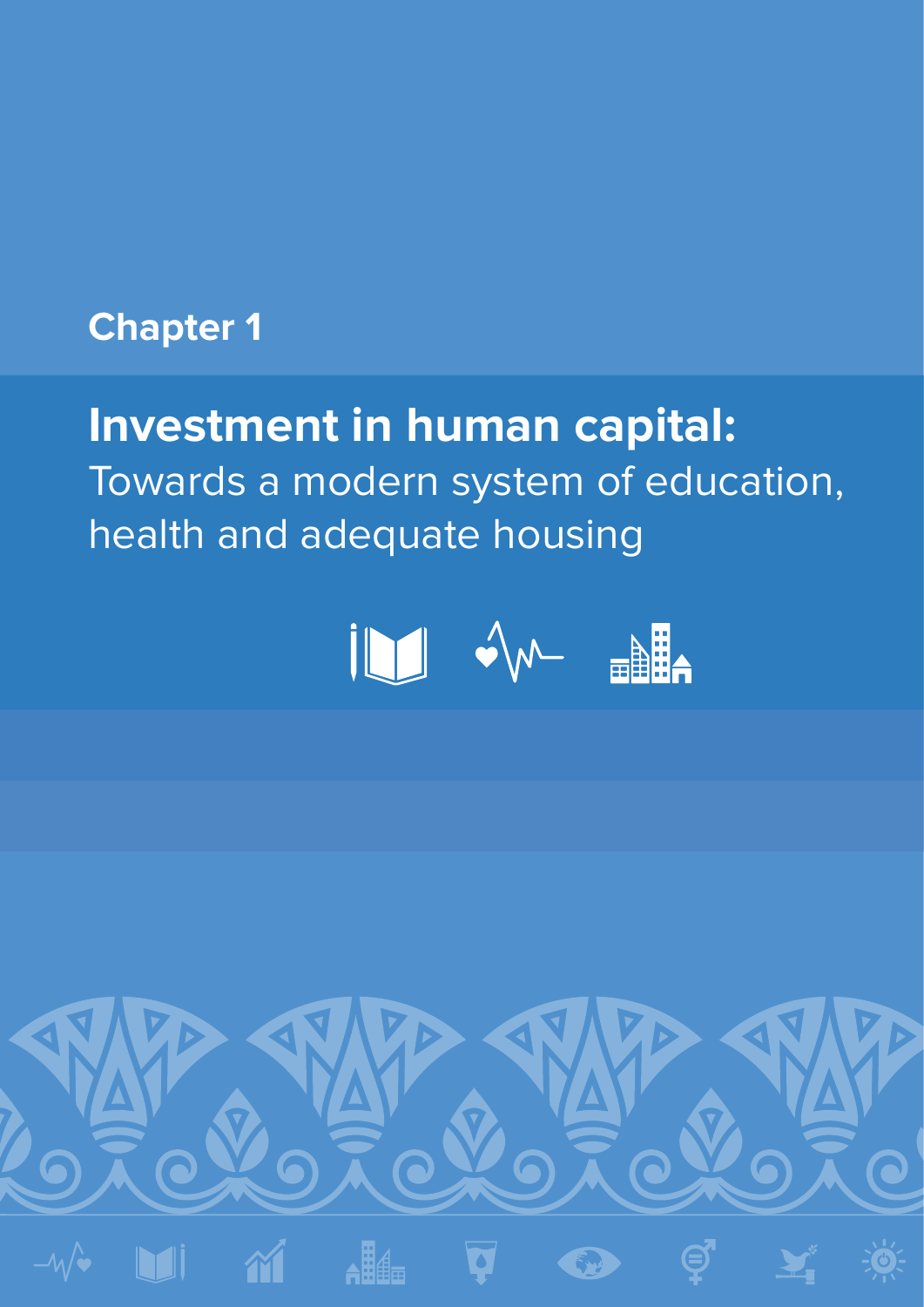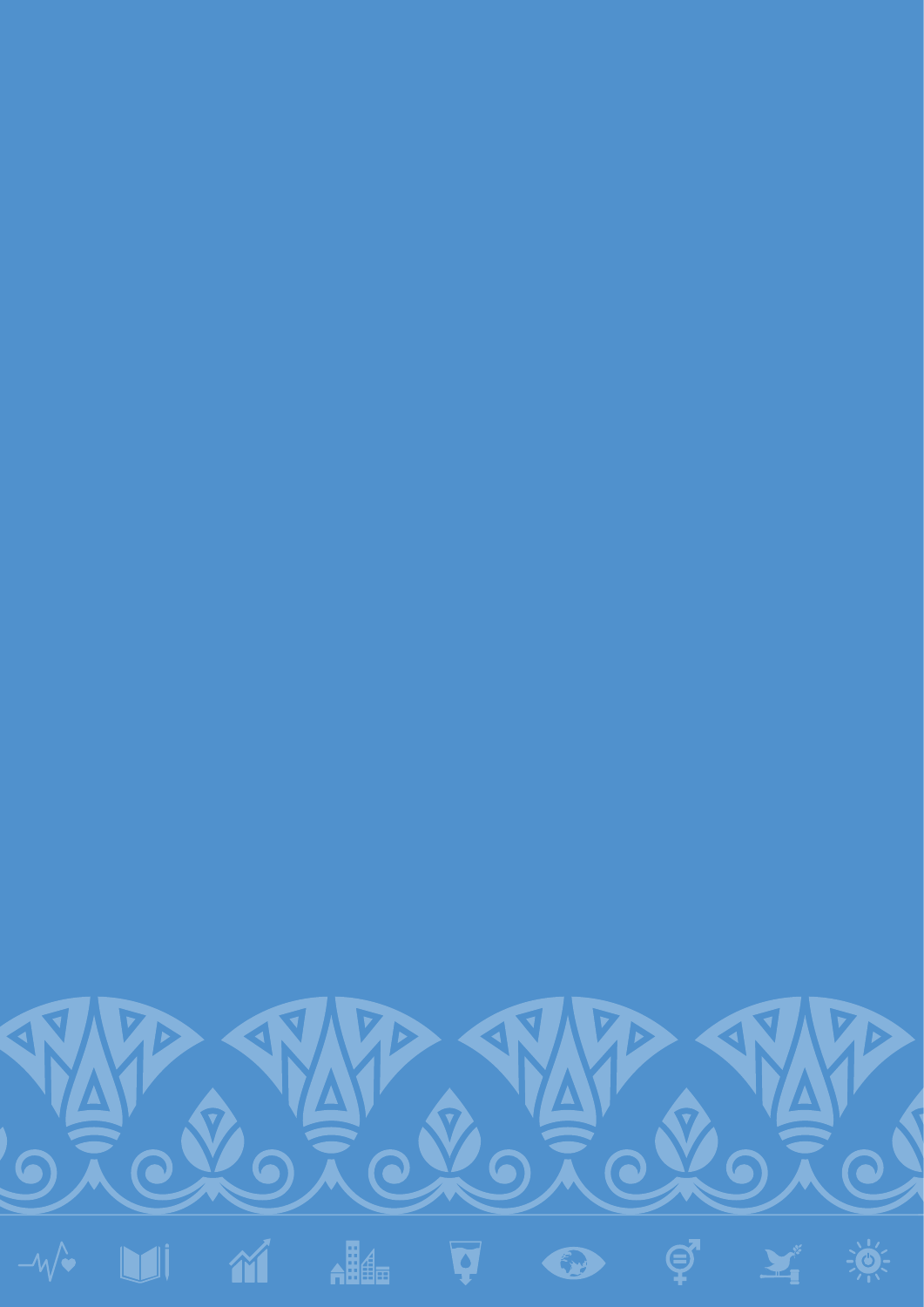Investment in human capital is one of the basic components for development and one of the fundamental rights enjoyed by human beings. It is considered the core of the sustainable development process. This investment is linked to a set of direct and indirect personal and social gains that make it essential in achieving all three dimensions of sustainable development: economic, social and environmental. Healthy people and people who have access to quality education are better able to contribute to their communities, as they are more able to work, produce, innovate, tackle crises, or solve or adapt to problems compared to people who are less healthy and have not had access to quality education. In addition, they are more aware of and more like to follow the sustainable production and consumption patterns that are needed to address environmental and climate challenges. They are also able to achieve higher levels of income, enabling them to break out of the cycle of poverty and achieve an acceptable standard of living. Investment in human capital has therefore been a key focus for decision makers around the world, and likewise is among the spending priorities for governments in developed countries.<sup>1</sup>

The right to adequate housing is fundamental to human rights and human dignity. Accordingly, work to realize this right affects the whole development process and is one of the main entry points for investment in human capital. According to the United Nations Committee on Economic, Social and Cultural Rights (CESCR), the right to adequate housing should be viewed holistically as "the right to live somewhere in security, peace and dignity."2

The global interest in development of human capital and investment in health, education and adequate housing was realized in the 2030 Agenda for Sustainable Development launched by the United Nations in September 2015. Two of the associated Sustainable Development Goals (SDGs) are devoted to tackling the various dimensions related to

health and education: Goal 3 is to "ensure healthy lives and promote well-being for all at all ages," and Goal 4 is to "ensure inclusive and equitable quality education and promote lifelong learning opportunities for all."<sup>3</sup> In addition, one of the targets of Goal 11, to "make cities and human settlements inclusive, safe, resilient and sustainable", is to ensure universal access to adequate, safe and affordable housing and basic services, and to upgrade informal settlements by 2030.4

The agenda of investing in human capital has received consistent attention from decision makers in Egypt, focused on the introduction of various reforms and improvements to the education and health systems, aimed primarily at expanding the provision of services to citizens. Moreover, the past few years have seen clear commitment and efforts on the part of Egypt to introduce reforms focusing on the dimensions of quality and competitiveness. This path was realized in the 2014 Constitution of Egypt, which clearly established the role of the State in providing education services, fostering scientific research, and providing health and adequate housing as a right for all citizens, at a level of quality consistent with international standards. In addition, the national sustainable development strategy, Egypt Vision 2030, included three main themes outlining the strategic vision of the government with regard to investment in human capital until 2030. Two themes covered within the social dimension, namely health, and education and training, and a theme within the economic dimension, knowledge, innovation and scientific research, as well as a theme within the environmental dimension of the strategy, urban development.<sup>5</sup> It is understood that successful implementation of the 2030 Agenda and the achievement of the goals of Egypt Vision 2030 will only be possible through focusing on investment in human capital, and as a result, more attention and resources have been directed towards achieving reforms in the sectors of health, education and the provision of adequate housing, aimed primarily at building and developing a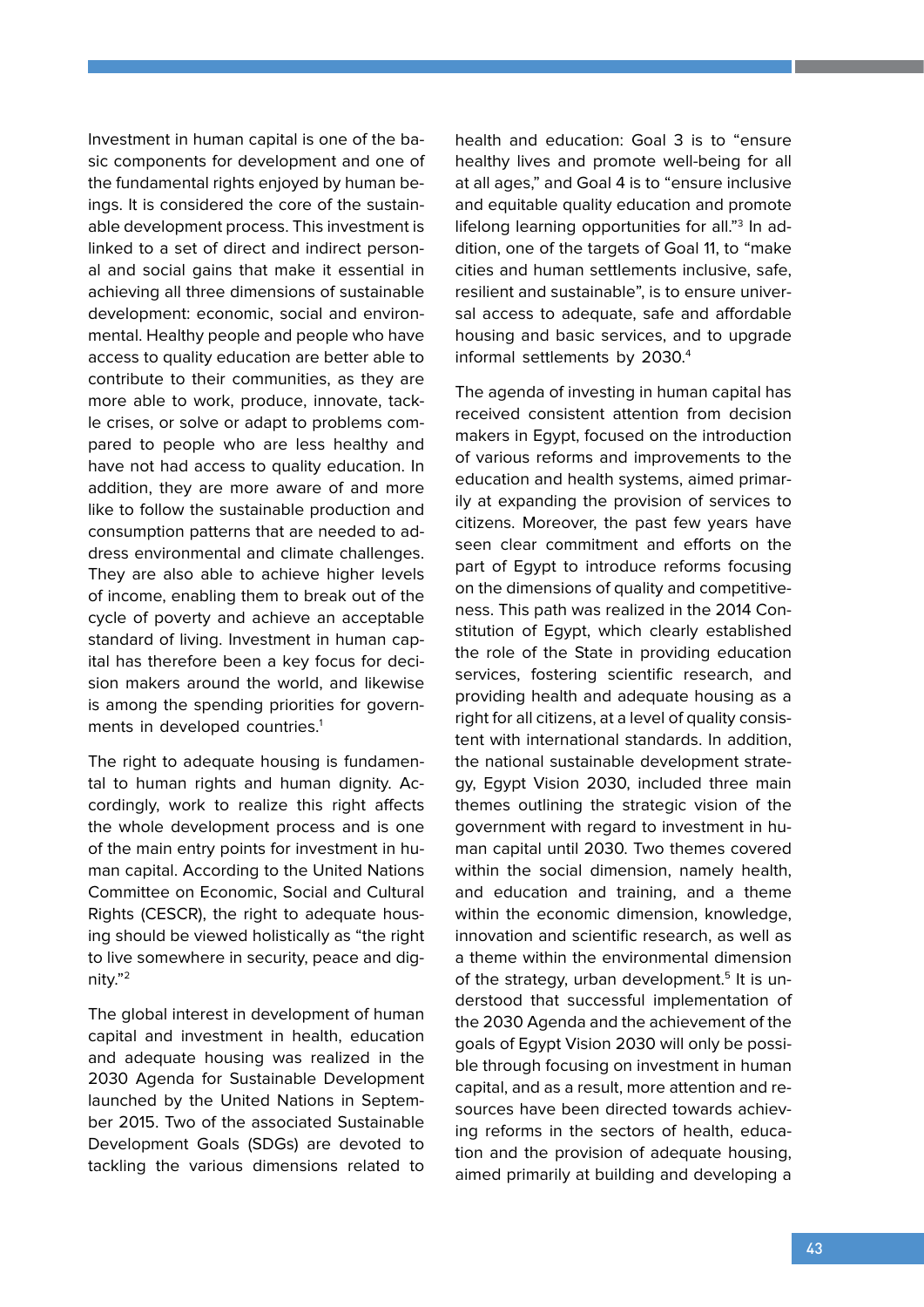qualified human force capable of leading the development process.

This chapter focuses primarily on Egypt's investments in human capital in the fields of education, scientific research, health and adequate housing and consists of a number of sections covering these issues. Section 1.1 provides a brief overview on the importance of investing in human capital and the personal and social gains associated with doing so. Section 1.2 is sheds light on Egypt's performance with regards to human development and human capital related indicators. Section 1.3 is concerned with reviewing the development of the most important indicators related to the availability, quality and competitiveness of education and health systems over the past 10 years. Section 1.4 discusses Egypt's efforts in the area of adequate housing provision through investment in social housing, solving informal settlements issues and provision of water and sanitation facilities. Section 1.5 focuses on Egypt's efforts to develop its education and health systems, and covers the relevant sectoral strategies and the most relevant policies, initiatives and procedures that have been launched or are being implemented. Section 1.6 provides an analysis of the evolution of government spending on the education, health and housing sectors during the period between fiscal years 2010/2011 and 2019/2020. Section 1.7 looks at the response of Egypt's education and health sectors to the COVID-19 pandemic. Section 1.8 discusses the general challenges and future government policies needed in order to move forward with reform and development.

# **1.1 The importance of investment in human capital**

Human capital can be summarized as the skills, knowledge and abilities possessed by individuals within a population and is the result of planned investment. Its distinguishing feature is that it is part of, and inseparable from, human beings themselves. It is considered a kind of capital or wealth because it can be used as a source of gains or to accomplish goals in the future. It was this idea of human capital that economist Theodore Schultz discussed in terms of investing in people's education, health, and skills.<sup>6</sup>

Investing in human capital brings about a set of personal and social benefits or gains. Personal returns are the set of benefits that individuals achieve from higher levels of education and health in terms of their higher level of productivity in the labour market and their income level. Social returns are related to the ability of societies that prioritize investment in human capital to achieve high and sustainable economic growth and equitable distribution of income, contributing to reducing poverty and achieving the economic, social and environmental goals of the sustainable development process. Since the benefits of investing in human capital are realized only in the future, working on the acquisition of human capabilities is a form of investment.<sup>7</sup>

## **1.1.1 Personal returns from investment in human capital**

Economists have sought to estimate the personal economic returns on investment in education by investigating the relationship between education on one hand and the productivity of the individual in the labour market and the rate of growth in their personal income on the other. During the last three decades of the 20th century, many studies were conducted worldwide that show a significant positive correlation between levels of education and levels of personal income.<sup>8</sup> These include studies in Arab countries, Egypt among them.<sup>9</sup> Estimates of the rate of return on education in Egypt are in alignment with the findings within other Arab countries in general, especially findings that show a direct relationship between the rate of return on education and the level of education (or educational stage) reached, as well as the high rate of return on education for women compared to men. For example, one study<sup>10</sup> estimated the rates of return on primary education in Egypt between 2.3 percent (the lowest rate for men in the private sector) and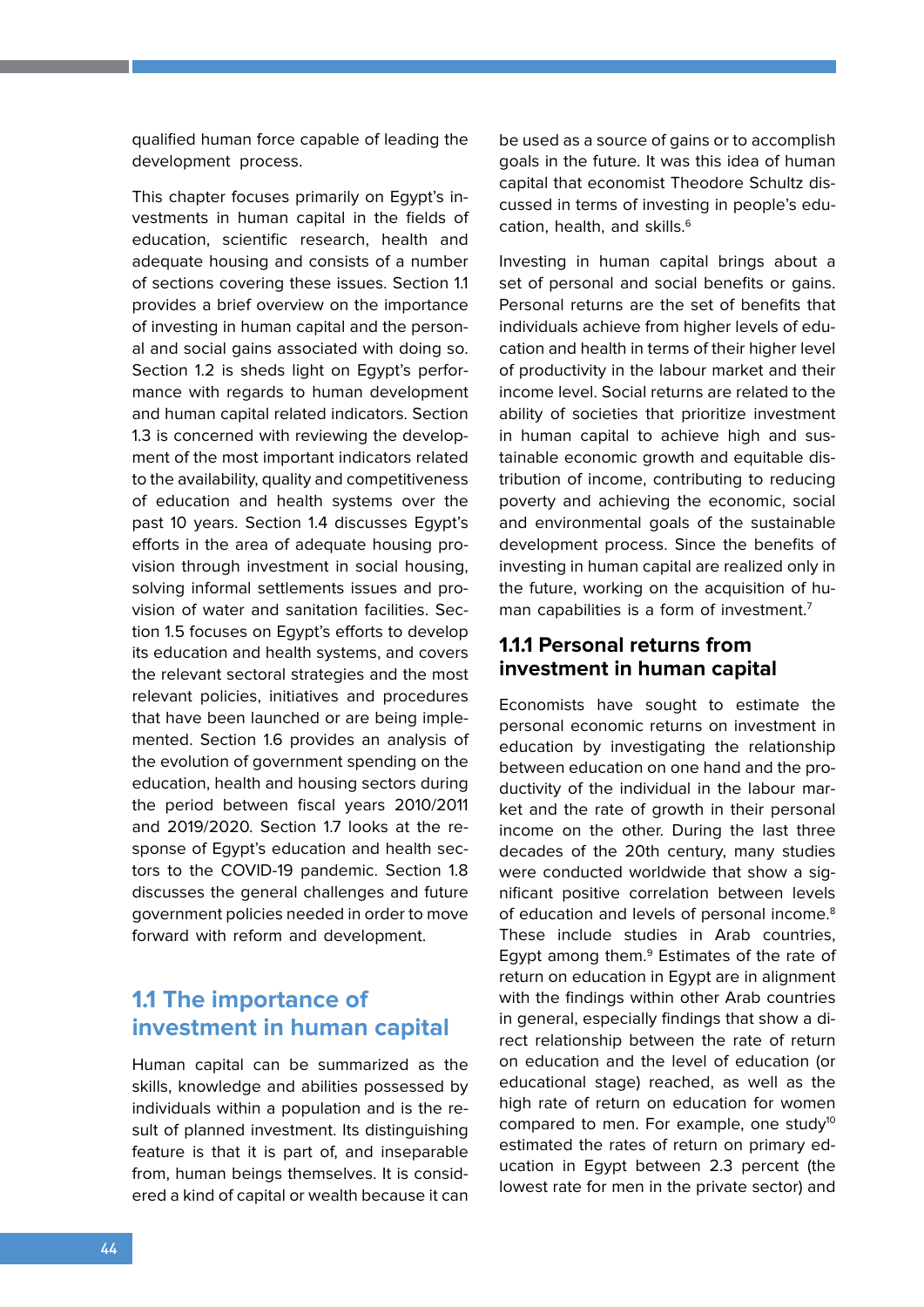8 percent (the highest rate for women in the public sector). The study also showed that these rates ranged between 6.2 percent and 7.8 percent for secondary education, and 8.2 percent and 20.6 percent for university education. A different study<sup>11</sup> suggests the rates of return on education in Egypt are relatively low in general, with the exception of university education, and that the return on education is directly related to the number of years of experience and the social status of the worker. Another recent study<sup>12</sup> showed that the rate of return on education in Egypt among men aged 20–45 ranged between 2 percent and 5.7 percent. This rate is lower than the estimated rates in other developing countries with the exception of Turkey, which also has relatively low rates of return on education.

Studies did not only focus on estimating the personal return on the "number of years of education", but also focused on measuring the return on education quality. Regardless of their methodologies and the data used therein, the findings of these studies indicate that quality of education (which is expressed in the results achieved by students on standardized tests or the amount of resources and inputs available for education) is significantly correlated with the level of students' productivity and the wages they earn upon entry into the labour market.<sup>13</sup> In addition, one of the studies that looked at Egypt showed that quality of education affects not only the level of wages or returns that an individual gains, but is also positively correlated with rates of return on education; quality of education is one of the determinants that affects individuals' demand for education, as well as the number of years of education and the different level of abilities.14

An individual's health status is closely related to their level of productivity and consequently their wages in the labour market and chances of obtaining decent work. Individuals who suffer from health problems, whether physical or psychological, are more likely to be unemployed, and the work opportunities available to them are often inappropriate or in poor conditions. Moreover, the productivity

of these individuals is lower and their absenteeism rates are higher, limiting their ability to make a living at all ages compared to their healthy counterparts.15

## **1.1.2 Social returns from investment in human capital**

Social return on investment in human capital refers to the benefits that society accrues as a result of increasing its value of human capital. These benefits include direct economic gains, such as an increase in the level of productivity and in the size of the economy, as well as non-monetary returns, such a reduction in crime rates and an improvement in individuals' capacity for political participation, in addition to positive effects on individuals' health, on family structure and on birth rates.<sup>16</sup>

A large number of studies have shown the existence of a positive and significant correlation between both the quantitative level of education or educational attainment (the number of years of education) and the quality of education (cognitive skills and abilities, which are reflected in students' performance on standardized tests) on one hand, and economic growth on the other.<sup>17</sup> Accordingly, a society with a more educated population (especially in science-related subjects) will show higher rates of innovation and invention, and its population will be more productive and create better and more modern production methods, alongside the introduction of modern technology that leads to economic growth.18 Accordingly, one study applied to a cross-sectional sample of low- and middle-income countries showed that the quantity of education, expressed in enrolment rates, is directly related to the rate of economic growth, and that the level of spending on education indirectly affects economic growth through its role in improving the quality of education.19 In addition, another study indicated that improving the quality of education (which is measured by the productivity of education the amount of increase in human capital that an individual possesses as a result of each additional unit of time devoted to education) in Egypt by 20 percent would lead to a dou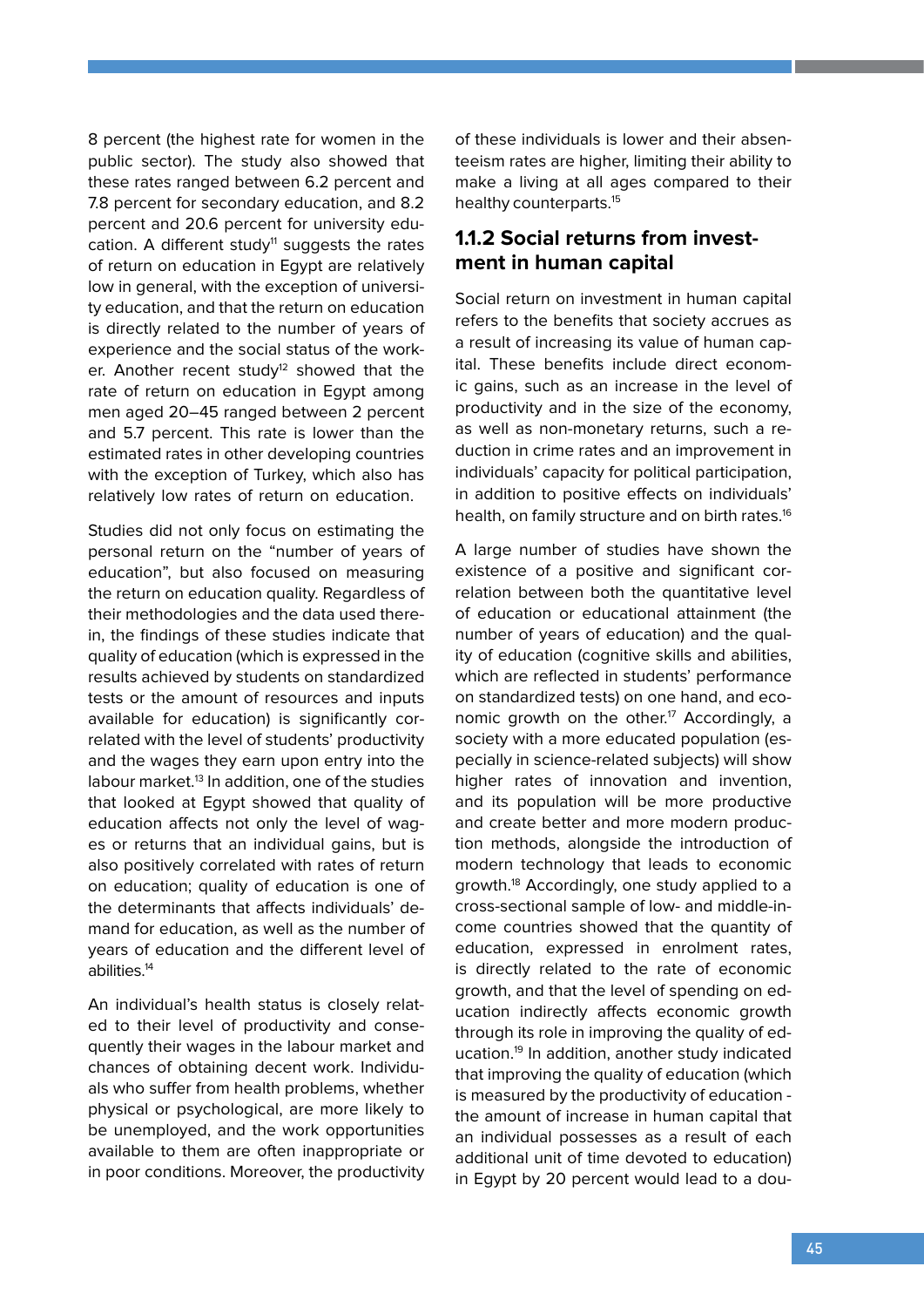bling of the country's economic growth rate.<sup>20</sup>

Some studies have focused on employment, the mechanism through which education is translated into economic growth. This research has indicated that, in Arab countries, individuals with medium levels of education have higher levels of unemployment than those with either low or high levels of education.21 This result is consistent with the findings of studies on the relationship between education and unemployment in Egypt, indicating that the shortage of skilled labour and the scarcity of qualified administrators are among the main obstacles facing the private sector.<sup>22</sup>

The World Economic Forum has described the wide-ranging technical and economic changes the world is experiencing in the current period as the Fourth Industrial Revolution. This process has major repercussions for the global labour market, and as a result the importance of investing in human capital is greater than ever. It is expected that the needs of the labour market will change as technological progress causes some professions to disappear and other to emerge. There will also be an increase in the competitiveness of products worldwide, with the possibility of a negative impact on industry in developing countries. $23$  In addition, some studies indicate that education quality has an important impact on both the fairness of income distribution among countries $24$  and the wage gap between individuals within a single country.25

In the field of health, studies show the importance of investing in public health and providing health services fairly for all as a key driver for achieving the Sustainable Development Goals, and as an important contributor to achieving prosperity and security at the national level. Investment in health is associated with an improvement in life expectancy at birth, an improvement in quality of life, an increase in economic productivity and rates of participation in the labour market, increased provision of decent work opportunities, and, ultimately, the achievement of social justice and political stability.<sup>26</sup> For example, one

study showed that total factor productivity is one of the most important mechanisms through which the positive impact of health on economic growth in developing countries is transmitted.<sup>27</sup> This study found that poor health (expressed through three main indicators, namely; malnutrition, malaria, and waterborne diseases) is associated with a decline in total factor productivity.

Investing in human capital not only increases the ability of governments to achieve the third and fourth Sustainable Development Goals, which are directly related to health and education, but also helps in achieving other development goals which have economic, environmental and social dimensions. Providing adequate and affordable housing (and access to clean drinking water and sanitation services) is one of the necessary factors to ensuring effective investment in health and education systems. Availability of adequate housing is linked to individuals' health, well-being and ability to learn, which is reflected in their level of productivity and wages in the labour market and economic performance in general.<sup>28</sup>

# **1.2 Egypt's performance in human development and human capital indicators**

It may be useful to refer to Egypt's rankings in comparison with similar countries, in terms of global indicators related to human capital. These include the Human Development Index issued by the United Nations Development Programme (UNDP), the Human Capital Index issued by the World Bank, and the Health and Primary Education Pillar Index within the Global Competitiveness Index, issued by the World Economic Forum.

In the 2020 Human Development Report (HDR) issued by UNDP, Egypt ranked 116th out of 189 countries, coming ahead of middle-income countries such as Viet Nam (117th), Morocco (121st), El Salvador (124th), India (131st), and Pakistan (154th). By contrast, some other countries in the same income group came ahead of Egypt, including South Africa (114th),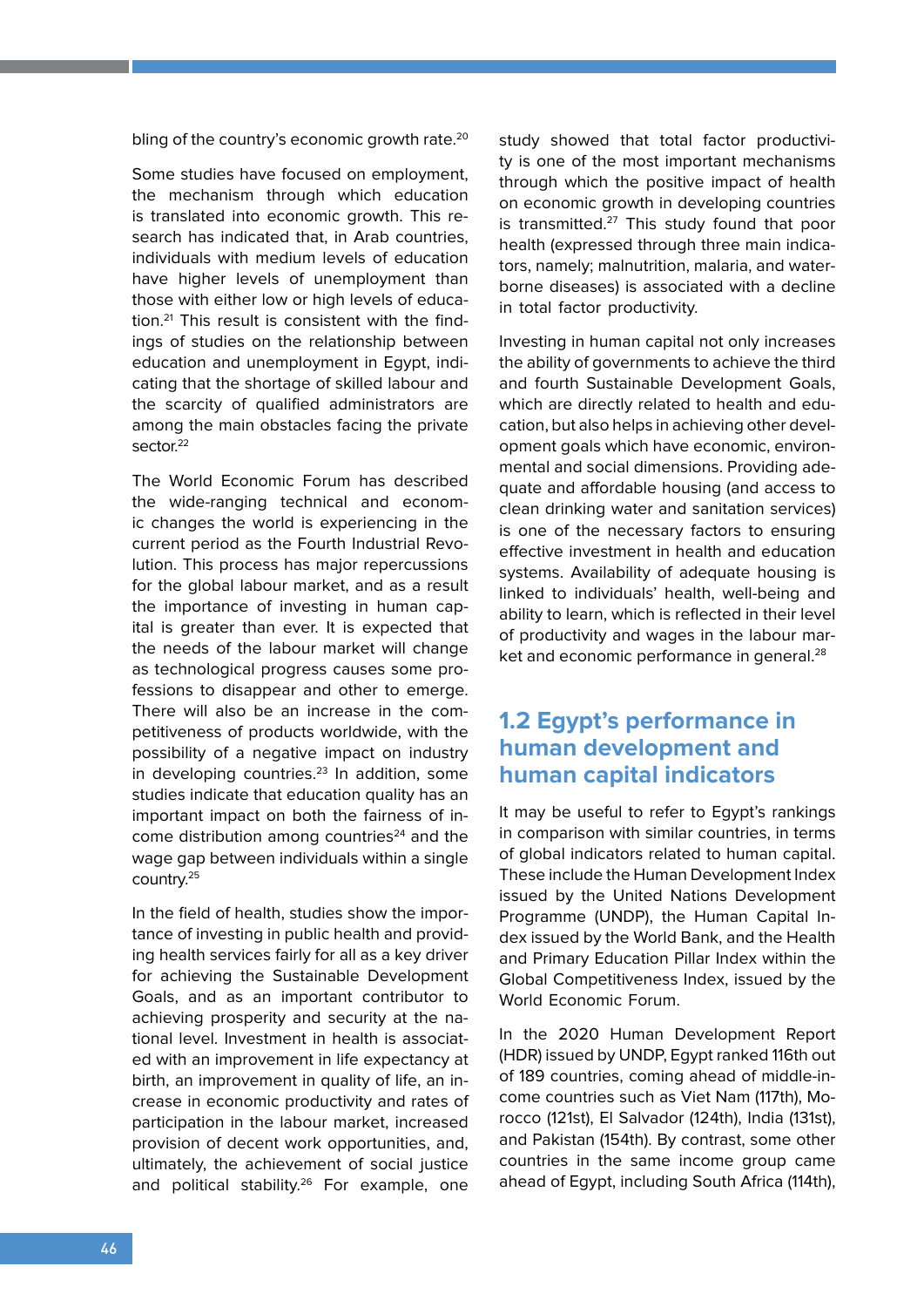Indonesia (107th), the Philippines (107th), Jordan (102nd), Lebanon (92nd), and Tunisia (95th).29 According to the same report (HDR 2020), for the first time ever, Egypt's Human Development Index (HDI) was higher than the Arab world's average. Egypt ranked 102nd out of 189 countries, according to its gross national income per capita. Although Egypt maintained the same ranking (116th) among countries in the Human Development Index between 2019 and 2020, to remain in the category of countries with high human development, the value of the index has improved between the two years, rising to 0.707 in the 2020 HDR report compared to a value of 0.700 in the 2019 report. The values of the sub-indices for that index also improved between the two years.<sup>30</sup>

Of the 10 countries that precede Egypt on the index's rankings, there are six countries that are lower than Egypt in terms of per capita income and life expectancy at birth (Table 1.1).<sup>31</sup>

| Table 1.1              |                                                                                             |                  |                                             |                                                         |                                                        |                                                             |  |  |
|------------------------|---------------------------------------------------------------------------------------------|------------------|---------------------------------------------|---------------------------------------------------------|--------------------------------------------------------|-------------------------------------------------------------|--|--|
|                        | Indicators of human development and sustainable development in Egypt and selected countries |                  |                                             |                                                         |                                                        |                                                             |  |  |
| <b>Country</b>         | <b>Ranking</b>                                                                              | <b>HDI</b> value | Life expectancy<br>at birth<br>(years) SDG3 | <b>Expected years</b><br>of schooling<br><b>SDG 4.3</b> | <b>Average years</b><br>of schooling<br><b>SDG 4.6</b> | <b>Average GNI per</b><br>capita<br>(2017 PPP \$) SG<br>8.5 |  |  |
| Uzbekistan             | 106                                                                                         | 0.720            | 71.7                                        | 12.1                                                    | 11.8                                                   | 7,142                                                       |  |  |
| <b>Bolivia</b>         | 107                                                                                         | 0.718            | 71.5                                        | 14.2                                                    | 9                                                      | 8,554                                                       |  |  |
| Indonesia              | 107                                                                                         | 0.718            | 71.7                                        | 13.6                                                    | 8.2                                                    | 11,459                                                      |  |  |
| Philippines            | 107                                                                                         | 0.718            | 71.2                                        | 13.1                                                    | 9.4                                                    | 9,778                                                       |  |  |
| <b>Belize</b>          | 110                                                                                         | 0.716            | 74.6                                        | 13.1                                                    | 9.9                                                    | 6,382                                                       |  |  |
| Samoa                  | 111                                                                                         | 0.715            | 73.3                                        | 12.7                                                    | 10.8                                                   | 6,309                                                       |  |  |
| Turkmenistan           | 111                                                                                         | 0.715            | 68.2                                        | 11.2                                                    | 10.3                                                   | 14,909                                                      |  |  |
| Venezuela              | 113                                                                                         | 0.711            | 72.1                                        | 12.8                                                    | 10.3                                                   | 7,045                                                       |  |  |
| South Africa           | 114                                                                                         | 0.709            | 64.1                                        | 13.8                                                    | 10.2                                                   | 12,129                                                      |  |  |
| Palestine,<br>State of | 115                                                                                         | 0.708            | 74.1                                        | 13.4                                                    | 9.2                                                    | 6,417                                                       |  |  |
| Egypt                  | 116                                                                                         | 0.707            | 72.0                                        | 13.3                                                    | 7.4                                                    | 11,466                                                      |  |  |

**Source: UNDP (2020). Human Development Report**

One of the key declining indicators in the composite index for Egypt is the average number of years of schooling. This figure for Egypt is less than the 10 countries that precede it in the index, although Egypt is ahead of all countries in the table in terms of the expected number of years of schooling, except for Bolivia, Indonesia, South Africa and Palestine.

These figures indicate the need to focus on improving the quality of education in Egypt.

In terms of the 11 non-oil-exporting countries in the Middle East and North Africa, Egypt ranks roughly in the middle, preceded by six countries: Israel, Malta, Lebanon, Tunisia, Jordan and the State of Palestine. The countries that rank lower than Egypt are Djibouti, Syria, Morocco and Yemen (Table 1.2).<sup>32</sup>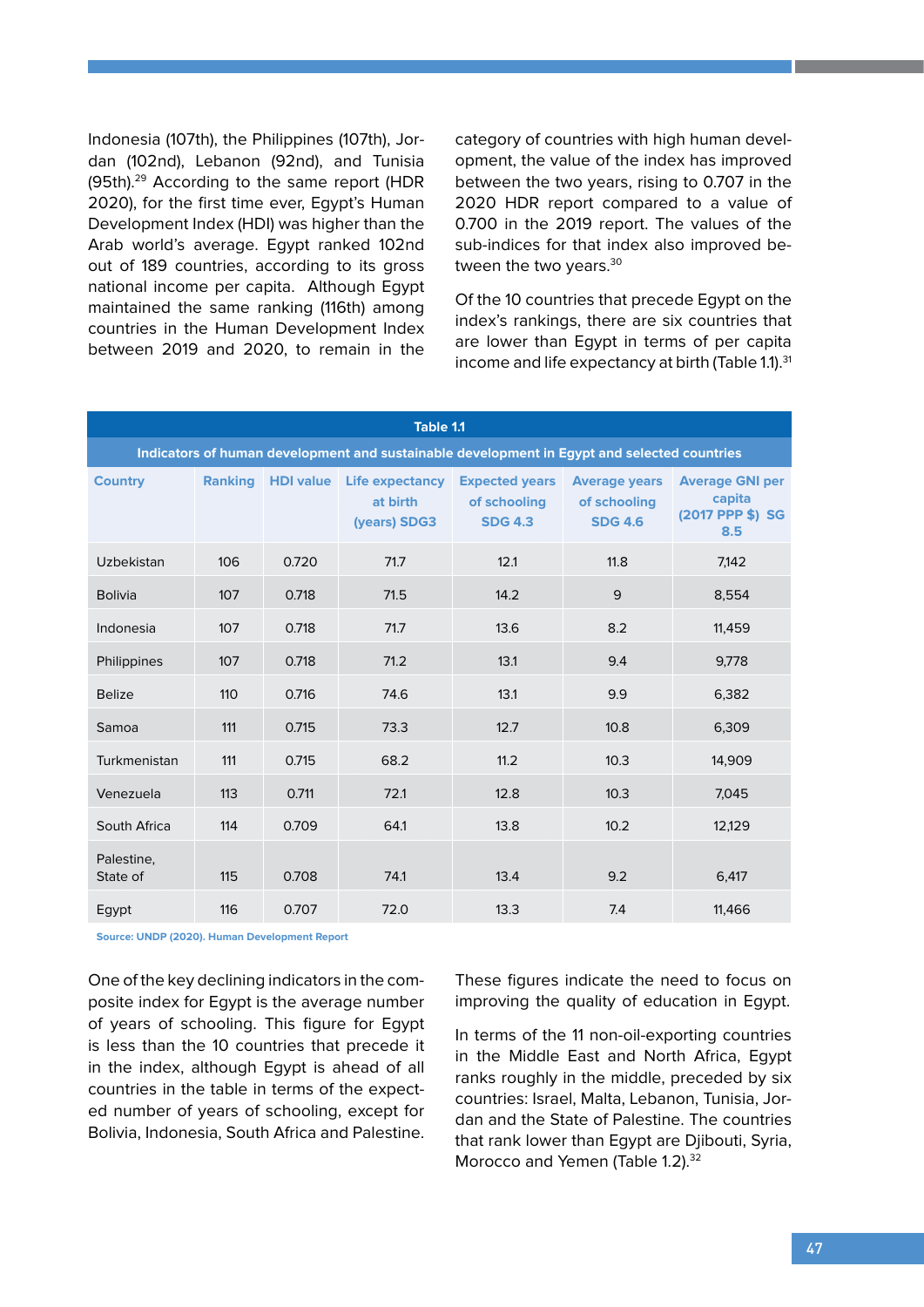|                        | Table 1.2      |                     |                                                         |                                                         |                                                        |                                                                                                 |
|------------------------|----------------|---------------------|---------------------------------------------------------|---------------------------------------------------------|--------------------------------------------------------|-------------------------------------------------------------------------------------------------|
|                        |                |                     |                                                         |                                                         |                                                        | Indicators of human development and sustainable development in non-oil-exporting MENA countries |
| <b>Country</b>         | <b>Ranking</b> | <b>HDI</b><br>value | Life expectancy<br>at birth (years)<br>SDG <sub>3</sub> | <b>Expected years</b><br>of schooling<br><b>SDG 4.3</b> | <b>Average years</b><br>of schooling<br><b>SDG 4.6</b> | <b>Average GNI per capita</b><br>(2017 PPP \$)<br><b>SDG 8.5</b>                                |
| <b>Israel</b>          | 19             | 0.919               | 83.0                                                    | 16.2                                                    | 13.0                                                   | 40,187                                                                                          |
| Malta                  | 28             | 0.895               | 82.5                                                    | 16.1                                                    | 11.3                                                   | 39,555                                                                                          |
| Lebanon                | 92             | 0.744               | 78.9                                                    | 11.3                                                    | 8.7                                                    | 14,655                                                                                          |
| Tunisia                | 95             | 0.740               | 76.7                                                    | 15.1                                                    | 7.2                                                    | 10,414                                                                                          |
| Jordan                 | 102            | 0.729               | 74.5                                                    | 11.4                                                    | 10.5                                                   | 9,858                                                                                           |
| Palestine,<br>State of | 115            | 0.708               | 74.1                                                    | 13.4                                                    | 9.2                                                    | 6,417                                                                                           |
| Egypt                  | 116            | 0.707               | 72.0                                                    | 13.3                                                    | 7.4                                                    | 11,466                                                                                          |
| Morocco                | 121            | 0.686               | 76.7                                                    | 13.7                                                    | 5.6                                                    | 7,368                                                                                           |
| Syria                  | 151            | 0.567               | 72.7                                                    | 8.9                                                     | 5.1                                                    | 3,613                                                                                           |
| Djibouti               | 166            | 0.524               | 67.1                                                    | 6.8                                                     | 4.1                                                    | 5,689                                                                                           |
| Yemen                  | 179            | 0.470               | 66.1                                                    | 8.8                                                     | 3.2                                                    | 1,594                                                                                           |

**Source: UNDP (2020b), Human Development Report**

Figure 1.1 shows the development of Egypt's human development index from 1990 to 2020, and Figure 1.2 summarizes key features of human development in Egypt according to the indicators included in the 2020 Human Development Report.





**Source: Figure based on UNDP, Human Development Reports, various issues.**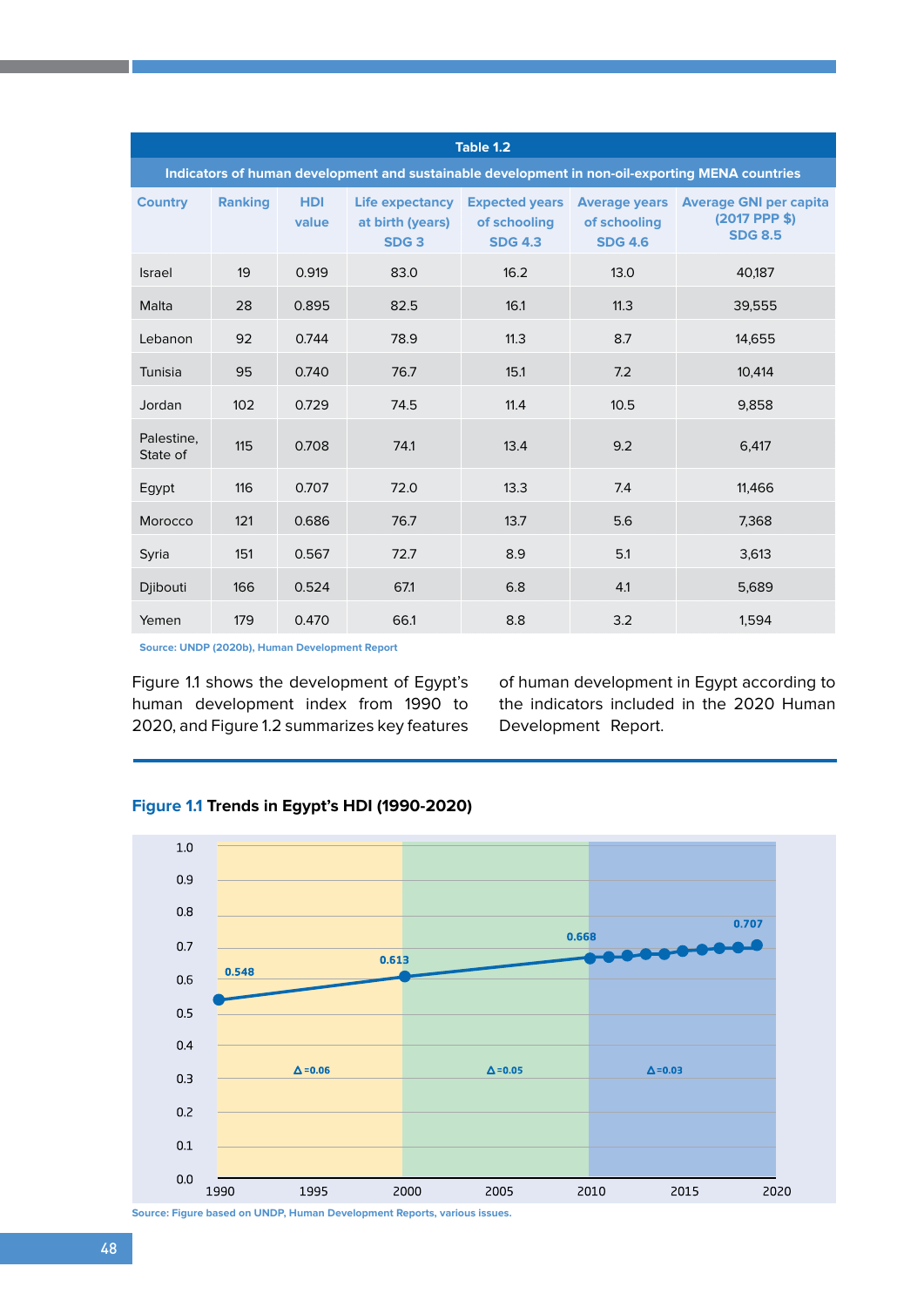

#### **Figure 1.2 Egypt's position on human development indices 2020**

As in its previous editions, the 2020 Human Development Report goes beyond focusing on the HDI and looks at other dimensions such as social inequalities, gender and the environmental performance of countries. When inequalities are taken into account using the

"Inequality Adjusted Human Development Index", the Human Development Index in Egypt loses 29.7% of its value, and Egypt's ranking drops by 9 positions compared to its ranking in the Human Development Index (Table 1.3).

| Table 1.3                                   |                                             |                                      |                                                              |                                                           |                                              |                                           |
|---------------------------------------------|---------------------------------------------|--------------------------------------|--------------------------------------------------------------|-----------------------------------------------------------|----------------------------------------------|-------------------------------------------|
|                                             |                                             |                                      | <b>Overall loss in HDI due to inequality</b>                 |                                                           |                                              |                                           |
|                                             | Inequality-<br>adjusted<br><b>HDI</b> value | <b>Inequality</b><br>coefficient (%) | <b>Percentage</b><br>lost due to<br><b>inequality</b><br>(%) | <b>Inequality in Life</b><br>expectancy at<br>birth $(%)$ | <b>Inequality</b><br>in.<br>education<br>(%) | <b>Income</b><br><b>Inequality</b><br>(%) |
| Egypt                                       | 0.497                                       | 28.7                                 | 29.7                                                         | 11.6                                                      | 38.1                                         | 36.5                                      |
| Arab<br>countries                           | 0.531                                       | 24.3                                 | 24.7                                                         | 15.0                                                      | 32.5                                         | 25.5                                      |
| Countries with<br>high human<br>development | 0.618                                       | 17.6                                 | 17.9                                                         | 10.1                                                      | 14.5                                         | 28.0                                      |

**Source: Table based on UNDP (2020b)**

**Source: based on: UNDP (2020b)**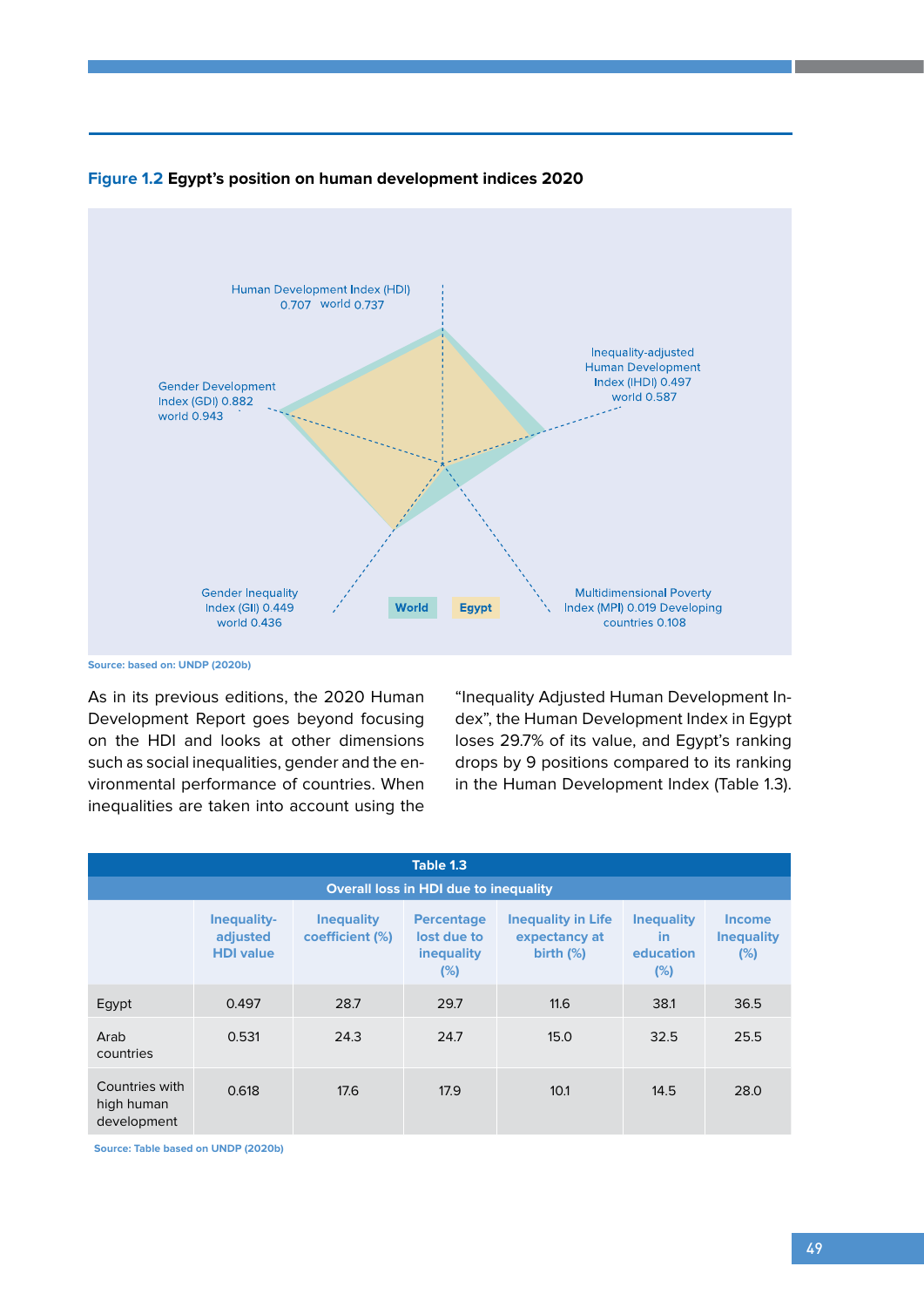In the 2018 Human Capital Index issued by the World Bank,<sup>33</sup> Egypt ranked 104th out of 157 countries. The middle-income countries that preceded Egypt in the rankings were the Philippines (84th), Lebanon (86th), Indonesia (87th), Tunisia (96th), and Morocco (98th). Egypt came ahead of Bangladesh (106th), South Africa (126th), India (115th), and Pakistan (134th).<sup>34</sup> In addition, Egypt's value on the Human Capital Index improved from 0.48 in 2010 to 0.49 in both 2018 and 2020.<sup>35</sup>

Table 1.4 shows the development of Egypt's ranking globally under the Health and Primary Education pillar within the Global Competitiveness Index during the period from 2010/2011 to 2017/2018. As shown in the table, Egypt ranked 87th out of 137 countries in 2017/2018.<sup>36</sup> Egypt ranked ahead of some middle-income countries, including South Africa (121st), Moldova (97th) and Indonesia (94th), despite the fact that these countries precede Egypt in the Human Development Index rankings. In contrast, the countries that ranked ahead of Egypt according to this index include the Philippines (82nd), Morocco (81st), Jordan (80th), Lebanon (72nd) and Tunisia (58th).

|           | Table 1.4                                         |                                                                                                |  |  |  |
|-----------|---------------------------------------------------|------------------------------------------------------------------------------------------------|--|--|--|
|           |                                                   | Egypt's ranking on the health and primary education pillar of the Global Competitiveness Index |  |  |  |
| Year      | <b>Total number of participating</b><br>countries | Egypt's ranking on the health and primary education pillar <sup>*</sup>                        |  |  |  |
| 2010/2011 | 139                                               | 91                                                                                             |  |  |  |
| 2011/2012 | 142                                               | 96                                                                                             |  |  |  |
| 2012/2013 | 144                                               | 94                                                                                             |  |  |  |
| 2013/2014 | 148                                               | 100                                                                                            |  |  |  |
| 2014/2015 | 144                                               | 97                                                                                             |  |  |  |
| 2015/2016 | 140                                               | 96                                                                                             |  |  |  |
| 2016/2017 | 138                                               | 89                                                                                             |  |  |  |
| 2017/2018 | 137                                               | 87                                                                                             |  |  |  |

**Source: This table is based on the Global Competitiveness Index reports issued by the World Economic Forum. It should be noted that the methodology used for calculating the Global Competitiveness Index until 2017/2018 was based on allocating one pillar jointly to health and primary education and another, separate, pillar to higher education and training. Starting in 2018, a new methodology was applied based on the separation of the health and education indices. The fifth pillar now covers health and the sixth pillar covers skills, which includes indices for pre-university education and higher education.**

# **1.3 Review of the performance of the education and health sectors in Egypt**

This part provides a review of the development of the most important indicators related to the performance of the education and health sectors in Egypt, especially with regard to accessibility, quality and competitiveness of services provided. The review covers the period from 2010 to last available data to date, which enables an assessment of the

current situation and identification of areas in which performance has improved significantly and areas where more efforts are needed.

## **1.3.1 Development of Education sector indicators**

The pre-university education system in Egypt is one of the largest globally in terms of student and teacher numbers. In 2019/2020, the number of students enrolled in this system amounted to about 23.6 million (i.e. nearly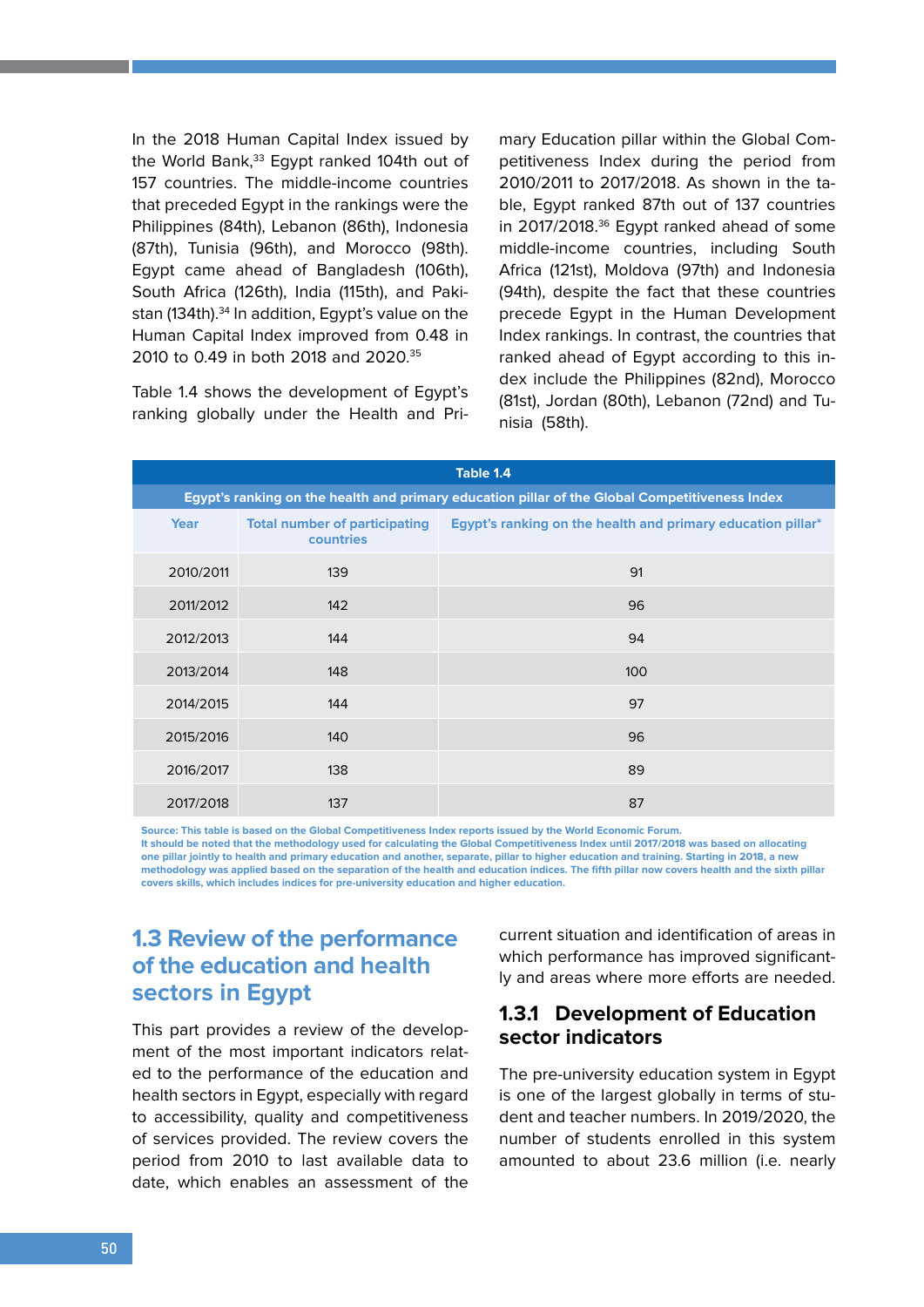a quarter of the Egyptian population). They were distributed in different stages (pre-primary education, primary education, community education,<sup>37</sup> lower secondary education, secondary education consisting of both general and technical education, and special education).<sup>38</sup> The total number of schools is around 56,600 and the number of classes is around 509,500 (Figure 1.3). The system employs about 1,019,000 teachers.<sup>39</sup>

**Figure 1.3 Numbers of students, schools and classes in Egypt's pre-university education system, 2010/2011 to 2019/2020**



**Source: The figure is based on the data of the Statistical Yearbook, various issues, Ministry of Education Information Center (www.moe.gov.eg).** 

Both the public and private sectors contribute to the provision of pre-university education services in Egypt. However, the public sector has the greatest importance within the system. During the period between 2010/2011 and 2019/2020, public education accounted for about 90 percent of total pre-university education students in Egypt, as well as around 86 percent of all schools and 87 percent of all classes.40

The total number of students enrolled in public and private higher education institutions (universities, higher institutes, academies, and top tier technical institutes) reached about 3 million in 2019/2020, of whom approximately 73 percent are enrolled in public universities and the Al-Azhar University educational system. The number of teaching staff and assistant teaching staff was 126,000<sup>41</sup> (of whom about 80 percent are at public universities).<sup>42</sup> In the following section, the most important indices related to accessibility, quality and competitiveness of the education sector are reviewed.

#### **Indicators on access to education**

The performance of the pre-university education sector in Egypt has improved during the past 10 years, according to the indicators, with the net and gross enrolment rates increasing at all educational levels (Figure 1.4). Egypt seeks to increase the enrolment rates at the lower secondary and secondary education levels to adequately reflect the principle of compulsory education until the end of secondary school found in Article 19 of the Constitution. The relatively low enrolment ratios at lower secondary and secondary education levels in Egypt can be explained by several factors that are related to the demand side. Some are related to the economic and social situation of poor families and their cultural preference, which may encourage parents to be content with only primary education for their children so that they can engage in work at an early age. There are also supply side factors such as the lack of availability of educational services in some remote areas of the country. In addition, the low gross enrolment rate in pre-primary education (about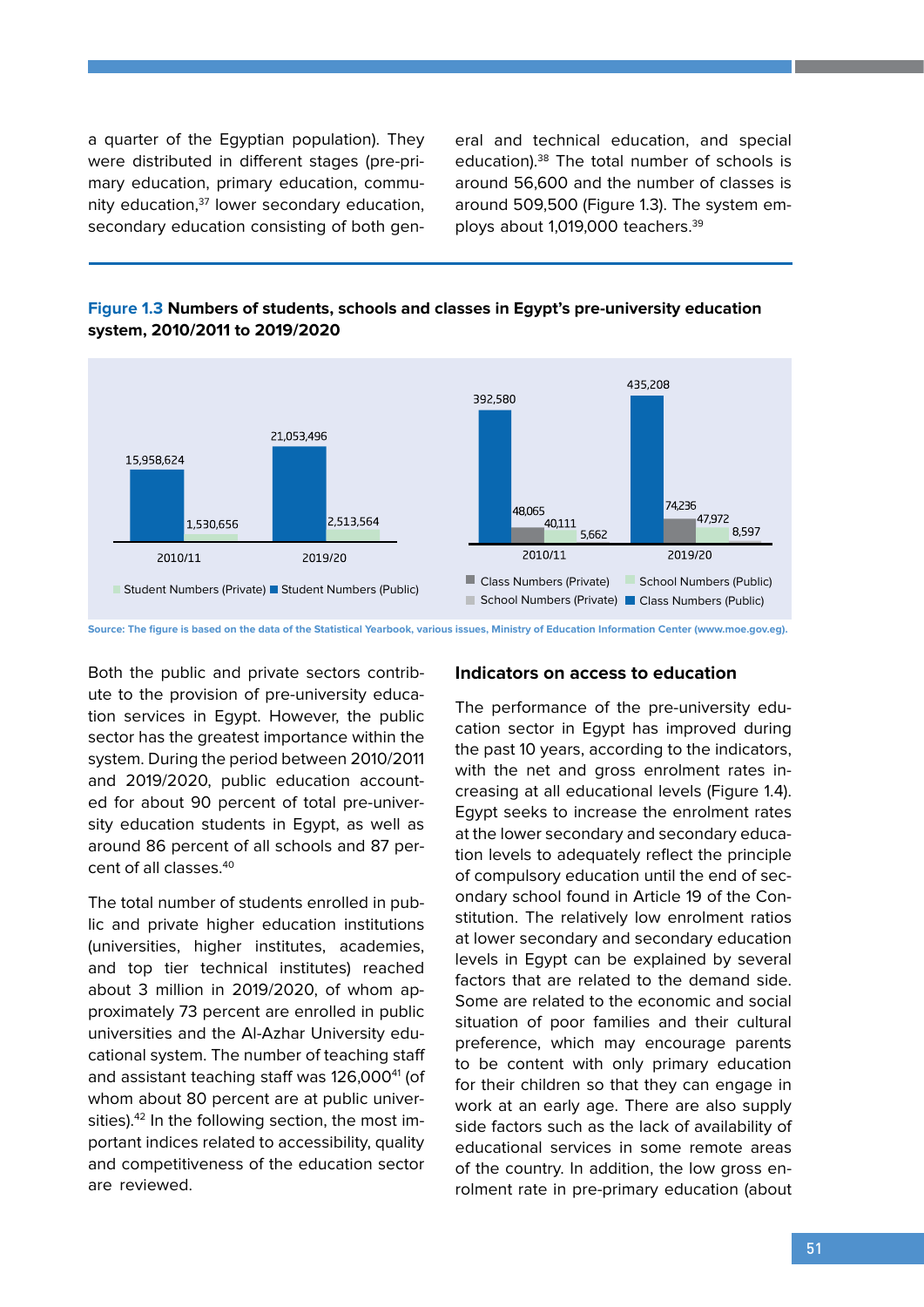28.5 percent in 2019/2020) means that more than two thirds of children aged 4–5 do not enjoy their right to early education. This right is recognized in Article 80 of the Constitution, which requires societal awareness of the importance of the kindergarten stage and the expansion of the availability of classes and schools at this stage, especially in areas with low enrolment rates.





**Source: The figure is based on Statistical Yearbook data, various issues, Ministry of Education Information Center (www.moe.gov.eg).** 

Data on enrolment rates for boys and girls show that the gender gap has diminished between 2010/2011 and 2019/2020. The net enrolment rates for girls exceeded those for boys at all levels of pre-university education by this later date, and as a result, the gender gap index for 2019/2020 has a negative value. In addition, the geographical divide in enrolment rates (between rural and urban areas) has improved significantly during the past 10 years. However, enrolment rates for all levels of pre-university education in the governorates of Upper Egypt remain lower than the corresponding rates in the rest of the country.

The Egyptian education system provides children with special educational needs with access to school as a basic principle of parity. Educational services are available to children with disabilities and to children who are gifted in sports and academics through schools and classes dedicated to their needs. However, the educational services provided to these groups are still limited in quantity, quality and geographical distribution, compared to other groups.43 The current government action programme (2018/2019 to 2021/2022) includes the opening of 1,600 classrooms for people with visual and hearing impairments and aims to increase the number of schools designated for high performing students from 12 in 2018 to 27 by the end of 2022.44

The higher education sector has witnessed an increase in the number of public and private universities, with a continuous diversification of educational programmes and pathways and an increase in geographical coverage. According to 2020 statistics, the number of public universities has reached 27 (of which four were established in the last four years: in Arish, Al-Wadi Al-Jadid, Matrouh, and Luxor) comprising about 494 colleges. The number of private and community universities now totals approximately 33, including 168 colleges, in addition to four community (non-profit) universities of international standards comprising 62 colleges, as well as 172 private higher and middle institutes, three technology universities and eight colleges for technology com-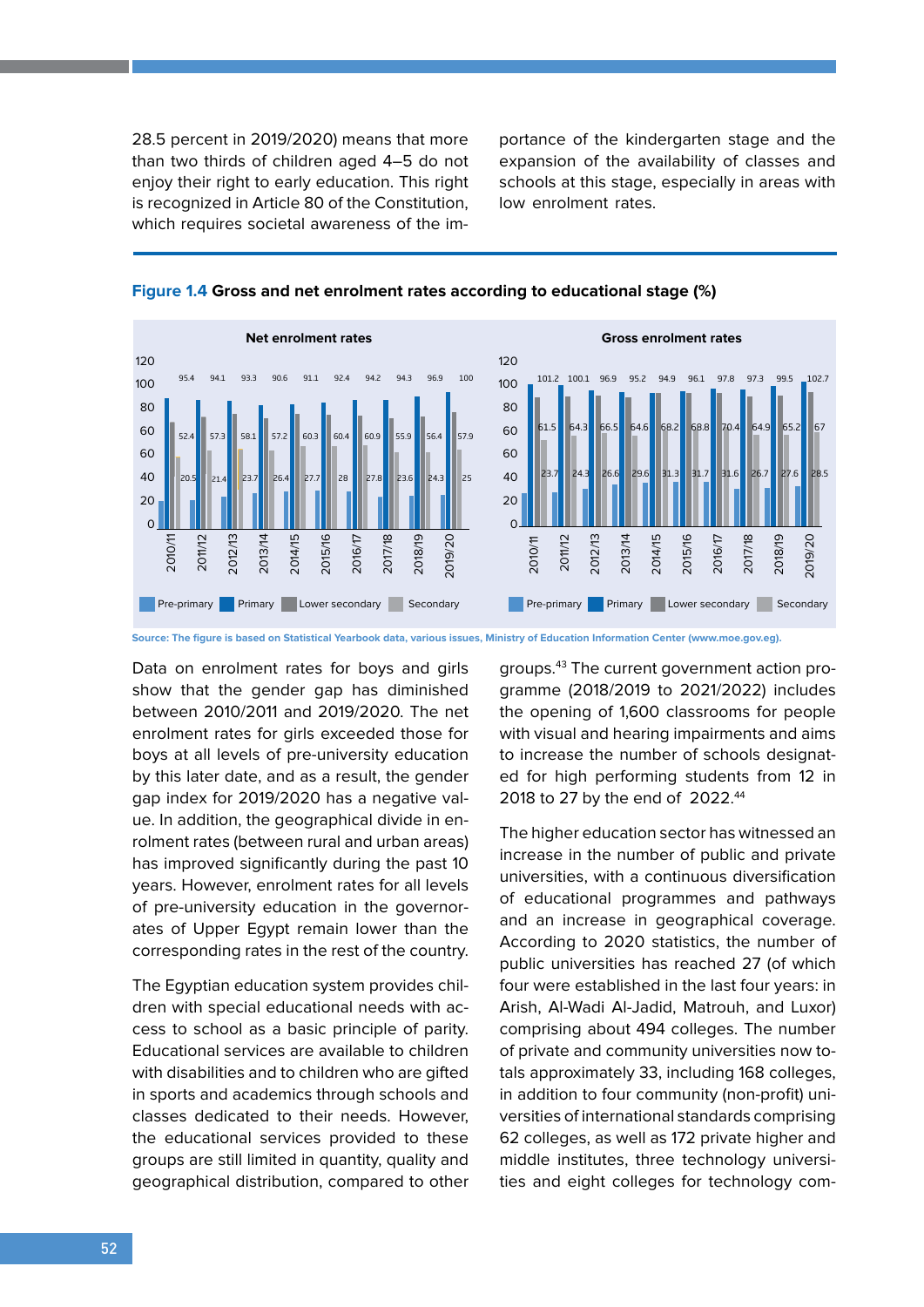prising 45 below-higher technical institutes. The number of new programmes for public universities reached about 188 in disciplines that serve the needs of the labour market and the development process, 10 universities have signed protocols and agreements with sister countries and regional and international organizations, and three branches of foreign universities. Within the scope of scientific research, there are 24 research centres, institutes and bodies (11 affiliated with the Ministry of Higher Education and Scientific Research and 13 affiliated with other ministries but under the academic supervision of the former).<sup>45</sup>

The data also indicate an increase in the number of students enrolled in higher education institutions (public and private) in Egypt from about 2.2 million in 2010/2011 to nearly 3 million in 2019/2020 (about 73 percent of whom are enrolled in public universities and Al-Azhar). These institutions provide about 500,000 graduates annually. The number of students enrolled in postgraduate studies in these institutions in 2019/2020 reached about 430,000, and the number of foreign students enrolled in higher education institutions reached about 86,000 (in both undergraduate and postgraduate studies).46

In addition, Figure 1.5 shows an increase in the gross enrolment rate in higher education institutions (public and private) from about 26.4 percent in 2010/2011 to about 37.1 percent in 2019/2020 (36.9 percent for men and 37.3 percent for women). In general, the enrolment rate in higher education in Egypt is higher than the average prevailing in the group of lower-middle-income countries (which amounted to about 24.2 percent in 2019), while it is lower than its equivalents in the group of upper-middle-income countries (which reached about 53.2 percent in 2019).<sup>47</sup>



#### **Figure 1.5 Gross enrolment rate at higher education institutions in Egypt (%)**

**of Planning and Economic Development (2021), unpublished data.**

#### **Indicators of quality and competitiveness of education**

The average class size and the number of students per teacher are among the most important indicators of the quality of inputs into the educational process, given that a high number of students per class undermines the ability to participate and interact, whether among students themselves or with teachers. A higher student-teacher ratio limits teachers' ability to focus with students and apply teaching methods that aim to develop their skills and stimulate creativity, critical thinking and problem solving. The average densities of classes at all levels increased between 2010/2011 and 2019/2020 to reach their maximum in the primary (53 students) and lower secondary (49 students) stages, while the student-teacher ratios for all educational levels remained stable except for the pre-primary stage, which witnessed a marked decrease between the two indicated years, a promising indication (Figure 1.6).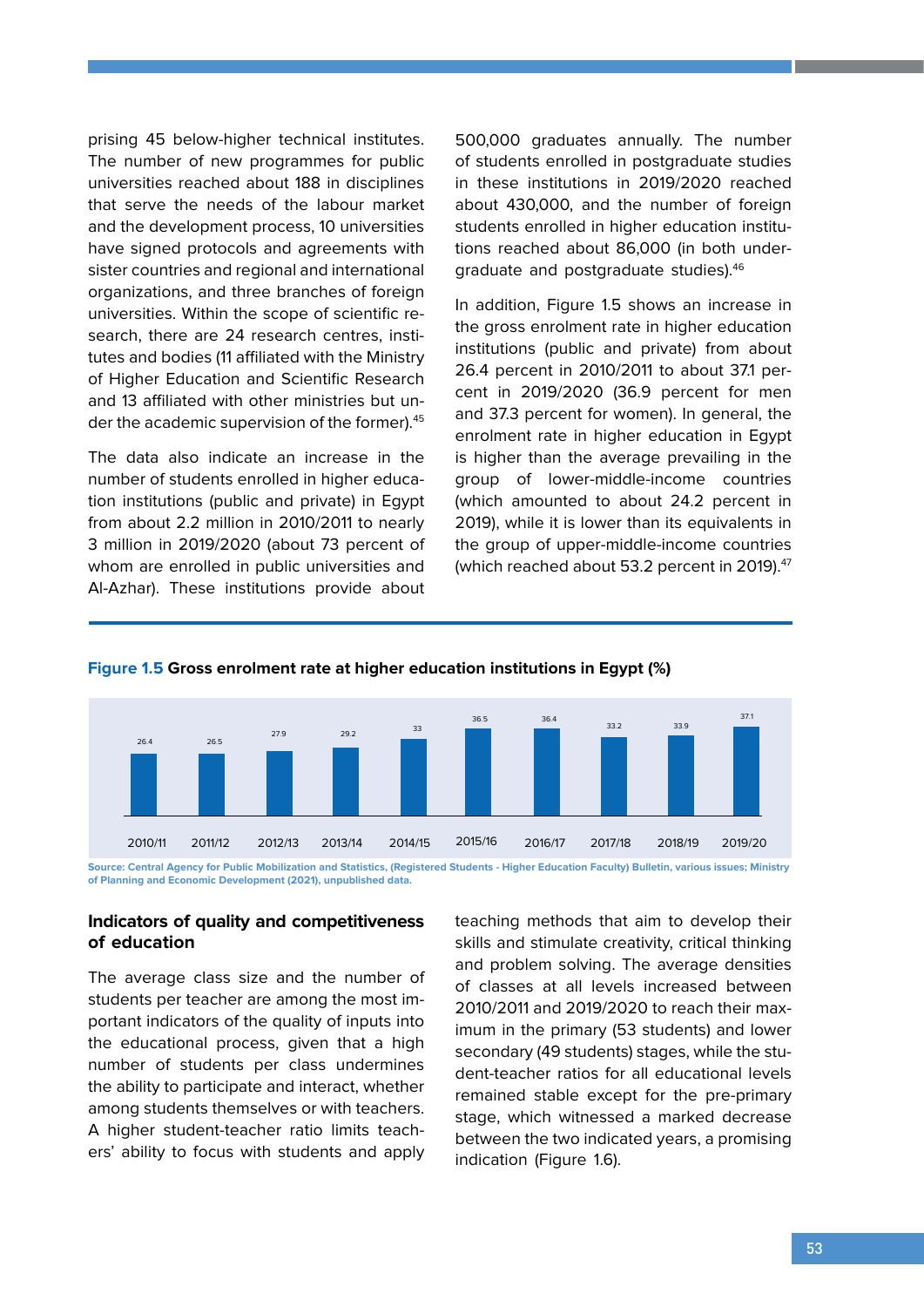

**Figure 1.6 Average class size and student-teacher ratio in pre-university public education, by educational level**

**Source: The figure is based on Statistical Yearbook data, various issues, Ministry of Education Information Center (www.moe.gov.eg).**

The average class size at the primary level in Egypt is significantly higher than in a number of middle-income countries such as India, Brazil, and Argentina (24 students), Indonesia (27 students), and China (37 students).<sup>48</sup> This may partially be related to the age structure of the population in Egypt; the ratio of the population of primary school age to the total population in Egypt is higher compared to other countries. Moreover, the inflated cost of private education puts pressure on public education, in a way that may devour the continuous efforts of the State to deal with this challenge through expansion of new classes.

However, the overall indicators of class size should be treated with some caution, in light of the growing populace of school age children eligible for basic education in Egypt, which is much higher than other countries. These indicators also conceal the disparity between different geographical areas<sup>49</sup> and do not reflect some of the infrastructure problems that students and teachers may face in schools, which varies from one place to another. The research shows the positive effects of reducing class sizes are more pronounced in kindergarten and the third grade of primary school, in classes made up of students from low-income families, and in those taught by less qualified and trained teachers. In this context, Egypt's government has announced an ambitious plan to establish around 27,000 new classrooms at a cost of more than EGP 6.8 billion, with the aim of reducing the class size.<sup>50</sup>

With regard to human resources in the pre-university education system, the number of teachers in public education in 2019/2020 was around 923,000 (representing about 91 percent of the total number of teachers in the system). According to the data, there is an increase in the total of teachers with degrees or postgraduate qualifications (whether educational or non-educational) as a proportion to the total number of teachers affiliated with public pre-university education, from about 67.9 percent in 2010/2011 to about 79.4 percent in 2019/2020 (Figure 1.7). This is supposed to be linked to an improvement in the quality of the educational service in general, given that teachers that hold higher qualifications are able to transfer knowledge and apply modern learning methods and systems.

As for higher education, the number of faculty members and their assistants in higher education institutions increased from about 93,600 in 2011/2012 to approximately 126,000 in 2019/2020<sup>51</sup> (of whom about 80 percent were at public universities).<sup>52</sup> In the academic year 2016/2017, the number of students to faculty members was around 33 to 1, while the number of faculty members' assistants to faculty members was about 0.87.<sup>53</sup>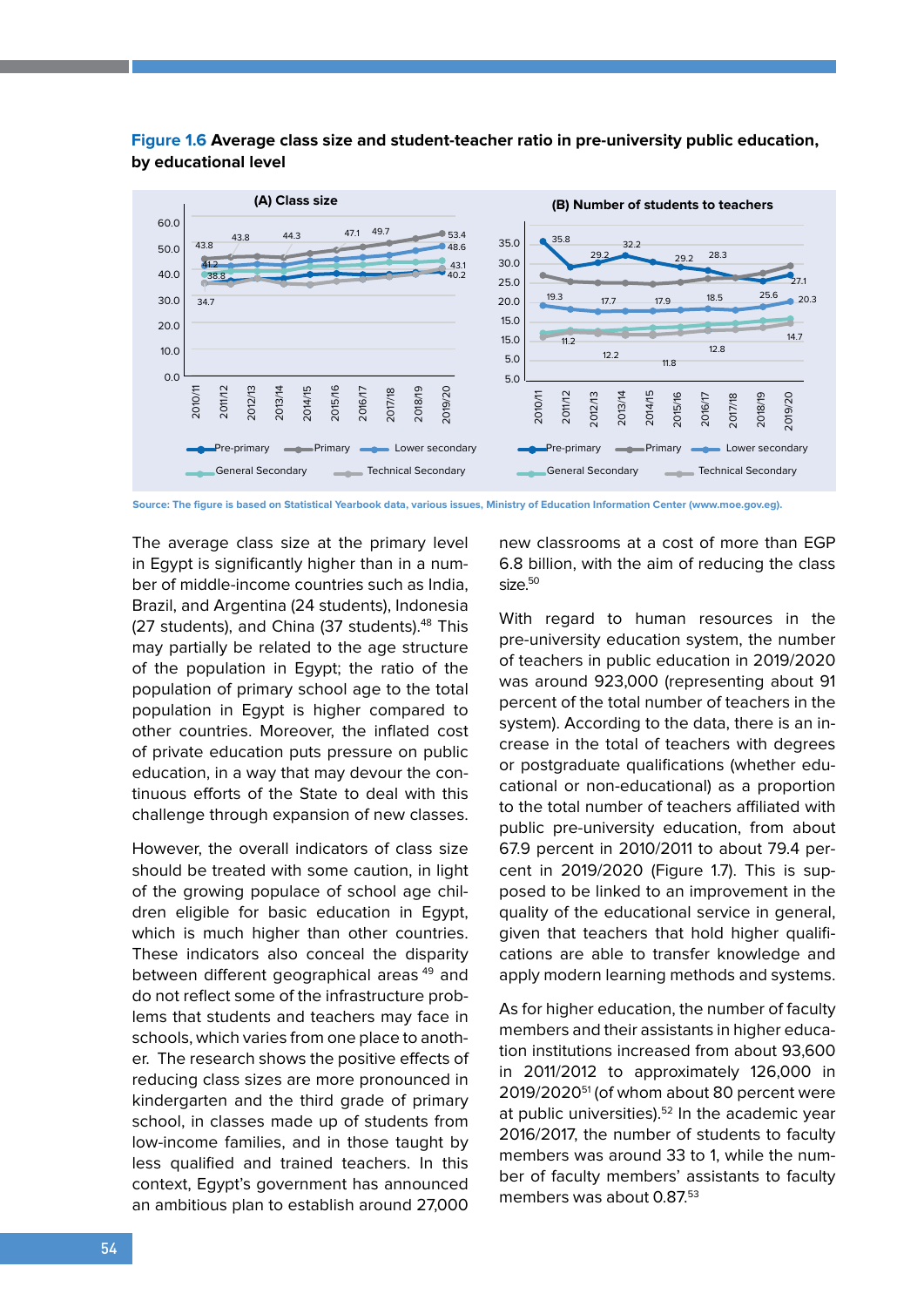

#### **Figure 1.7 Distribution of teachers according to qualifications in public pre-university education (%)**

**Source: The figure is based on Statistical Yearbook data, various issues, Ministry of Education Information Center (www.moe.gov.eg)**

In terms of educational outcomes, the pre-university education system in Egypt has made progress in a number of indicators. Dropout rates in Egypt decreased between 2010/2011 and 2018/2019 (Figure 1.8), especially at the lower secondary education stage. Dropouts at this stage decreased from 5.5 percent for boys and 4.7 percent for girls in 2010/2011 to 2.8 percent for boys and 2.6 percent for girls in 2018/2019. Moreover, the transition rates from the primary stage to the lower secondary stage increased from 88.1 percent to 99.7 percent between 2012/2013 and 2019/2020, while transition rates from the lower secondary stage to the secondary stage (both general and technical) increased from 77.9 percent to 84.3 percent over the same period.<sup>54</sup> In terms of gender, primary-to-lower secondary transition rates increased from 84.9 percent for boys and 91.6 percent for girls in 2012/2013 to 99.2 percent for boys and 100 percent for girls in 2019/2020.<sup>55</sup>

In addition, the number of primary school students achieving a pass rate and thus receiving an elementary education certificate increased from 90.4 percent to 97.4 percent between 2010/2011 and 2018/2019, while the lower secondary school pass rate increased from 92.2 percent to 96 percent over the same period. Although there is no noticeable gender disparity in the educational outcome indicators, there is a degree of disparity between governorates in favour of urban and Lower Egypt. Addressing this requires a package of interventions based on geographical targeting, including, for example, expanding the provision of cash transfers to families in governorates with high dropout rates.<sup>56</sup>



#### **Figure 1.8 Dropout rates in primary and lower secondary education (%)**

**Source: The figure is based on Statistical Yearbook data, various issues, Ministry of Education Information Center (www.moe.gov.eg).**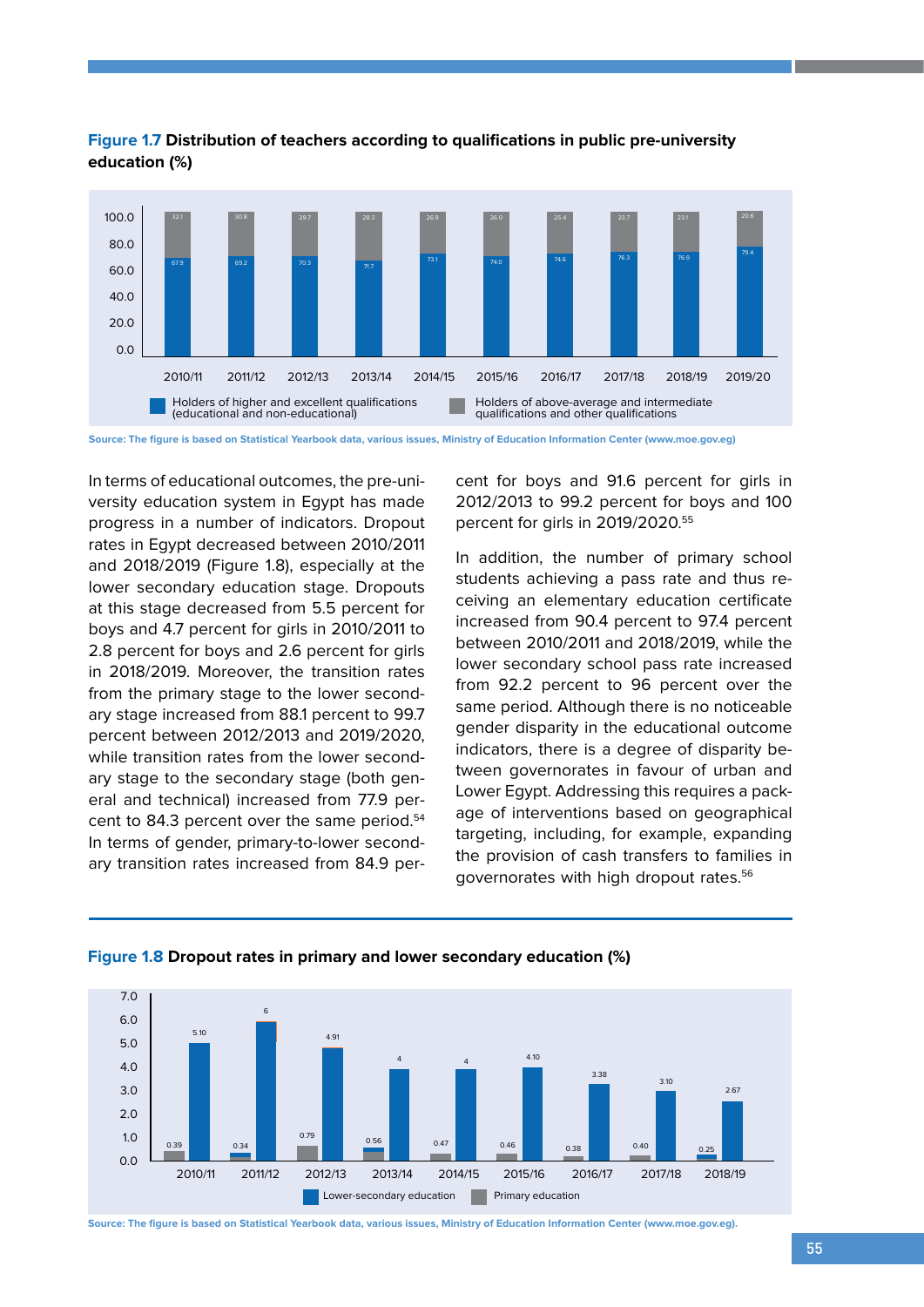In general, the average number of years of education for the population aged 25 years and above in Egypt is higher than that in a number of comparable middle-income countries, including the Philippines, Indonesia and Bolivia, which are among the 10 countries directly ahead of Egypt in the Human Development Index according to the 2020 HDR, as shown in Figure 1.9.



#### **Figure 1.9 Mean years of schooling (for 25 years and above) in Egypt and selected middleincome countries**

**Source: This figure relies on UNESCO Institute for Statistics (http://data.uis.unesco.org)**

The literacy rate of the population aged 15 years and over in Egypt is about 71 percent (according to 2017 data), compared to a rate of about 87 percent in South Africa (2017), 96 percent in Indonesia (in 2018), and 98 percent in the Philippines  $(2015)$ ,  $57$  all of which are among the 10 countries directly ahead of Egypt in the Human Development Index rankings according to the 2020 HDR.

The performance of eighth grade students on the Trends in International Mathematics and Science Study (TIMSS) in 2019, in which 39 countries participated, including Egypt, indicates the modest level of performance by Egyptian students in science in particular, as shown in Figure 1.10. In mathematics, Egyptian students outperformed those from Morocco and South Africa, despite the fact that the latter country is ahead of Egypt in the Human Development Index rankings for the 2020 HDR. Comparing the results of that competition for 2019 with those achieved in 2015 reveals remarkable progress in the average scores achieved by Egyptian students (in absolute terms) between the two years, especially in mathematics: the average score in mathematics increased from 392 to 413 between 2015 and 2019, and from 371 to 389 in science.<sup>58</sup> In general, ongoing reforms undertaken by the State to develop educational curricula, modernize teaching , learning, and assessment methods, and diversify sources of knowledge - as detailed later in this chapter, are expected to contribute to improving the performance of Egyptian students in these standardized tests.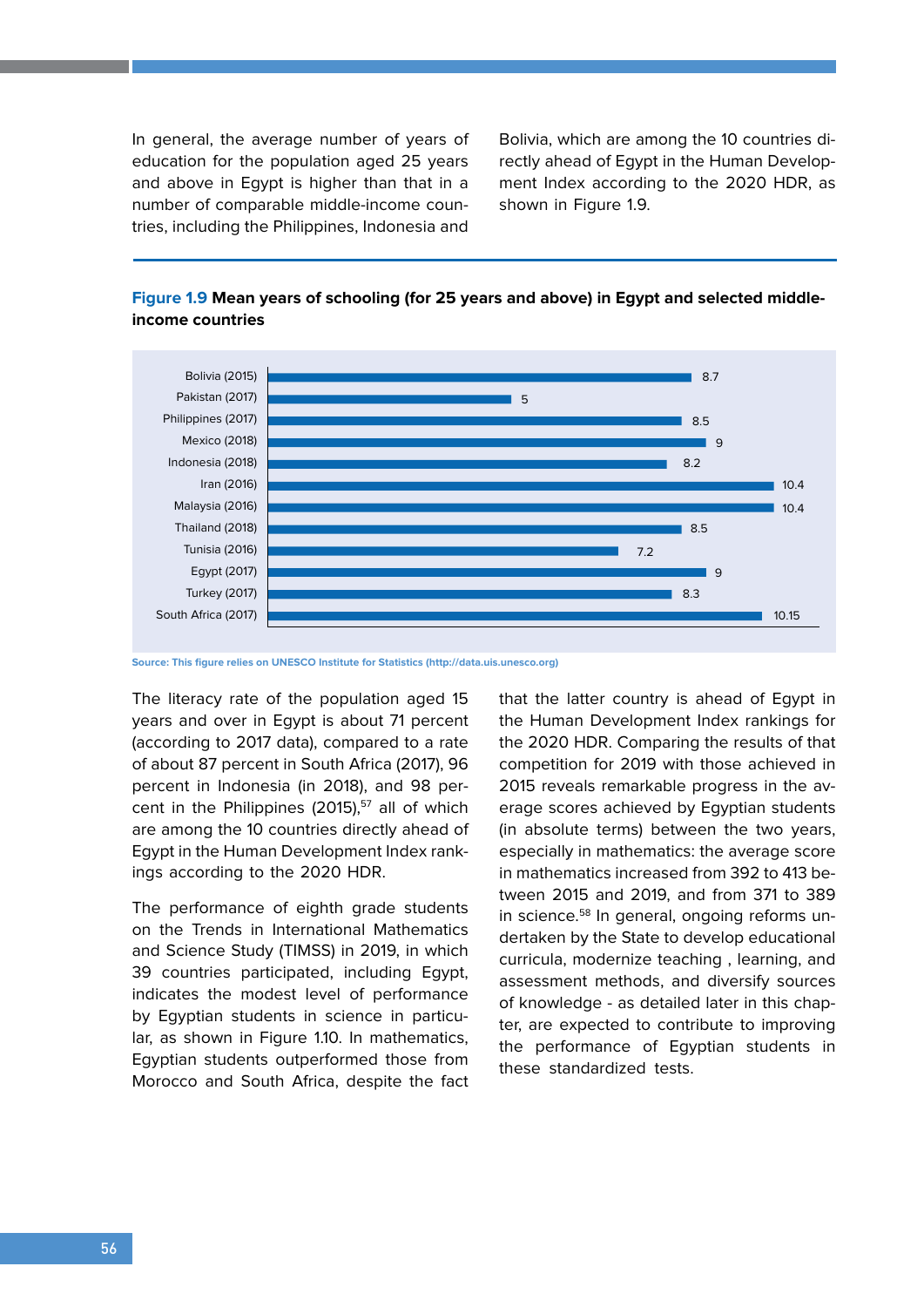

**Figure 1.10 Results of students' performance in the 2019 Trends in International Mathematics and Science Study (TIMSS) in Egypt and selected middle-income countries**

**Source: TIMSS 2019 International Trends in Science and Mathematics competition results, available at: https://timss2019.org/reports/ achievement** 

Table 1.5 shows Egypt's ranking in the sub-index on the quality of primary education (which is one of the indicators in the fourth pillar, "Health and Primary Education," of the Global Competitiveness Index). Egypt ranked 100th out of 137 countries in the fifth pillar of the Global Competitiveness Index, Higher Education and Training, in 2017/2018. The sixth pillar, Skills, replaced both the sub-index of Quality of Primary Education and the pillar of Higher Education and Training starting from 2018, and in 2019 Egypt ranked 99th out of 141 countries in that pillar. In terms of the countries directly ahead of Egypt in the Human Development Index of the 2020 HDR, Indonesia ranked 47th on the Primary Education Quality Index in 2017/2018, the Philippines 66th, and South Africa 116th. However, the methodology of this indicator – it is based mainly on a survey of a limited sample of business owners in each country – raises questions about its objectivity and therefore its utility for measuring the quality of education.

|           | Table 1.5                                         |                                                                                 |                                                                                                            |  |  |  |
|-----------|---------------------------------------------------|---------------------------------------------------------------------------------|------------------------------------------------------------------------------------------------------------|--|--|--|
|           |                                                   |                                                                                 | Egypt's ranking in the pillars and sub-indicators of the Global Competitiveness Index related to education |  |  |  |
| Year      | <b>Total number of</b><br>countries in the report | Egypt's ranking in the sub-<br>index "Quality of Primary<br><b>Education</b> "* | Egypt's ranking in the fifth pillar<br>"Higher Education and Training"**                                   |  |  |  |
| 2010/2011 | 139                                               | 126                                                                             | 97                                                                                                         |  |  |  |
| 2011/2012 | 142                                               | 131                                                                             | 107                                                                                                        |  |  |  |
| 2012/2013 | 144                                               | 137                                                                             | 109                                                                                                        |  |  |  |
| 2013/2014 | 148                                               | 148                                                                             | 118                                                                                                        |  |  |  |
| 2014/2015 | 144                                               | 141                                                                             | 111                                                                                                        |  |  |  |
| 2015/2016 | 140                                               | 139                                                                             | 111                                                                                                        |  |  |  |
| 2016/2017 | 138                                               | 134                                                                             | 112                                                                                                        |  |  |  |
| 2017/2018 | 137                                               | 133                                                                             | 100                                                                                                        |  |  |  |
| 2018      | 140                                               | Egypt's ranking in the sixth pillar "Skills"***                                 |                                                                                                            |  |  |  |
|           |                                                   | 2019                                                                            |                                                                                                            |  |  |  |
| 2019      | 141                                               |                                                                                 | 99                                                                                                         |  |  |  |

**Source: The table is based on the Global Competitiveness Index reports issued by the World Economic Forum www.weforum.org**

\*This indicator is one of the sub-indicators in the fourth pillar of the Global Competitiveness Index related to Health and Primary Education.<br>\*\* Includes secondary and higher education.<br>\*\*\* This pillar was created in 2018

2018. The sub-indicators for this pillar include: average number of years of schooling, level of staff training, quality of technical education,<br>graduate skills, digital skills in the population, accessibility to skilled p **student-teacher ratios in basic education.**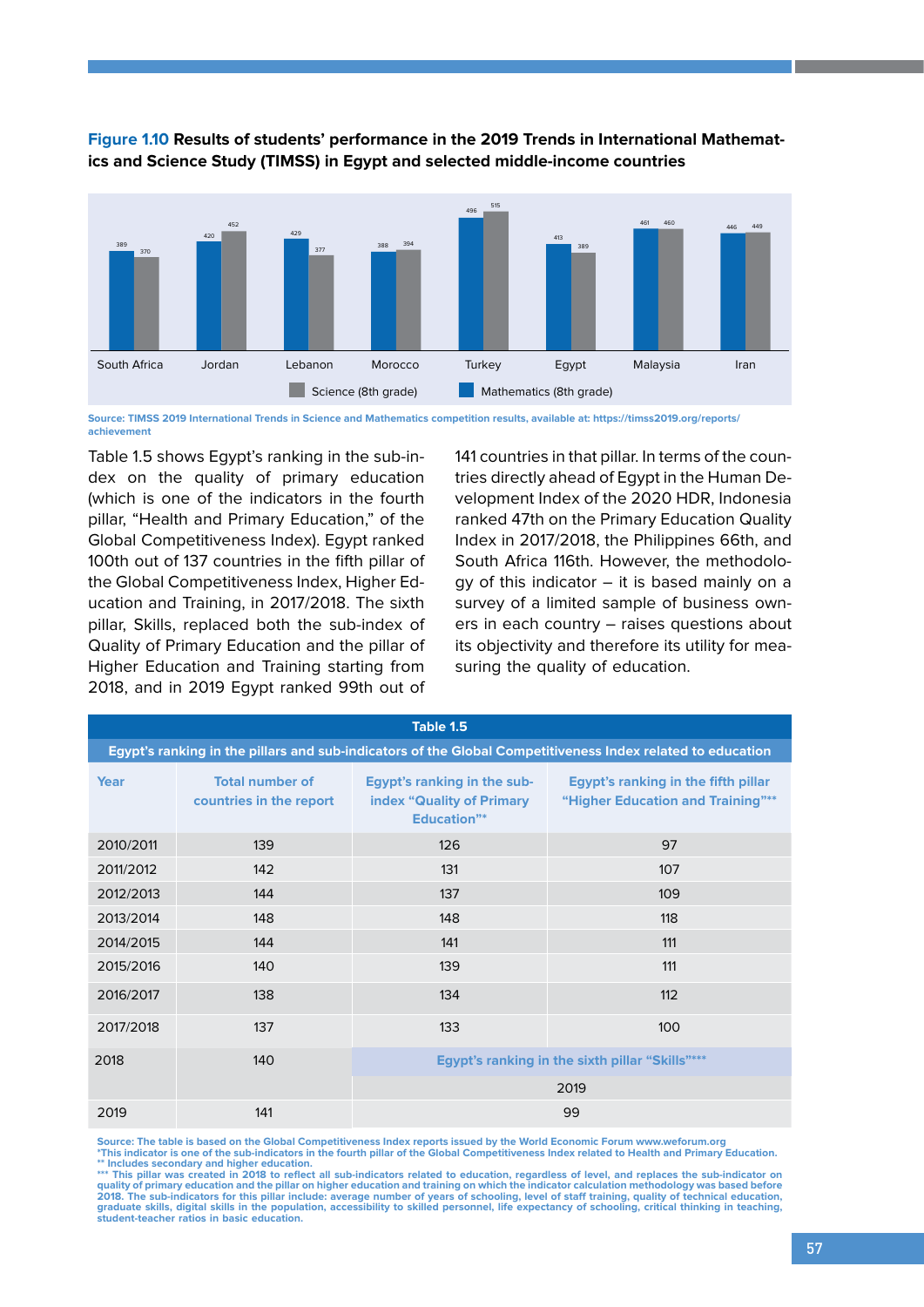According to another global education ranking, issued by US News & World Report, Egypt ranked 42nd out of 73 countries in the world (and third in the Arab world after the United Arab Emirates and Qatar) in 2020, compared to 51st in 2019.<sup>59</sup> The index is composed of three sub-indicators, namely the presence of a developed public education system, individual thinking about enrolling at a university, and whether the country provides high-quality education.

In addition, the number of Egyptian universities listed in some international rankings has increased, as shown in Table 1.6. Also, the number of colleges and programmes that obtained academic accreditation from the National Authority for Quality Assurance and Accreditation increased to 186 colleges and programmes (including accreditation and renewal of accreditation) by the end of 2020, including 11 colleges and programmes in 2020, 56 in 2019, 40 in 2018, 48 in 2017, and 31 in 2016.<sup>60</sup> The number of schools that obtained accreditation increased from six schools before 2014 to 30 schools by the end of 2018.<sup>61</sup> The government's action plan (2018/2019- 2021/2022) aims to increase the percentage of educational institutions that have obtained accreditation from the authority to 50 percent within the four years of the plan.<sup>62</sup>

|                                                        | Table 1.6                                                                                                                                                                                                                                                                                                                                                                                                                                                                        |  |  |  |  |
|--------------------------------------------------------|----------------------------------------------------------------------------------------------------------------------------------------------------------------------------------------------------------------------------------------------------------------------------------------------------------------------------------------------------------------------------------------------------------------------------------------------------------------------------------|--|--|--|--|
| Egyptian universities in international rankings        |                                                                                                                                                                                                                                                                                                                                                                                                                                                                                  |  |  |  |  |
| <b>Ranking</b>                                         | <b>Egyptian universities' ranking</b>                                                                                                                                                                                                                                                                                                                                                                                                                                            |  |  |  |  |
| Shanghai Chinese Ranking                               | The number of Eqyptian universities listed in the ranking increased from one<br>university in 2017 to three universities in 2018, then to five universities in 2019,<br>and finally to 17 universities in 2020.                                                                                                                                                                                                                                                                  |  |  |  |  |
| <b>British Times Higher</b><br><b>Education Rating</b> | The number of Eqyptian universities listed in the ranking increased from three in<br>2016 to 19 in 2019.                                                                                                                                                                                                                                                                                                                                                                         |  |  |  |  |
| QS Rating                                              | - Inclusion of Cairo University among the top 200 universities in the field of<br>architecture and construction in 2018 out of 959 universities worldwide included<br>in the ranking.<br>- Inclusion of three Egyptian universities (Cairo, Ain Shams and Alexandria)<br>among the top 400 universities in the field of medicine in 2018.<br>- Inclusion of Cairo and Alexandria universities among the top 200 universities in<br>the field of pharmaceutical sciences in 2018. |  |  |  |  |

**Source: The table depends on: The Ministry of Higher Education and Scientific Research (2019-c) and the Ministry of Higher Education and Scientific Research (2019-a).**

The analysis above shows that the improvement in the indicators on accessibility to education in Egypt has outpaced the improvement in the indicators on the quality and competitiveness of education, especially in the pre-university education stages. Accordingly, Egypt is seeking to prioritize this in the reform programmes that are underway. This was already demonstrated in the Government Action Programme (2018/2019-2021/2022) under "improving the competitiveness of education systems and outcomes" and "developing the pre-university education system," which are among the sub-programmes of the main programme, "Confirmation of Scientific Identity," within the second strategic objective concerned with developing Egyptian citizens.<sup>63</sup> However, these indicators have not yet garnered the level of attention within the government's action plan allotted to the issues of quality and competitiveness of education.

## **1.3.2 Development of indicators associated with the health sector**

This section looks at the performance of the health sector in Egypt according to a number of indicators on the availability of health services, the quality and competitiveness of the health work environment, and health outcomes.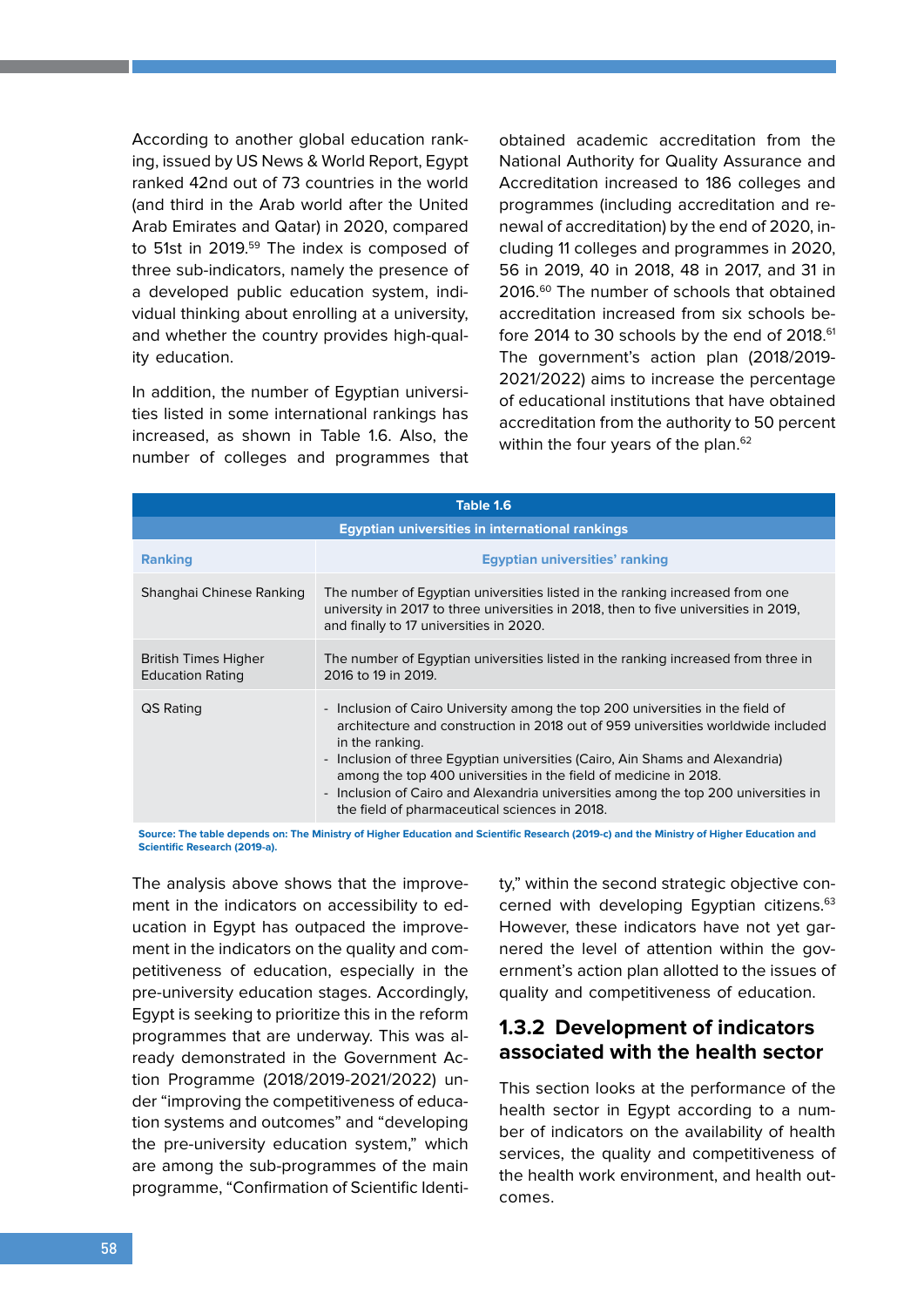#### **Indicators of access to health services**

Table 1.7 shows the total number of hospitals and beds in the Egyptian health system according to statistics from 2018, as well as their distribution between the government (public) and private sectors. Although hospitals affiliated with the private sector make up about two thirds of the total number of hospitals in Egypt, they have only about 27 percent of the total number of beds. This means that the average number of beds at a government hospital is higher than the average at a private hospital, indicating the higher capacity of government hospitals compared to private hospitals.

| Table 1.7     |                                                                                                                                     |              |               |           |  |  |  |
|---------------|-------------------------------------------------------------------------------------------------------------------------------------|--------------|---------------|-----------|--|--|--|
|               | Number of hospitals and beds in the health system in Egypt and their distribution between the public and<br>private sectors in 2018 |              |               |           |  |  |  |
|               | <b>Hospitals</b><br><b>Beds</b>                                                                                                     |              |               |           |  |  |  |
|               | Total number                                                                                                                        | Share $(\%)$ | <b>Number</b> | Share (%) |  |  |  |
| <b>Public</b> | 691                                                                                                                                 | 37           | 95,683        | 73        |  |  |  |
| Private       | 1,157                                                                                                                               | 63           | 35,320        | 27        |  |  |  |
| Total         | 1.848                                                                                                                               |              | 131,003       |           |  |  |  |

**Source: The table depends on: Central Agency for Public Mobilization and Statistics (2019a), "Annual Bulletin of the Health Services Statistics 2018".**

Figures on the distribution of public sector hospitals by affiliation in 2019 show that the hospitals of the Ministry of Health and Population (general, central and specialized) and the hospitals of its affiliates (such as mental health hospitals, the General Authority for Health Insurance's hospitals, specialized centres, treatment institutions, and educational hospitals and institutes) make up about 82 percent of the total number of public hospitals. The readiness of these hospitals is therefore a major focus when assessing the readiness of the health system as a whole.<sup>64</sup> Hospitals affiliated with other government agencies and bodies, such as hospitals affiliated with the Ministry of Interior (run by the police or prison authorities), those with the railways authorities, and university hospitals, make up 18 percent of the total number of public hospitals (Figure 1.11).

**Figure 1.11 Distribution of public hospitals according to their affiliation in 2019 (%)**

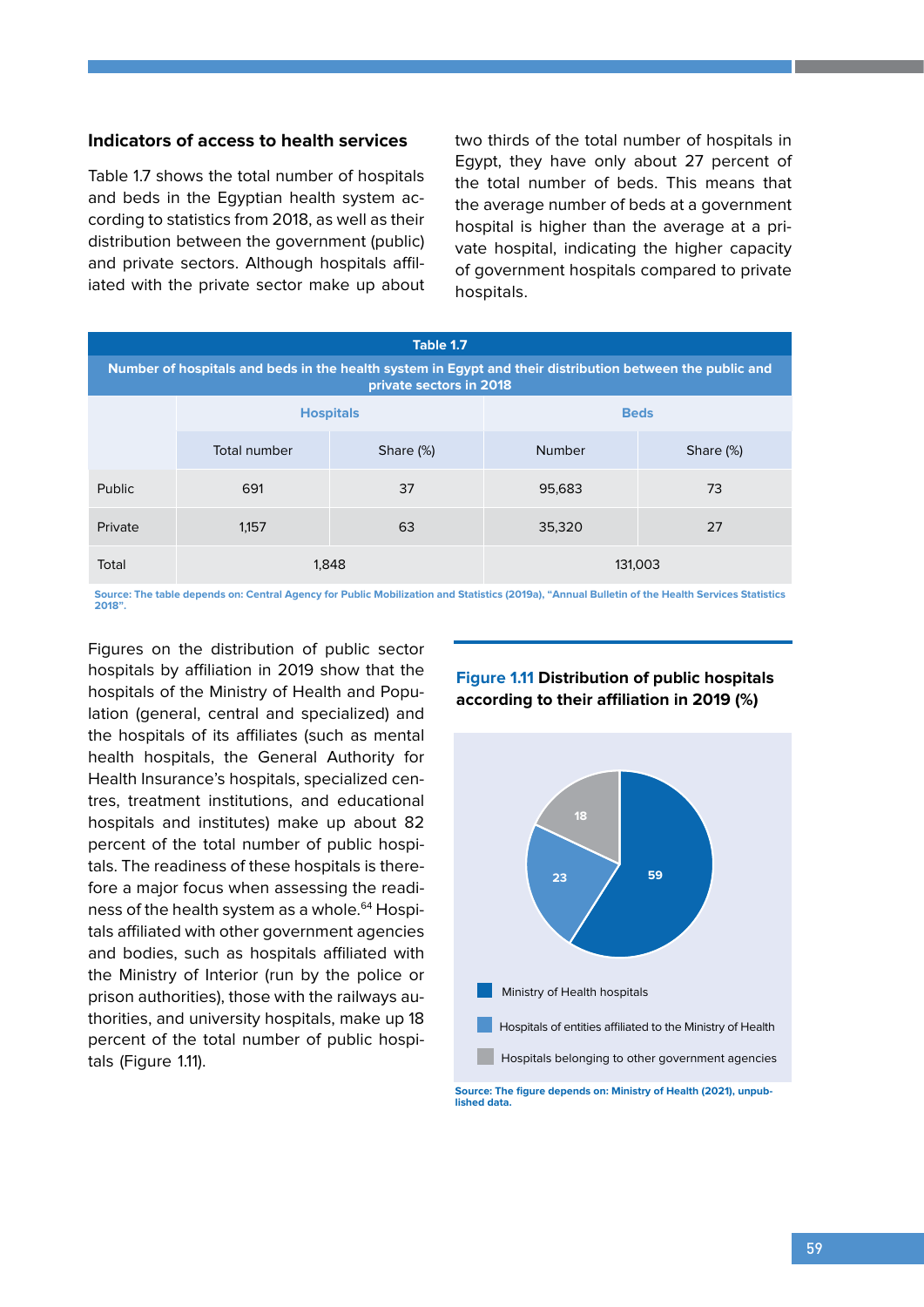Between 2010 and 2018 the number of public hospitals increased from 660 to 691, but this expansion was very limited compared to the rate of increase in the total number of inpatient and outpatients, which was reflected in the average number of visitors to each hospital, rising from about 86,000 visitors to about 136,000. There was also a decline in the bed capacity of government hospitals, as shown in Table 1.8. This threatens the ability of the public health system to provide health services to those who need them. Government investments in building new hospitals and treatment institutions are therefore needed, and in equipping them to keep pace with the increase in demand for government health services resulting from the increase in the population on one hand and the rise in the costs of health services provided by the private sector to the majority of citizens on the other.

| Table 1.8   |                                                           |                                                              |                                                                          |                                                                      |                                                                              |  |
|-------------|-----------------------------------------------------------|--------------------------------------------------------------|--------------------------------------------------------------------------|----------------------------------------------------------------------|------------------------------------------------------------------------------|--|
|             |                                                           | <b>Number of Hospitals, Beds and Visitors (Governmental)</b> |                                                                          |                                                                      |                                                                              |  |
| Year / Item | <b>Number of</b><br><b>Government</b><br><b>Hospitals</b> | Number of<br><b>Government</b><br><b>Hospital Beds</b>       | Number of<br><b>Visitors to</b><br><b>Government</b><br><b>Hospitals</b> | Number of<br><b>Beds per</b><br><b>Government</b><br><b>Hospital</b> | <b>Number of</b><br><b>Visitors to each</b><br>Government<br><b>Hospital</b> |  |
| 2010        | 660                                                       | 99,270                                                       | 57,081,420                                                               | 150                                                                  | 86,487                                                                       |  |
| 2011        | 643                                                       | 98,319                                                       | 57,368,460                                                               | 153                                                                  | 89,220                                                                       |  |
| 2012        | 646                                                       | 96,820                                                       | 50,471,980                                                               | 150                                                                  | 78,130                                                                       |  |
| 2013        | 657                                                       | 98,291                                                       | 62,428,797                                                               | 150                                                                  | 95,021                                                                       |  |
| 2014        | 659                                                       | 97,826                                                       | 65,557,979                                                               | 148                                                                  | 99,481                                                                       |  |
| 2015        | 660                                                       | 93,267                                                       | 74,560,200                                                               | 141                                                                  | 112,970                                                                      |  |
| 2016        | 662                                                       | 93,897                                                       | 80,937,444                                                               | 142                                                                  | 122,262                                                                      |  |
| 2017        | 676                                                       | 96,111                                                       | 87,094,488                                                               | 142                                                                  | 128,838                                                                      |  |
| 2018        | 691                                                       | 95.683                                                       | 93,698,218                                                               | 138                                                                  | 135,598                                                                      |  |

**Source: The table depends on: Central Agency for Public Mobilization and Statistics (2019a), "Annual Bulletin of the Health Services Statistics 2018".**



**Figure 1.12 Number of primary health care units during the period (2010-2020)**

**Source: The figure depends on: Central Agency for Public Mobilization and Statistics. Multiple health related sources.**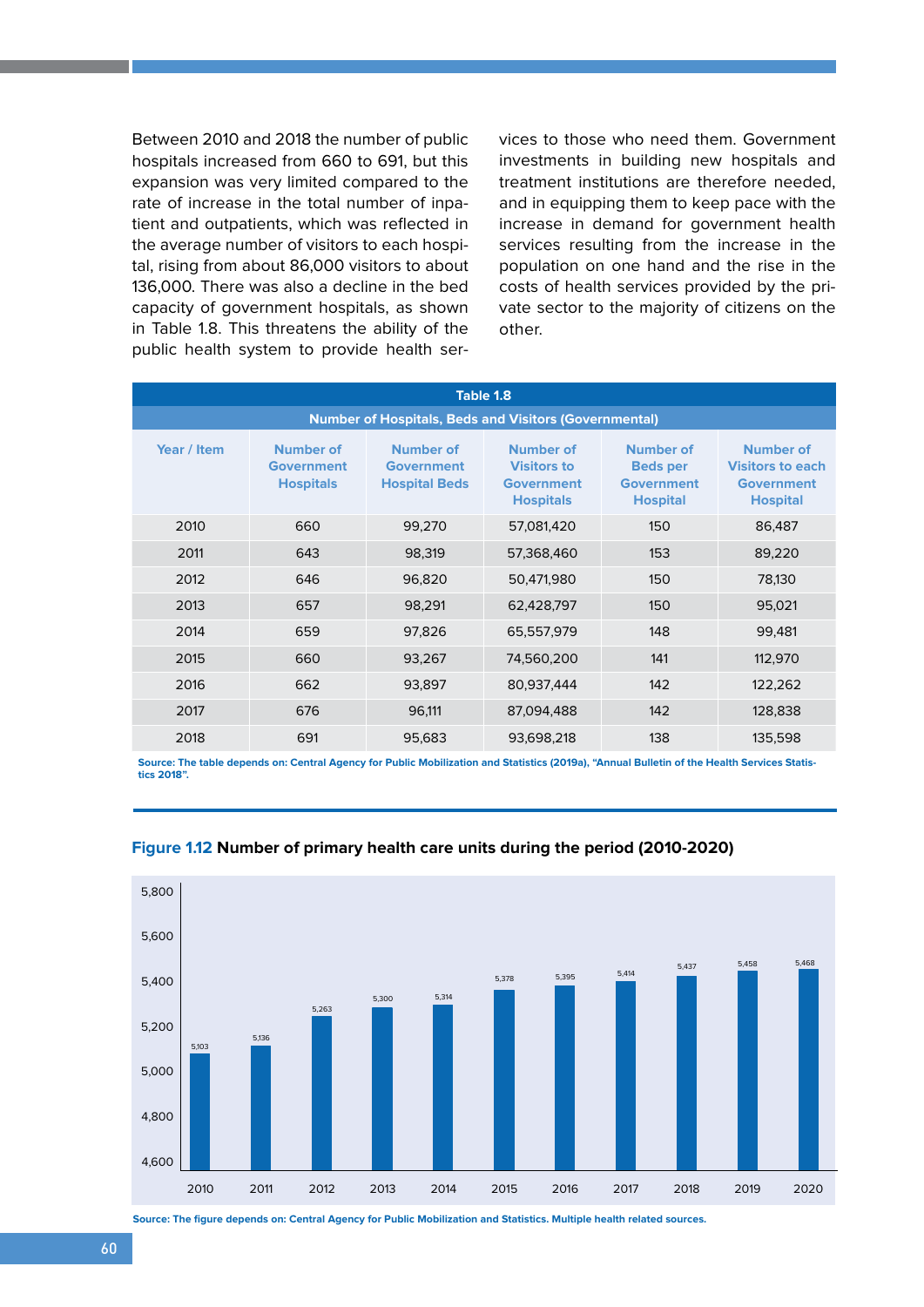The number of primary health care units increased by about 365 units between 2010 and 2020, as shown in Figure 1.12. These units mainly include health offices, clinics, maternal and child health centres, urban health centres, family health centres and units, and rural primary care units. However, this increase in the number of health care units did not keep pace with the increase in the population, and a result there was a decline in the number of health care units per 100,000 population from 6.2 in 2010 to 5.6 in 2017.65

**Indicators of quality and competitiveness of health services**

#### **Human Resources and Working Environment in the Governmental Health Sector**

The numbers of doctors and nursing staff in

the governmental system increased between 2010 and 2018: the number of doctors rose from 73,000 to 91,000 and the number of nursing staff from 162,000 to 197,000. However, this increase was not sufficient to keep pace with the increase in demand for health services reflected in the increase in the number of people visiting government hospitals, and as a result, the average number of patients per doctor and nurse increased, as shown in Table 1.9. This is expected to have an adverse effect on the ability of government health services to provide care of appropriate quality.<sup>66</sup>

|                                                                     | Table 1.9                |                                          |                                         |                                                          |  |  |
|---------------------------------------------------------------------|--------------------------|------------------------------------------|-----------------------------------------|----------------------------------------------------------|--|--|
| <b>Numbers of Doctors and Nursing Staff in Government Hospitals</b> |                          |                                          |                                         |                                                          |  |  |
| Year                                                                | <b>Number of doctors</b> | <b>Number of nursing</b><br><b>staff</b> | <b>Number of patients</b><br>per doctor | <b>Number of patients</b><br>per nursing staff<br>member |  |  |
| 2010                                                                | 73,329                   | 161,716                                  | 778                                     | 353                                                      |  |  |
| 2011                                                                | 77,255                   | 161,717                                  | 743                                     | 355                                                      |  |  |
| 2012                                                                | 82,542                   | 171,104                                  | 611                                     | 295                                                      |  |  |
| 2013                                                                | 87,908                   | 173,142                                  | 710                                     | 361                                                      |  |  |
| 2014                                                                | 96,122                   | 179,155                                  | 682                                     | 366                                                      |  |  |
| 2015                                                                | 97,707                   | 183,746                                  | 763                                     | 406                                                      |  |  |
| 2016                                                                | 103,337                  | 187,090                                  | 783                                     | 433                                                      |  |  |
| 2017                                                                | 102,773                  | 191,351                                  | 847                                     | 455                                                      |  |  |
| 2018                                                                | 91,316                   | 196,686                                  | 1026                                    | 476                                                      |  |  |

**Source: The table depends on: Central Agency for Public Mobilization and Statistics (2019-a), "Annual Bulletin of the Health Services Statistics 2018".**

Despite the increase in numbers of doctors and pharmacists working for the Ministry of Health and Population (per 10,000 people) during the period from 2010 to 2017, these

numbers remain low, especially for dentists (2.5 per 10,000 people) and pharmacists (5.3 per 10,000 people) according to 2017 statistics (Figure 1.13).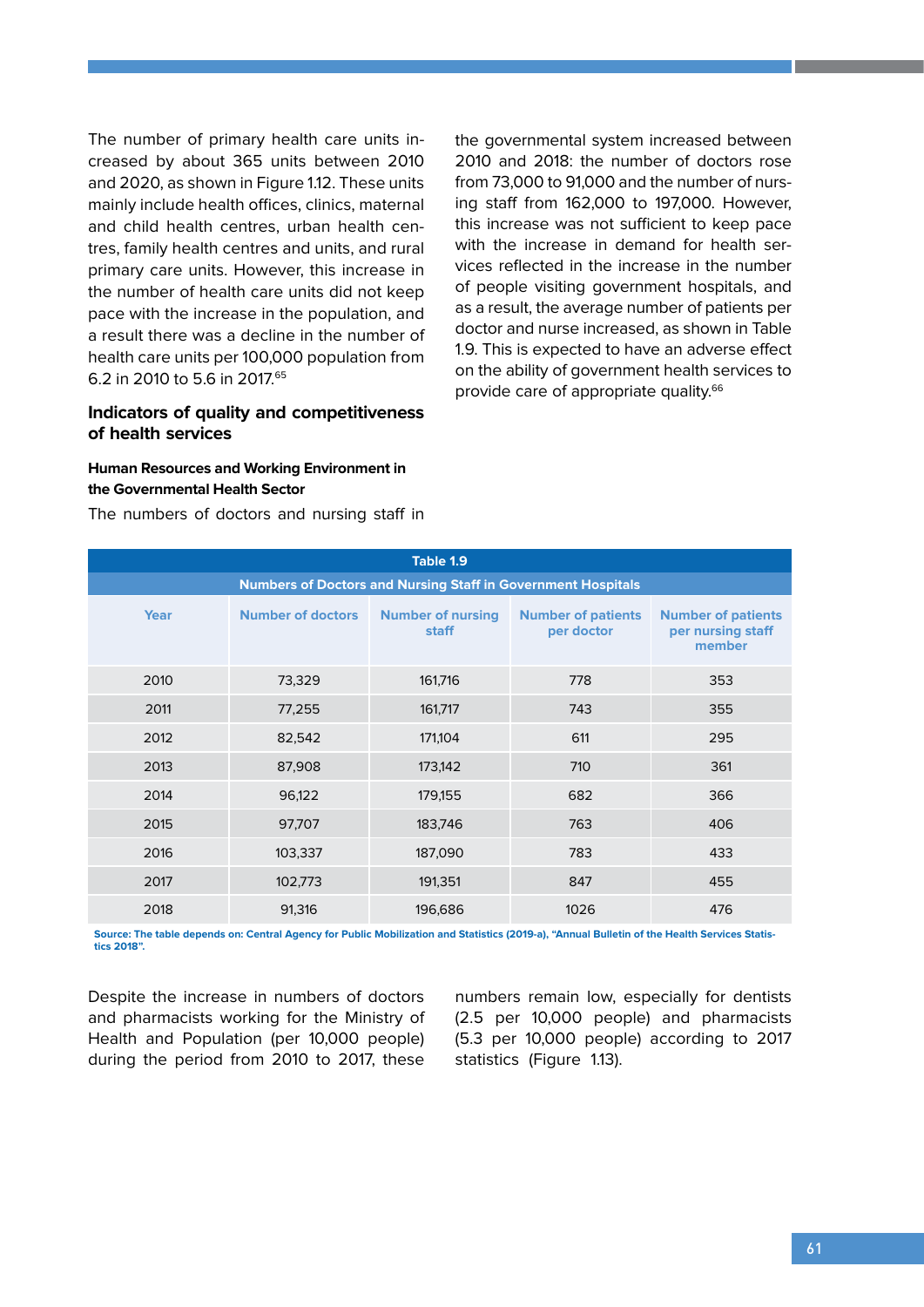

**Figure 1.13 Medical professionals and practitioners at the Ministry of Health and Population (per 10,000 population)**

**Source: The figure depends on: Central Agency for Public Mobilization and Statistics, (2019-b), "Statistical Yearbook – Health Chapter".**

#### **Indicators of health outcomes (life expectancy at birth and under-five mortality rate)**

Life expectancy at birth in Egypt rose from 70.3 years in 2010 (68.2 for men and 72.6 for women) to 71.8 years in 2018 (69.6 for men and 74.2 for women). $67$  Although the average life expectancy at birth in Egypt is low compared to the global average of 72.6 years, and is lower than in comparable countries such as Jordan, Tunisia, Lebanon, Morocco, Turkey and Thailand, it is higher than in the Philippines, Indonesia and South Africa, which are among the 10 countries directly ahead of Egypt in the Human Development Index according to the 2020 HDR, as shown in Figure 1.14.



**Figure 1.14 Life expectancy at birth in Egypt and selected middle-income countries in 2018**

**Source: The figure is based on the World Bank database (https://data.worldbank.org/indicator).**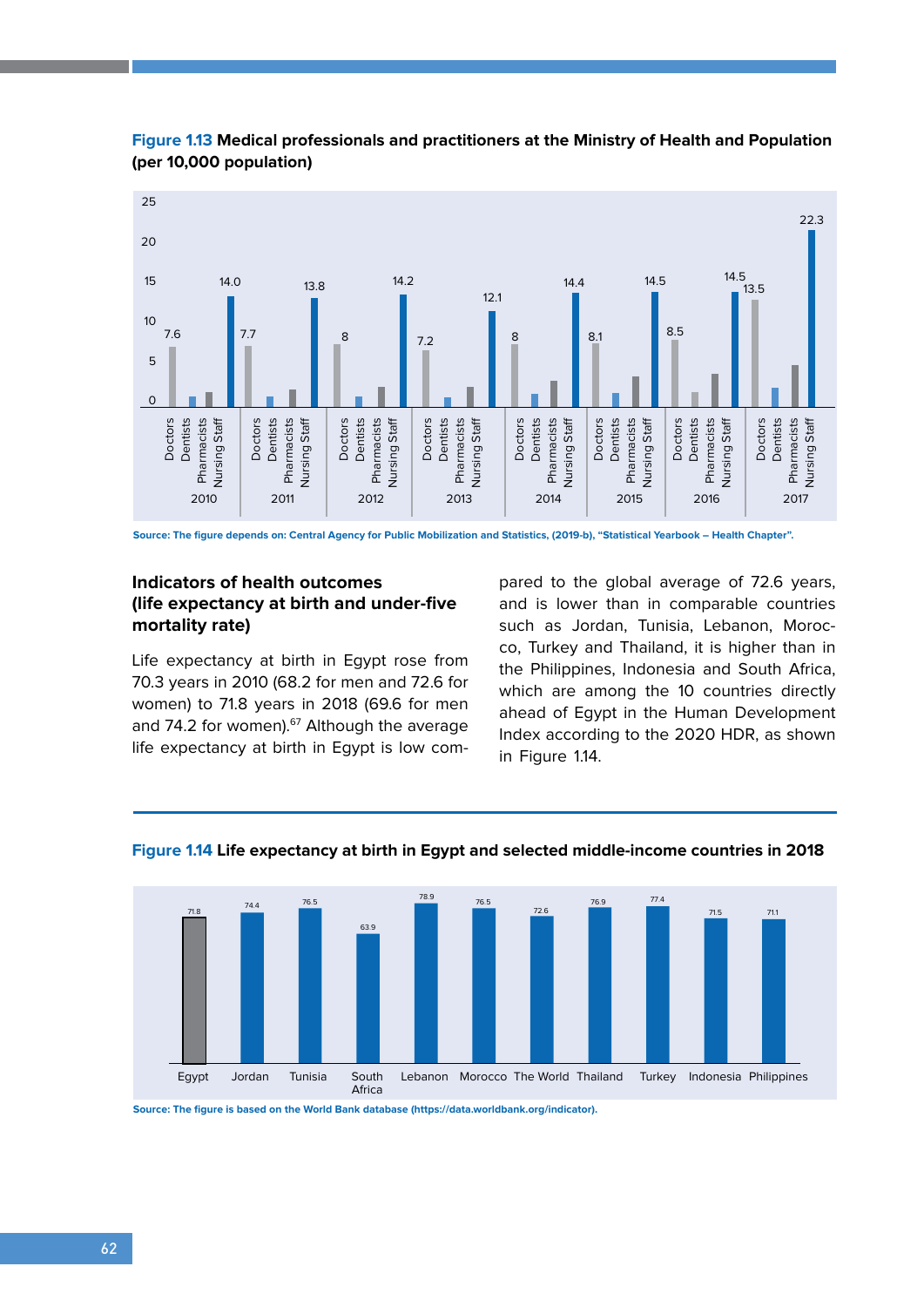In addition, the under-five mortality rate in Egypt has fallen from 28.8 deaths per 1,000 live births in 2010 (30.3 among boys and 27.2 among girls) to 20.3 deaths (21.5 among boys and 19 among girls) in 2019.<sup>68</sup> The current under-five mortality rate in Egypt is lower than the maximum targeted by the Sustainable Development Goals (25 deaths per 1,000 live births) and is lower than in comparable countries such as South Africa (34.5 deaths), the Philippines (27.3 deaths) and Indonesia (23.9 deaths), although they are ranked ahead of Egypt on the Human Development Index according to the 2020 HDR. Consequently, this represents significant progress towards achieving the SDGs.

As a result, Egypt came 104th out of 141 countries on the fifth pillar, Health, of the World Economic Forum's 2019 Global Competitiveness Index, which is calculated mainly from the number of years a child is expected to live a healthy life at birth. Egypt was therefore ahead of countries such as South Africa (118th), Botswana (111th) and India (110th).69 It should be noted that this pillar replaced a set of sub-indices related to the competitiveness of the health sector, which was included in the fourth pillar, Health and Primary Education, till the 2017/2018 report. These sub-indices included the prevalence of certain diseases such as tuberculosis, malaria and HIV and their impact on business; the infant mortality rate; and life expectancy at birth.

# **1.4 Investing in people: Promoting the right to adequate housing in Egypt**

Egypt's 2014 Constitution enshrines a right to housing: Article 78 stipulates that the State shall ensure citizens' right to decent, safe and healthy housing in a manner which preserves human dignity and achieves social justice. The same Article stipulates that the State shall devise a full national housing plan and a comprehensive national plan to address the problem of informal settlements, which in-

cludes re-planning, provision of infrastructure and utilities, and improvement of the quality of life and public health, in addition to the provision of resources necessary for implementation of this plan within a specified period of time. In a report on her visit to Egypt in 2019, the Special Rapporteur on the right to adequate housing noted that the Constitution is in alignment with international human rights law and the first target of Sustainable Development Goal 11, which is to ensure that everyone has access to decent, safe and affordable basic housing and services through a specific strategy.<sup>70</sup>

This constitutional commitment is reflected in the sustainable development strategy, Egypt Vision 2030, which devotes a full pillar to urban development and dedicates an independent programme to combatting the phenomenon of informal settlements and unsafe areas by developing an integrated framework for their development and the provision of employment opportunities for their populations. It also takes into account the rehabilitation and development of the cultural and social capacities of the population to adapt to and maintain developed areas, in addition to working to strengthen the enforcement of laws that prevent the emergence of unplanned informal settlements.<sup>71</sup>

Egypt has made great efforts to promote the right to adequate housing over past years and the issue has received considerable political support. This has led to the upgrading of many informal settlements, as well as the launch of an ambitious social housing programme that accounts for low- and middle-income groups. In March 2020, the Special Rapporteur on adequate housing submitted a report on the guidelines for the implementation of the right to adequate housing to the United Nations Human Rights Council.<sup>72</sup> Egypt complies with most of the 16 guidelines outlined; for example, "guarantee the right to housing as a fundamental human right linked to dignity and the right to life […]" is in accordance with Article 78 of Egypt's Constitution.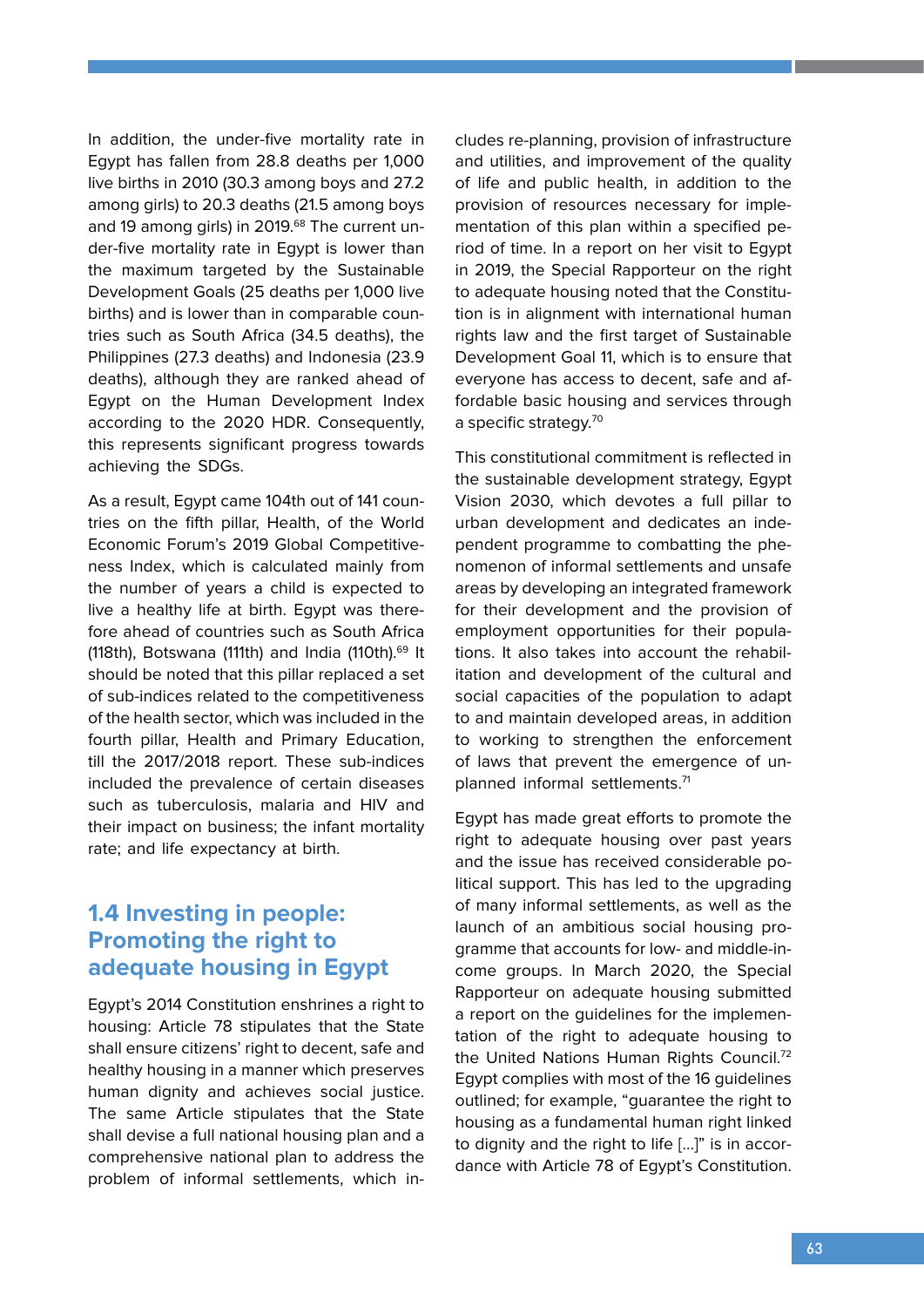## **1.4.1 Upgrading of unplanned and unsafe informal settlements**

The Informal Settlements Development Fund (ISDF) plays an important role in upgrading informal settlements and limiting their expansion. According to presidential decree number 305 of 2008, the Fund aims to map and upgrade informal settlements and develop a plan for urban planning.<sup>73</sup> The Informal Settlements Development Fund divides informal settlements into unplanned settlements, unsafe settlements and informal markets.<sup>74</sup> Unplanned settlements are those established in violation of building laws and regulations, while unsafe settlements are those in which 50 percent of the buildings are classified at one of four levels reflecting their gravity. The first level accounts for "life-threatening settlements" such as those in areas exposed to natural hazards; the second level includes "inadequate housing settlements" such as damaged buildings; the third level includes "health-threatening settlements" that lack clean drinking water or adequate sanitation; and the fourth level are "settlements without secure tenure" such as lack of legal tenure.<sup>75</sup> The Informal Settlements Development Fund carries out the upgrading of these settlements, while the Ministry of Housing, Utilities and Urban Communities (MOHUUC), as part of its strategy, upgrades all informal settlements that are unsafe and threaten the lives of citizens, in addition to supporting social housing programmes for low-income people.<sup>76</sup>

Over recent decades, unplanned and unsafe informal settlements have represented a major challenge in Egypt, prompting considerable attention from decision makers. The number of unsafe settlements developed between 2014 and 2020 amounted to about 296 out of a total of 357 settlements. Table 1.10 shows the percentages of unsafe settlements in several governorates, and the percentage that have been upgraded in each. $77$ 

| <b>Table 1.10</b>                                                       |                                                            |                                                      |  |  |  |
|-------------------------------------------------------------------------|------------------------------------------------------------|------------------------------------------------------|--|--|--|
| Share of unsafe settlements redeveloped in<br>selected governorates (%) |                                                            |                                                      |  |  |  |
| <b>Governorate</b>                                                      | <b>Share of</b><br>unsafe<br>settlements in<br>governorate | <b>Share of</b><br>upgraded<br>unsafe<br>settlements |  |  |  |
| Cairo                                                                   | 29                                                         | 46                                                   |  |  |  |
| Ismailia                                                                | 18                                                         | 72                                                   |  |  |  |
| Alexandria                                                              | 15                                                         | 55                                                   |  |  |  |
| Shargia                                                                 | 0.2                                                        | 55                                                   |  |  |  |
| Assiut                                                                  | 0.1                                                        | 86                                                   |  |  |  |
| Marsa Matrouh                                                           | 0.1                                                        | 72                                                   |  |  |  |

**Source: Ministry of Housing, Utilities and Urban Communities (2020). Ministry Report.**

As a result of these efforts, the number of people in Egypt living in unsafe settlements had decreased by 35 percent in 2019.<sup>78</sup> Egypt's sustainable development strategy aims to reduce the population of unsafe settlements by 100 percent by 2030.<sup>79</sup> During the development of unsafe informal settlements, the basic services needed by citizens, such as schools, places of worship, youth centres, health centres and others, were taken into account in order to ensure a safe environment.<sup>80</sup> This approach conforms to the Special Rapporteur's guideline on "implementing comprehensive strategies for the realization of the right to housing."

As part of the practical framework on providing adequate and appropriate housing for citizens, the national project Housing for all Egyptians was launched. It aims to construct 500,000 housing units in major cities and governorate capitals nationwide.<sup>81</sup>

The total area of unplanned informal settlements was around 152,000 feddans in 2014 (1 feddan is approximately 1.038 acres). Fifty-three settlements with a total area of 4,616 feddans have been upgraded since and have had their infrastructure improved. An additional 79 settlements with a combined area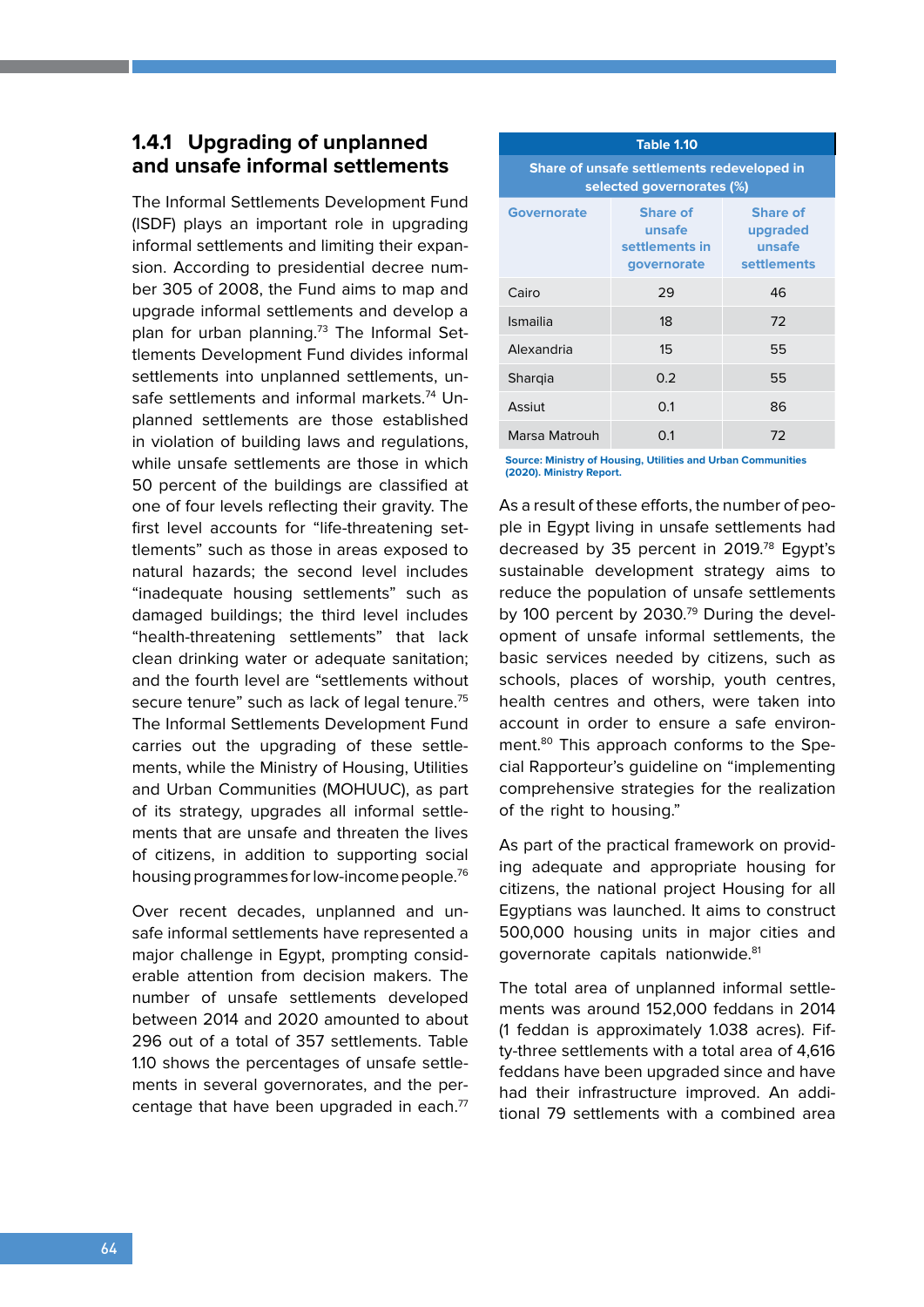of 6,941 feddans are currently being upgraded. The total cost of upgrading unplanned settlements was EGP 318 billion. Egypt has also upgraded informal markets, developing nearly 20 out of a total of 1,105.82 The national sustainable development strategy aims to reduce informal settlements in urban areas to less than 20 percent in 2020, and less than 5 percent in 2030.83

Egypt follows specific rules and procedures regarding the relocation or evacuation of residents of unsafe or unplanned settlements, in line with the Special Rapporteur's guidelines for implementing the right to adequate housing, which include the guideline "prohibit forced evictions and preventing evictions whenever possible." Under Egypt's rules, residents must be relocated in areas far from their current ones only if they want this, and no methods of forced eviction shall be taken. Three options should be given to residents who are being relocated: immediate relocation to a housing unit in a newly developed area in the same city; financial compensation to find alternative housing during the upgrading of their area, with the al-

location of a similar unit; or financial compensation through negotiation.<sup>84</sup> Nevertheless, the informal working patterns of residents of informal settlements have sometimes been a source of resistance to leaving their units. Hence, Egypt has had to make decisions that avoid hindering development plans, while also taking into account the social and economic dimensions, as shown in government interventions in various settlements.

The issue of the development of informal settlements was shown to be one of the government's most important priorities at the national level through the launch of the Strategic Plan 2030 for the Development of Informal Settlements, and the opening of a number of new housing developments such as the three-phase Bashayer Al-Khair in Alexandria governorate, Asmarat in Cairo, and Al-Mahrosa 1 in Ennahda City in Al-Salam. In addition, Egypt is working on a huge urban expansion plan nationwide that involves smart cities and social housing projects, for which subsidies worth EGP 3.9 billion were allocated in the 2019/2020 budget.<sup>85</sup>

#### **Box 1.1 Asmarat Neighborhood Project**

As part of the State's interest in groups living in dangerous and unqualified areas, in 2016 through Cairo Governorate, in cooperation with the Informal Settlements Development Fund, the Ministry of Local Development and Tahya Misr Fund, the Government established the first and second phases of Asmarat Neighborhood, to be allocated to residents of unsafe informal settlements represented in Doweiqa, Ezbet Khairallah and Istabl Antar.

The first phase is located on 65 feddan and includes 6,258 housing units, in addition to the establishment of a basic education school, while the second phase is located on an area of 61 feddan and includes 4,722 housing units and a basic education school. The cost was EGP 1.582 billion for the first and second phases.

In 2020, the third phase of the project, which consisted of the construction of 7,298 housing units at a cost of EGP 1.75 billion, was opened to provide safe housing for about 31,000 citizens. The third phase of the project is located on an area of 65 feddans. The third phase also aims to accommodate residents of unsafe informal settlements such as Al Hataba, Al Sahilah, Bani Hilal and other settlements.

In its three phases, the project provides many services, including youth city, places of worship, schools, social solidarity services, health units and commercial services. **Source: Official website of the Presidency of the Republic**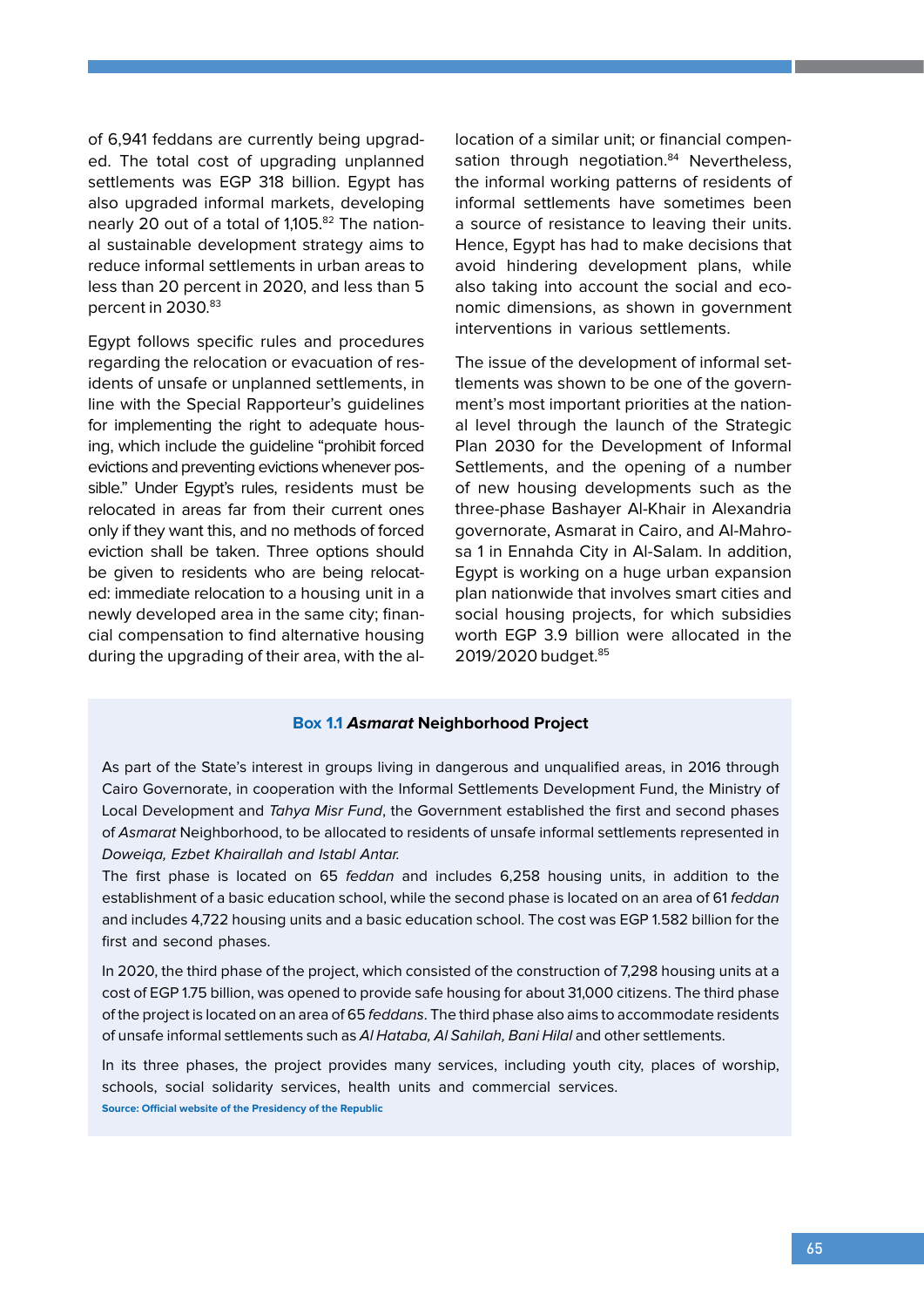## **1.4.2 Provision of social housing**

Egypt has also made efforts on social housing with a view to empowering low- and middle-income groups. In 2014, it was announced that 1 million housing units would be established to support low- and middle-income people.<sup>86</sup> In addition, a presidential decree (number 33 of 2014) on social housing, amended by a subsequent law (Law No. 93 of 2018) on social housing and mortgage finance support, allowed for the establishment of social housing projects aimed at providing adequate housing for low-income people, as well as small family plots for middle-income people. It also provided for the establishment of the Social Housing and Mortgage Finance Fund (SHMFF) to finance, manage and build housing units as part of the Social Housing Program, as well as to provide commercial and professional services to the units. The number of beneficiaries of the Social Housing Programme by 30 June 2020 had reached around 312,000, with monetary support of up to EGP 4.9 billion distributed. Moreover, mortgage financing of about EGP 30.8 billion was provided by banks and mortgage companies.87 The total number of the people who received support from the Fund had reached around 248,000 by June 2019, of whom about 20 percent were women,<sup>88</sup> as per Table 1.11. During fiscal year 2019/2020, there were nearly 64,000 beneficiaries (of whom about 25 percent were women), who received estimated monetary support of EGP 907 million and mortgage financing of EGP 6.9 billion.<sup>89</sup>

| <b>Table 1.11</b>                                                                  |                                |      |  |  |  |
|------------------------------------------------------------------------------------|--------------------------------|------|--|--|--|
| Total Beneficiaries of SHMFF's Support (Cumulative - until 30 June 2019) by Gender |                                |      |  |  |  |
| <b>Gender</b>                                                                      | <b>Number of beneficiaries</b> | $\%$ |  |  |  |
| Male                                                                               | 198,185                        | 80   |  |  |  |
| Female                                                                             | 49.844                         | 20   |  |  |  |
| <b>TOTAL</b>                                                                       | 248,029                        | 100  |  |  |  |

Source: Social Housing and Real Estate Finance Support Fund (2019).

It should be noted that Egypt imposes certain rules regarding social housing programmes: social housing units must be located within an urban area and the soil must be suitable for construction work. Moreover, dangerous and unsafe areas must be avoided and priority should be given to the areas most in need of new housing, according to the strategic planning of each governorate. The expansion of infrastructure and basic services should also be feasible, basic services should be accessible, and the areas should be easily connected to public roads.90

## **1.4.3 Expanded coverage of water and sanitation facilities**

In the past few years, Egypt has made major efforts to provide drinking water and sanitation services. In 2019, it launched the Hayah Karima "Decent Life" Initiative, which put the development of [drinking water](https://www.masrawy.com/news/Tag/17490/%D9%85%D9%8A%D8%A7%D9%87-%D8%A7%D9%84%D8%B4%D8%B1%D8%A8#bodykeywords) and the sanitation sector at the top of its priorities. The initiative mainly aimed at expanding networks and water stations and coordinating with the Ministry of Social Solidarity, NGOs and other concerned parties to connect houses to the system for those who could not afford to do so. Moreover, Egypt has adopted the National Rural Sanitation Services Program.91

Table 1.12 shows that, through these efforts, national drinking water coverage increased to about 98.7 percent in 2020 (100 percent in urban areas and 97.4 percent in rural areas), compared to 97 percent in 2014. Sanitation coverage increased to about 65 percent in 2020 (96 percent in urban areas and 37.5 percent in rural areas) compared to about 50 percent in 2014 (79 percent in urban areas and 12 percent in rural areas). Between 2014 and July 2020, about 1,131 drinking water and sanitation programmes were executed at an estimated cost of about EGP 124 billion. In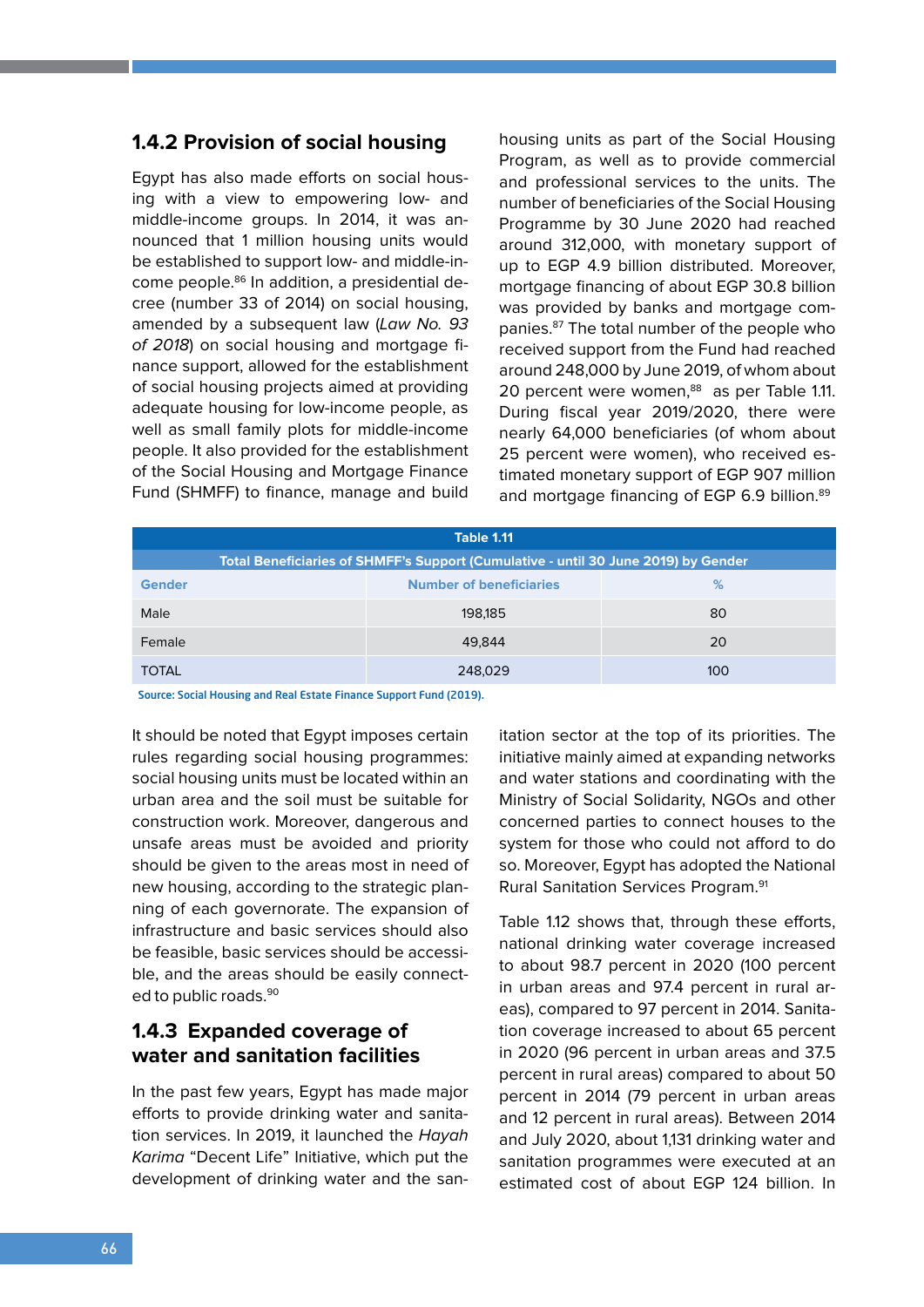addition, 5,792 restoration and renewal programmes are also executed at a cost of about EGP 9 billion, with about 176,400 house connections being made at a cost of EGP 600 million, and 200 extension and reinforcement projects in all governorates being executed at a cost of EGP 455 million. In addition, water and sanitation programmes were carried out in new cities at a cost of EGP 40 billion, bringing the total amount spent on the water and sanitation sector in this period to about EGP 174 billion. Egypt is working to achieve four key themes in the drinking water sector: reducing waste, increasing water pressures, renovating and renewing networks, increasing the efficiency of services, and using different technologies to provide sanitation services to rural areas.<sup>92</sup>

Egypt's current policy is the safe reuse of wastewater after dual and triple treatment, rather than to dispose of it, as was the case before, is an attempt to maximize the use of water resources. In addition, the country has launched a strategic plan for the expansion of seawater desalination plants to meet drinking water needs for 2020-2050, which was prepared by the Holding Company for Water & Wastewater (HCWW), the New Urban Communities Authority (NUCA) and the General Organization for Physical Planning (GOPP). The plan is based on a set of themes related to the provision of water needs required for urban development and for meeting the coming increase in population.<sup>93</sup>

| <b>Table 1.12</b>  |                                                               |                   |              |              |                       |              |  |
|--------------------|---------------------------------------------------------------|-------------------|--------------|--------------|-----------------------|--------------|--|
|                    | <b>Coverage of Sanitation and Drinking Water Services (%)</b> |                   |              |              |                       |              |  |
| Year               |                                                               | <b>Sanitation</b> |              |              | <b>Drinking Water</b> |              |  |
|                    | <b>Rural</b>                                                  | <b>Urban</b>      | <b>Total</b> | <b>Rural</b> | <b>Urban</b>          | <b>Total</b> |  |
| 2014               | 12                                                            | 79                | 50           | 95           | 99                    | 97           |  |
| 2020               | 37.5                                                          | 96                | 65           | 97.4         | 100                   | 98.7         |  |
| 2022<br>(Targeted) | 65                                                            | 98                | 81.5         | 98.5         | 100                   | 99.25        |  |

**Source: Ministry of Housing, Utilities and Urban Communities**

# **1.5 Investing in people: Development of Egypt's education and health sectors**

Egypt's 2014 Constitution affirms the state's orientation towards investing in human capital as a driver for comprehensive development in all its dimensions. It establishes the State's commitment to providing high-quality and cutting edge educational and health care services in accordance with international standards as a right of every citizen. It also specifies minimums for government spending on health, education and scientific research as percentages of Gross National Product (GNP), which must be reflected in the state budget. These commitments are laid out in 11 constitutional articles (10 articles on education and scientific research and one on health) of the total 246.

Egypt's strategic vision on investment in human capital is clearly reflected in the sustainable development strategy, Egypt Vision 2030, which was released in 2016. Under the strategy's social dimension, there are themes for "health" and "education and training," (the sixth and seventh themes). In addition, the strategy's economic dimension includes the third theme of "knowledge, innovation and scientific research." The strategy accordingly lays out the path to identifying the reforms required to improve education, scientific research and health care in Egypt.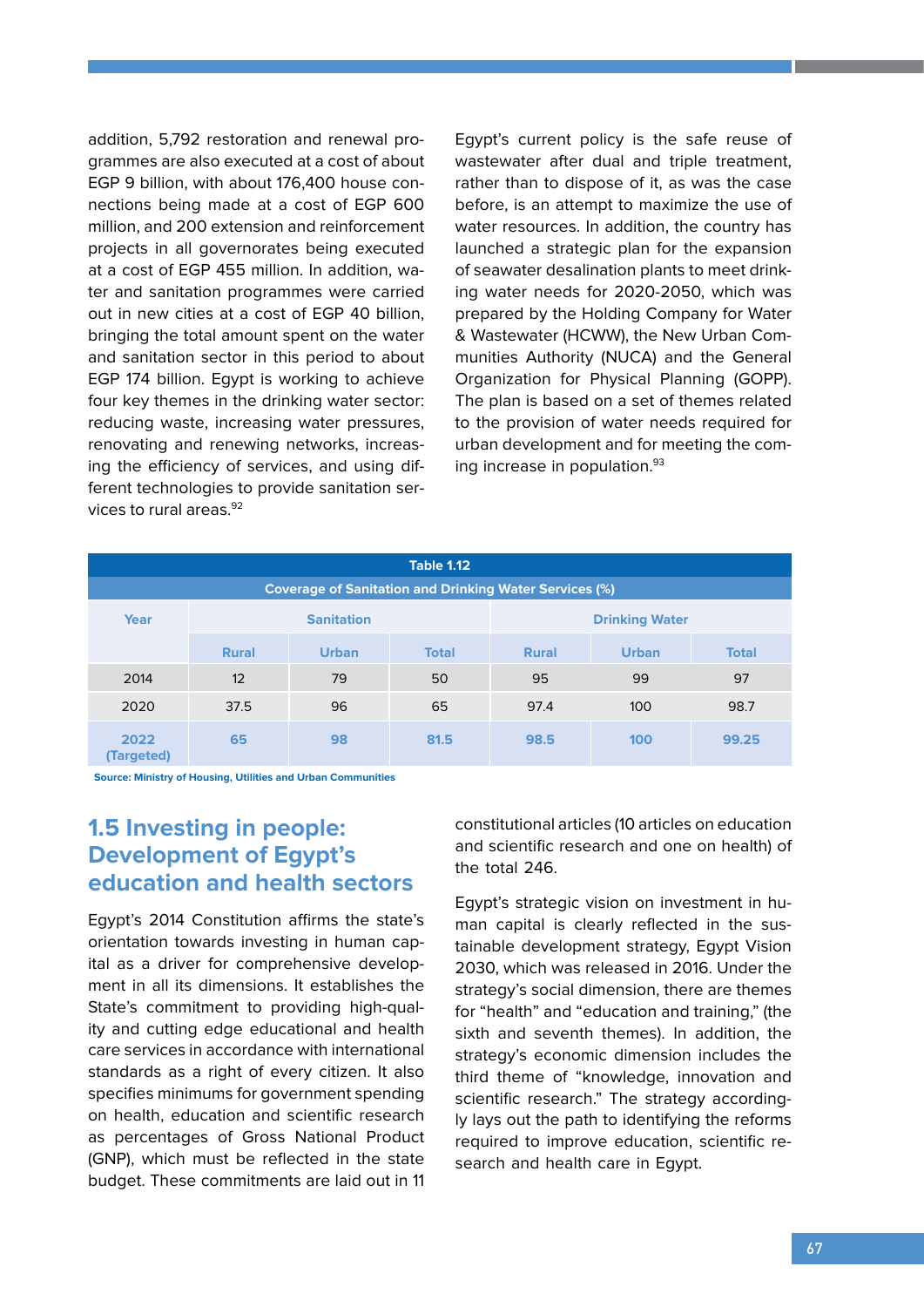Since 2014, Egypt has taken a number of steps to improve the performance and outputs of the education and health systems. A number of sectoral strategies have been launched and their associated policies, programmes and initiatives have been executed or are being executed in order to achieve the country's strategic objectives of investment in human capital. The government's action plan (2018/2019-2021/2022) reflects the priority of "developing the people of Egypt" as a key strategic objective, the realization of which depends on a set of programmes related to investing in people.<sup>94</sup>

## **1.5.1 Pre-university education reform strategies, policies and programmes (2014-2020)**

The Strategic Plan for Pre-University Education 2014-2030, which was issued in 2014, is based on a set of policies, the most important of which are: 1) to provide equal education opportunities to all school-aged children and to target poor areas and provide out-of-education children with a second chance; 2) to improve quality of education by providing developed curricula in line with international standards and qualified teachers who are able to use modern teaching methods and provide learners with the ability to learn continuously; 3) to strengthen the institutional structure through decentralization to ensure good governance; and 4) to make use of international agreements and partnerships with the local community and the private sector. It is also based on a set of main programmes (related to the different stages of education, as well as the decentralization and administration programme) and a number of sub-programmes, the most important of which are the ICT, school feeding, and comprehensive curriculum reform programmes.<sup>95</sup>

ICT plays a critical role in educational reform programmes in Egypt due to the educational system's long-standing deficiency in technological infrastructure. Therefore, the Strategic Plan for Pre-University Education includes a sub-programme on educational technology with the aim of expanding and optimizing the ICT structure and applications to improve the performance of the education system in terms of both education outcomes and institution efficiency.<sup>96</sup>

In July 2018, Egypt's national Education Reform Programme was launched, introducing a new education system that was implemented starting September 2018.<sup>97</sup> The main pillars of this programme include reforming curricula, modernizing and developing teaching and learning methods, diversifying learning sources and moving towards research and self-learning methods, developing assessment methods, and examinations, and providing professional development to teachers.

Egypt has also strengthened schools' information infrastructure to ensure accessible information services in all rural and remote areas and to expand the use of computers at all levels within educational institutions.<sup>98</sup> From July 2014 to May 2020, about 9,000 school laboratories and 27,000 modern classrooms were equipped. Egypt has also provided students with millions of tablets for free and introduced internal network connections at secondary schools with information servers and high-speed Internet networks. In addition, it has made available about 11,000 interactive screens to enhance in-class learning.<sup>99</sup> and has provided access to such networks outside school for free through youth centres and the Ministry of Culture's cultural houses.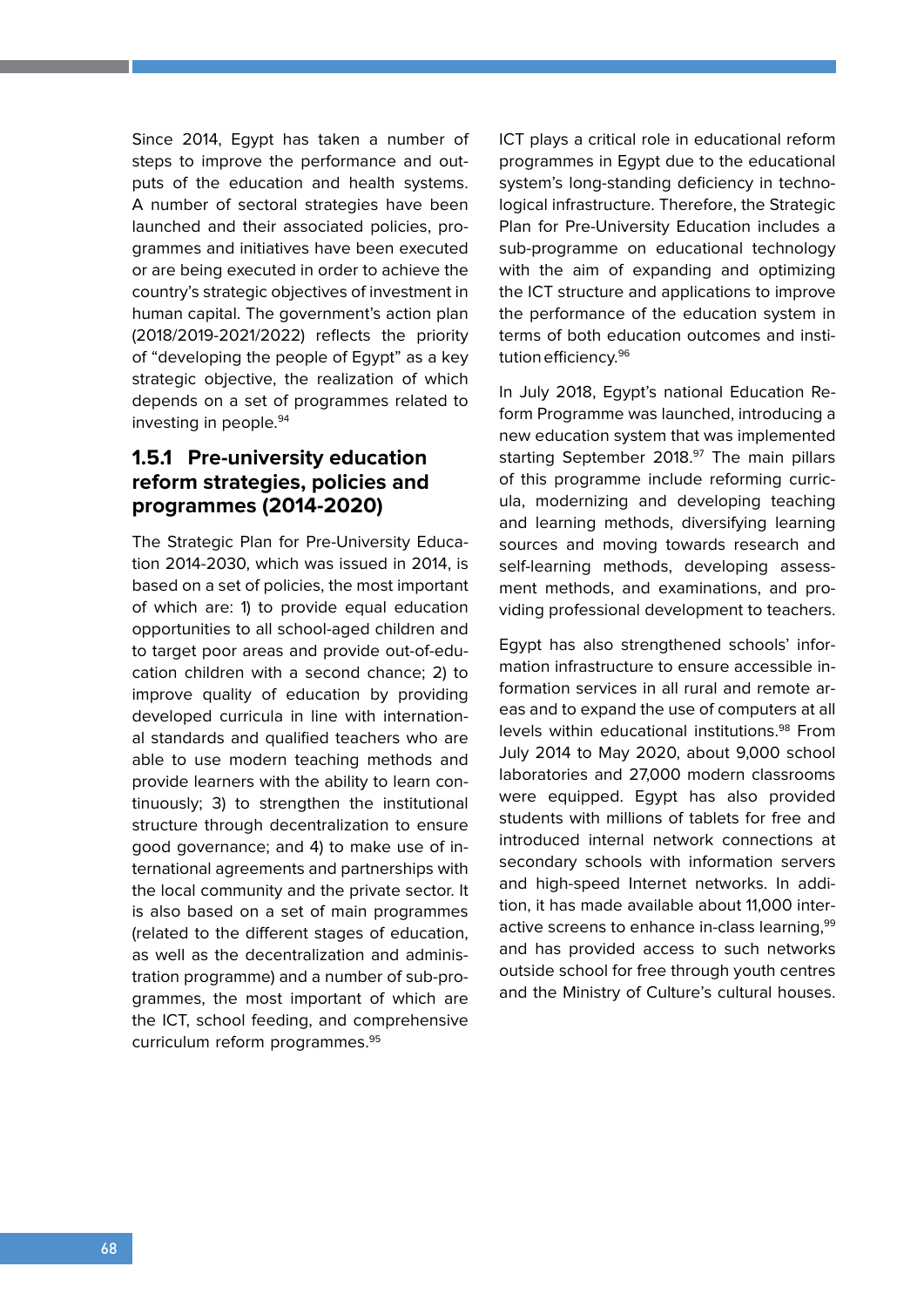#### **Box 1.2 The Egyptian Knowledge Bank**

The Egyptian Knowledge Bank (EKB) was launched in January 2016 as one of the most important and largest national knowledge programs in education and scientific research in the modern history of Egypt. In addition, it is one of the world's largest digital libraries and electronic knowledge centers, providing unlimited resources to only Egyptians in various fields of basic, applied, administrative, and humanitarian sciences, which can be accessed for free by computers, smart cell phones and tablets throughout the country. This was a part of the "Towards Building an Egyptian Society that Learns, Thinks and Innovates" Initiative launched on the 2014 Science Day in support of efforts to develop education and scientific research and promote the Egyptian knowledge society. EKB provides free access to a very wide variety of knowledge, educational and research information sources in both Arabic and English (specialised books, documentary sources, scientific periodicals, theses and other various educational materials) issued by the most famous and largest regional and international publishers, such sources are accessible for all Egyptians of different age groups, regardless of their different knowledge needs, including researchers, academics, students, children and the public readership.

**Source: The website of EKB, www.ekb.eg**

The new system serves all aspects of the educational process. On the one hand, technology can be used to reform traditional examinations and assessments, especially in secondary schools (where the cost of exam administration and security at the national level was typically around EGP 1.3 billion). The new system develops "digital question banks" via a cloud-based system. These questions aim to measure students' comprehension skills and are sent by the competent authority at the Ministry of Education and Technical Education directly to the student's tablet, which helps reduce the possible leaking of exam papers and will reduce demand for private tuition. Tablet technology also helps develop learning methods by diversifying learning sources and developing scientific research skills and self-learning. In addition, it serves the purposes of achieving social justice by providing education for all without discrimination.<sup>100</sup>

Emanating from Egypt's realization of the importance of technical education and the role it plays in meeting the needs of the labour market, special attention is being given to the development of the technical education system and serious steps are being taken to modernize its existing structure in terms of

specializations. These efforts aim to enhance the quality of technical education, to adapt its outputs to the requirements of the labour market, to serve the priorities and needs of local industries, and to compete in regional and global markets.<sup>101</sup> The current development of the technical education system (in line with the technical education development strategy) is based on a number of pillars, the most important of which are: establishing an independent quality assurance body, developing curricula according to the needs of the labour market, improving teachers' skills, engaging with business owners, and changing the stereotype of technical education. Moreover, systemic developments include changing admission requirements and developing curricula for all disciplines in line with the requirements of the labour market, tailored to local needs and in accordance with approved international standards. Other developments include making available equipment and educational technology, and developing existing technical education schools through the establishment of training centres and workshops to serve the community. Furthermore, some technical education schools should be qualified to transform into "applied technology schools," which work or coordinate with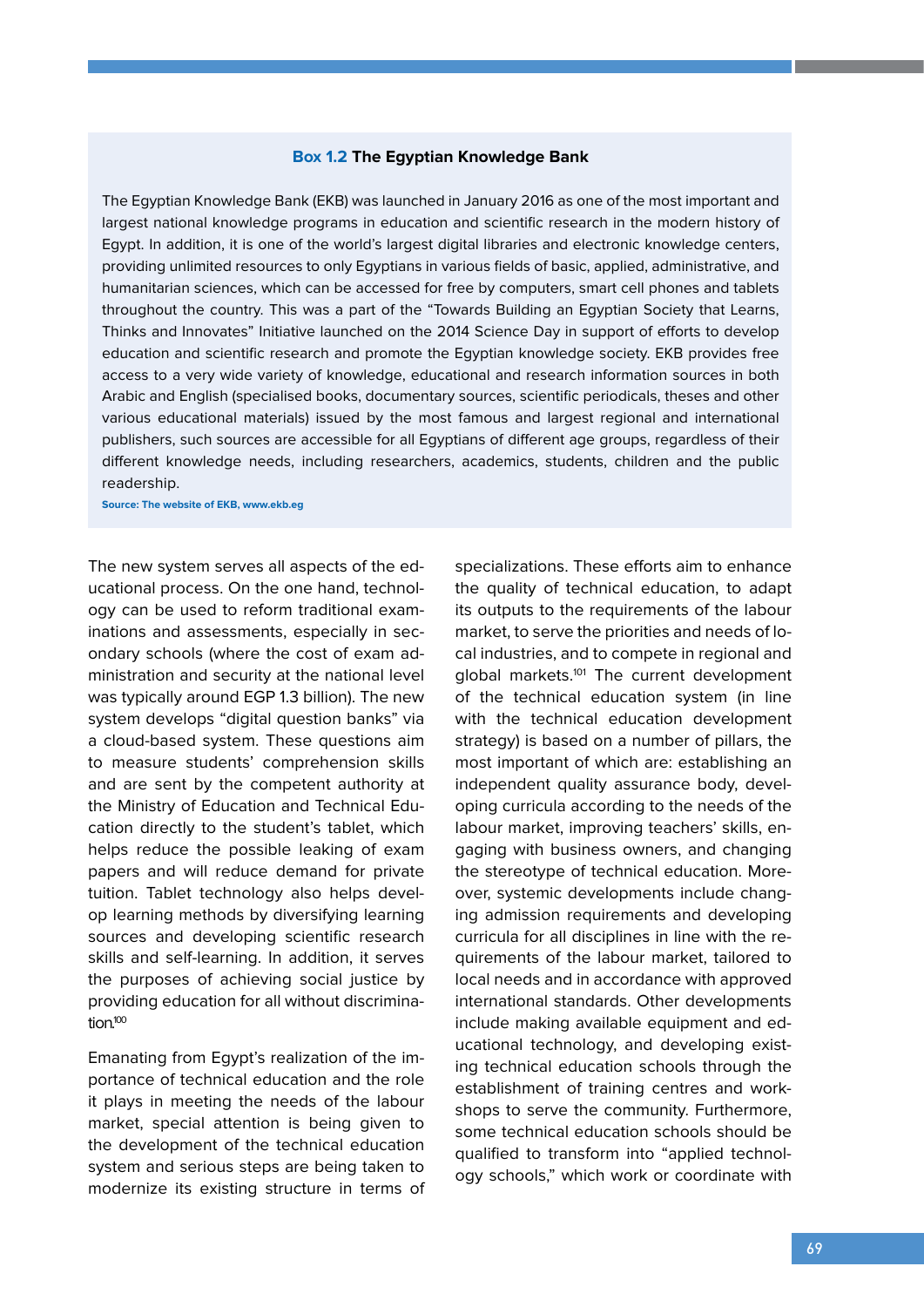colleges of technology to grant an Egyptian certificate of international quality, focusing primarily on the priority sectors of the national economy in the fields of energy, ICT, and the Fourth Industrial Revolution.<sup>102</sup> Between 2018/2019 and 2019/2020, 11 applied technology schools were established in Egypt.<sup>103</sup>

#### **Box 1.3 Japanese Schools in Egypt**

As a part of Egypt-Japan Education Partnership (EJEP) Initiative announced during the visit of the President of the Arab Republic of Egypt to Japan in 2016, MoE announced the establishment of Egyptian-Japanese schools pursuant to the Minister of Education and Technical Education Resolution No. 159/2017.

The Project Management Unit of the Egyptian Japanese Schools was established under the Minister of Education and Technical Education Resolution No. 13/2017 to manage the Egyptian Japanese Schools Project. The Unit was responsible for selecting schools where the Project could be executed, providing technical supervision and controlling the execution of the Project, nominating workers for this type of schools, and continuously evaluating and promoting the Project.

The Egyptian-Japanese Schools (EJSs) aim to teach moral values and positive behaviors to students, reinforce students' belonging to the homeland, develop a culture of cooperation, teamwork, the ability to solve problems and create a good learning environment. EJSs apply the Egyptian curricula in conjunction with the Japanese Tokkatsu education system at all stages of education. Tokkatsu develops children's skills and improves their behavior through dialogue, discussion, problem solving, innovation, respect and discipline.

These schools were applied as an initial experiment to 12 schools in 2015/2016 and 2016/2017 academic years. In 2017/2018, The Egyptian-Japanese schools were applied to 28 schools, provided that by the end of the project, the number of schools will be 212 all over Egypt.

 Some trainers and teachers have been trained on the systems at these schools, and a group of teachers and trainers have traveled to Japan to learn how to implement the work system. **Source: Egypt's SIS, MoETE Minister Decision No. 159/2017**

Technical education programmes attract more than half of Egyptian students enrolled in public secondary-stage education. Within the technical education sector, industrial education attracts the most students (53 percent), followed by commercial secondary education (35 percent). In the 2019/2020 academic year, 36.1 percent of the total number of students in industrial secondary education were girls, as were 14.2 percent of those in agricultural secondary education, 58.5 percent of those in commercial secondary education, and 32.2 percent of those in hotel secondary education.<sup>104</sup>

Developing and improving technical education provision is a key priority in Egypt, as shown by Article 20 of the Constitution. The Strategic Plan for Pre-University Education 2014-2030 includes a programme for technical secondary education which aims to expand opportunities for technical education, modernize its disciplines, develop curricula in light of the labour market requirements, make educational technology available to students, develop teachers' professional skills, and foster local and global partnerships.<sup>105</sup>

The real test for these strategies will be their impact on quality and competitiveness indicators in the pre-university education sector in the coming years and the extent to which the relationship between the outcomes of the educational process and the real needs of the labour market can be developed.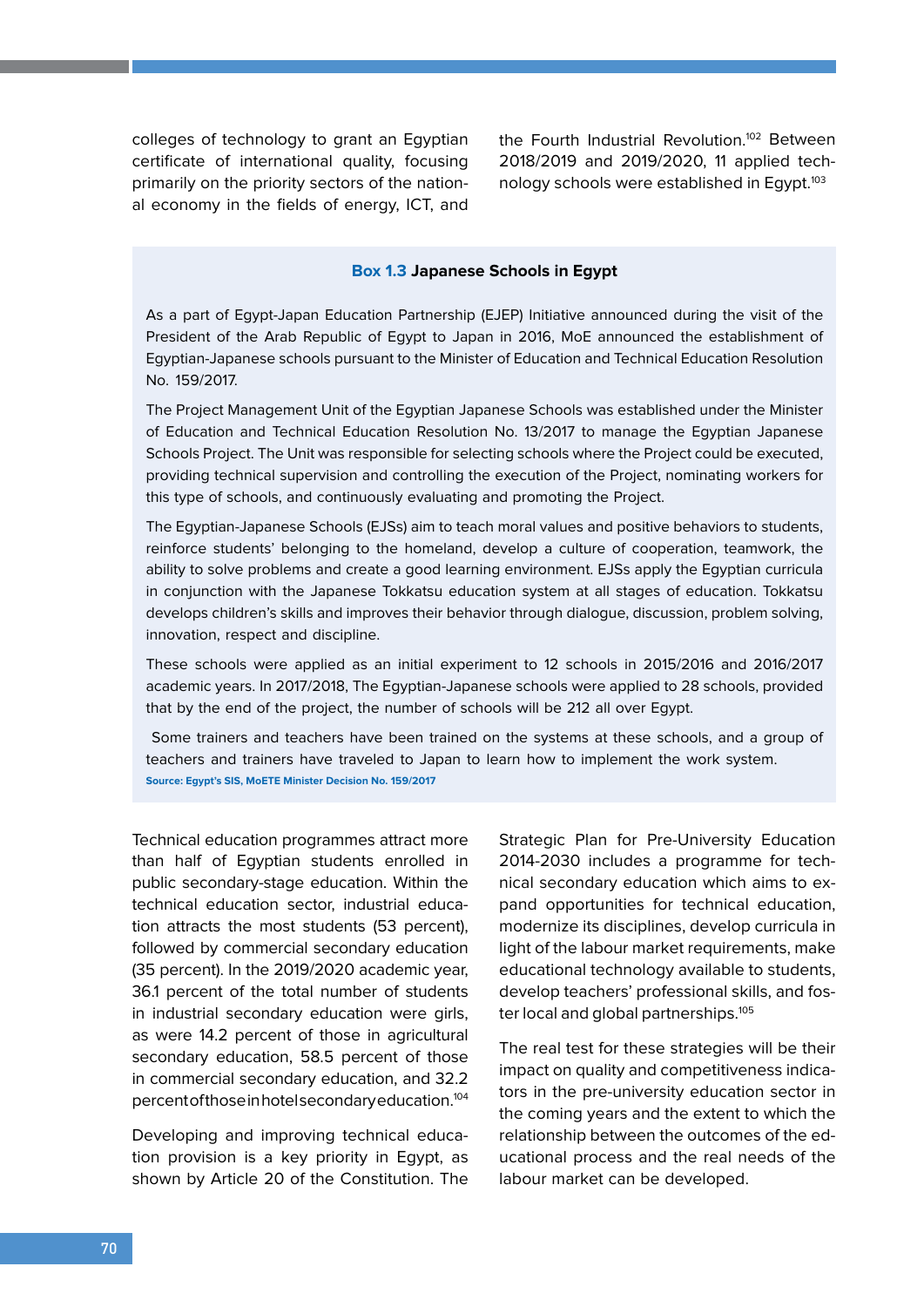## **1.5.2 Strategies, policies and programmes for the development of higher education and scientific research (2014-2020)**

The development of the higher education and scientific research sector has been an area of priority for Egypt in recent years, with the aim of building up the state, dealing with contemporary challenges, and achieving the Sustainable Development Goals. Egypt aims to facilitate a qualitative leap forward in the quality of higher education, scientific research and community service, which will contribute to the development of the human capital of young people in the country, fostering their ability to build a modern, knowledge-based country able to compete regionally and internationally.106

In 2019, the government launched the Higher Education and Scientific Research Strategy 2030, which is consistent with both the national sustainable development strategy and the Sustainable Development Goals (SDGs). The strategy sought to address the contemporary global challenges posed by the Fourth Industrial Revolution and the repercussions for industry and the global labour market.<sup>107</sup> It is based on developing the capacity of Egyptians and aims to improve the skills of university graduates to allow them better engagement with the labour market. It also works on achieving the SDGs and supporting innovation and creativity, with a focus on the interlocking relationships between higher education, scientific research, pre-university education, and other relevant areas such as young people and investment.108

In 2019, the Ministry of Higher Education and Scientific Research launched the National Strategy for Science, Technology and Innovation 2030, which aims to prepare an effective scientific and technological base that produces knowledge, is capable of innovation and addressing societal challenges, has an international standing, helps increase the competitiveness of national industry, and

drives the economy to achieve sustainable development.109

The government's policy between 2014 and 2020 was based on expanding the number of national non-profit universities (Box 1.4). In implementation of a presidential decree to establish an Egyptian TVET Quality Assurance and Accreditation National Authority, a joint committee was formed made up of officials from the Ministry of Higher Education and Scientific Research (MOHESR), and the Ministry of Education and Technical Education to develop the necessary vision for the establishment of the proposed body. It was agreed to specialize in issuing accreditation and quality certificates for vocational educational programmes at all stages, for teachers and trainers, and for conducting work permit tests, in accordance with international standards.

With regard to the development of higher education curricula and programmes, a number of existing programmes have been updated and new programmes have been launched (in the sectors of medicine, engineering, science, media and education) that anticipate coming changes in the local and global labour market, that seek to meet the needs that technological development imposes, and that provide students with the knowledge and skills necessary for the 21st century. They also encourage interdisciplinary and dual programmes with universities abroad. This is in line with a decision of the country's Supreme Council of Universities that new higher educational institutions should have modern majors and be linked to the labour market.

The Higher Education and Scientific Research Strategy mandates the establishment of eight technology universities, of which three have already been completed (in New Cairo, Quesna and Beni Suef) and which became open to students in 2019/2020. Egypt has also taken steps to establish branches of foreign universities in the country. In this regard, Law No. 162 of 2018 was issued on the establishment and organization of branches of foreign universities within Egypt, as were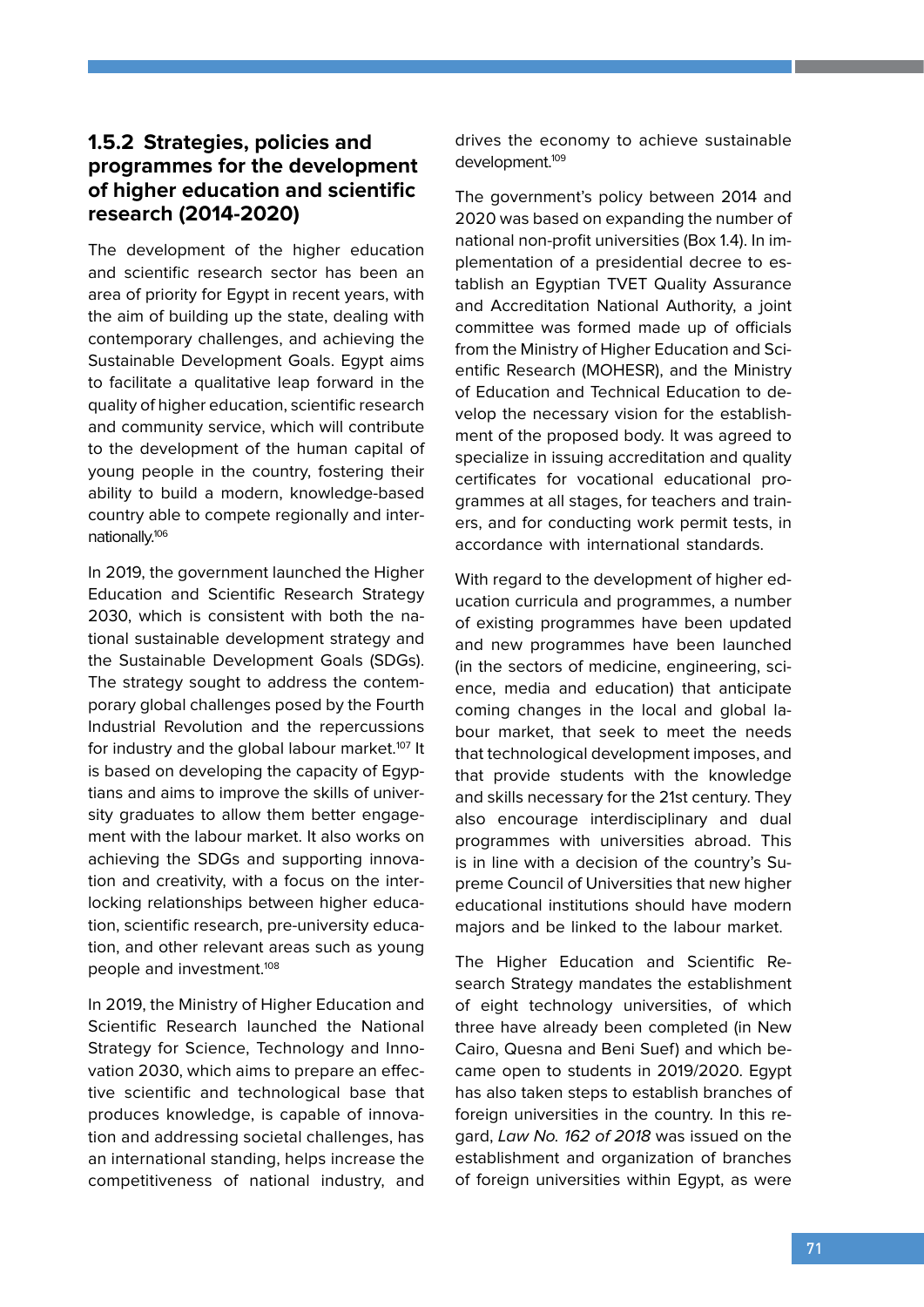the law's executive regulations. A number of memoranda of understanding were signed on the Canadian Universities Complex, the European Universities Complex, and the Swedish Academic Knowledge Complex. However, there are obstacles to establishing such educational and research partnerships with major universities around the world, the foremost of which are the high material and educational requirements stipulated by these universities to open branches in developing countries, including Egypt.

#### **Box 1.4 National non-profit universities**

In belief of the role of education in promoting societies, building states and nations, and overcoming future challenges, a republican decree was issued to establish four national non-profit universities, namely, "KSIU" with three headquarters in the cities of Al-Tur, Sharm El-Sheikh, Ras Sidr, in South Sinai Governorate, and "AIU", with its headquarters in New Alamein City, Matrouh Governorate, and "GU", with its headquarters in El Galala Plateau in Suez Governorate, and "NMU", with its headquarters in New Mansoura City, in Dakahlia Governorate.

National non-profit universities aim to achieve balance between the graduate's skills and knowledge, and to link the education process and its outputs with the priorities of labour market. National nonprofit universities are non-profit, and contribute to providing quality education through advanced educational programs that keep pace with time, accompanied by a developed infrastructure that allows conducting modern scientific research in priority areas for Egypt, the Arab and African region, and aims to have such national non-profit universities be distinguished based on Egyptian and international quality standards. Also, national non-profit universities seek to serve community and develop the environment in Egypt in general, and the environment surrounding the said universities in particular.

National non-profit universities contribute to achieving the goals of the strategic plan for Higher Education until 2030, by providing a high level of academic and applied education that contributes to increasing opportunities for Higher Education, with high quality in many branches of cultural, scientific and applied sciences, qualifying graduates to be able to compete in local, regional and global labour markets, participating in building a generation characterised by high skills, cultural awareness and ability to assume responsibility, in addition to preparing an appropriate structure for scientific research and technology that contributes to solving problems facing economic development plans nationally.

The boards of trustees of these universities are selected from an elite group of businessmen and intellectuals who are able to market the universities, increase their resources, and monitor administration work, while selecting university leaders, from among specialists who have the ability to lead and strive for global excellence. It was decided to allocate 100 free scholarships for the first high school diplomas and the first technical secondary certificates to enroll and study in national non-profit universities, provided that the Long Live Egypt Fund (LLEF) will bear the financing of the costs of those scholarships. EGP30 billion has been allocated to expand the establishment of these universities. **Source: Presidency of the Council of Ministers (P.C.M.)**

The government has also taken a set of steps to achieve the goals of the National Strategy for Science, Technology and Innovation 2030, including developing the laws around scientific research. In this regard, Law No. 23 of 2018 was issued regarding incentives for science, technology and innovation, $110$  Law No. 150 of 2019 was issued regarding the establishment of the Science, Technology and Innovation Funding Authority (previously STIFA; now STDF),<sup>111</sup> and Law No. 1 of 2019 was issued regarding the establishment of an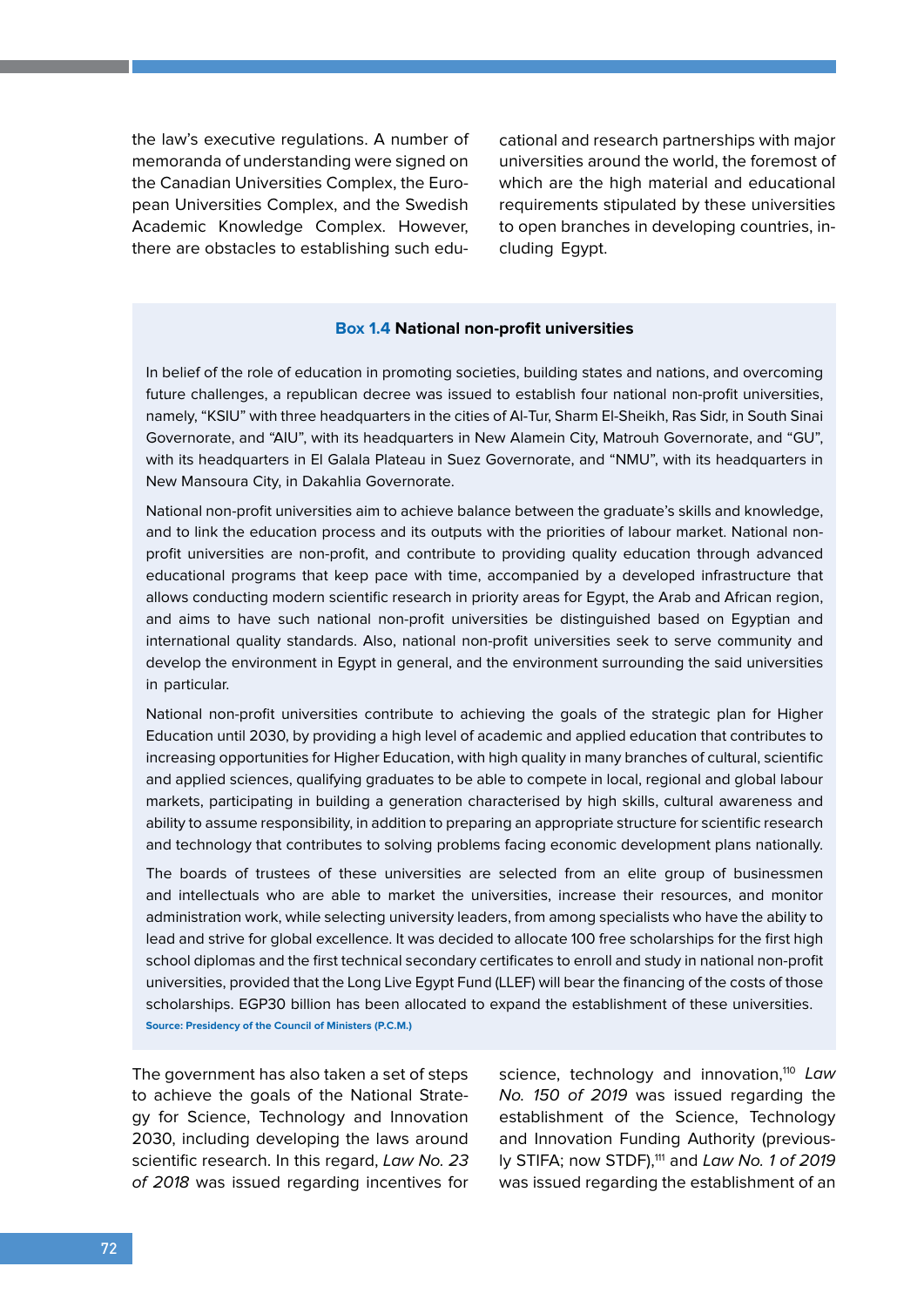Innovators Support Fund (ISF).<sup>112</sup> The Innovators Support Fund has been established in accordance with the aforementioned law. It is a public body with a distinct individual legal personality that reports to the Minister of Scientific Research. It aims to support and sponsor researchers and innovators, fund science, technology and innovation projects, and find new mechanisms for financing them by encouraging individuals and the private and civil sectors to do so.<sup>113</sup> In addition, Law No. 3 of 2018 was issued regarding the establishment of the Egyptian Space Agency (EgSA), which aims to create, transfer, localize and develop space science and technology and to have the capacity to build and launch satellites, in order to serve Egypt's strategy in the areas of development and national security.<sup>114</sup>

The government, through the Academy of Scientific Research and Technology (ASRT), launched the National Technology Incubators Programme (Intilaq) in 2015. It is the largest umbrella for establishing and managing technology incubators in the entrepreneurship and innovation system, covering all regions of Egypt and with the ability to transform ideas and research outputs into competitive technology companies by providing technical, material and logistical support to entrepreneurs. Intilaq's first phase included the establishment of 19 technology incubators throughout Egypt and the incubation of 93 start-ups.<sup>115</sup>

Likewise, the Egyptian Innovation Bank (EIB) was established in 2018 as a government platform for innovation in Egypt and in the region. It aims to transform current technological challenges into investment opportunities using innovative solutions and ideas, to present the most important and marketable Egyptian patents; to introduce available funding opportunities; and to foster networking, incubation, marketing and participatory financing.116 It also aims to encourage innovations and inventions that lead to the generation of national technology, and contribute to coordinating national efforts to develop innovative capabilities by providing a marketing outlet

for innovations and supporting innovators, inventors and civil society organizations. The EIB had established 15 business incubators and participated in 40 graduation projects by the end of 2020.117

The number of Egyptian scientific research papers published in internationally indexed journals increased from 14,100 in 2014 to 21,961 in 2018, and Egypt's ranking in the Global Innovation Index (GII) advanced from 107th place (out of 128 countries) in 2016 to 95th in 2018 (out of 126 countries).<sup>118</sup>

It is still too early to assess the policies implemented by Egypt in this area, although it seems clear that Egypt has invested heavily in preparing the legislative and institutional structure necessary to bring about a renaissance in the field of higher education. The steps taken by Egypt can be characterized by two important features: the first is opening up to the outside world, and the second is focusing on creativity and innovation. To translate these efforts into tangible achievements, these policies must be promoted locally, regionally and internationally, and crystallized in the form of real investment opportunities and competitiveness.

## **1.5.3 Health development strategies, policies and programmes (2014-2020)**

Egypt has developed a National Population Strategy and its five-year operational plan for 2015 to 2020. It is based on a set of pillars related to family planning and reproductive health, including providing family planning services with health insurance and at all government hospitals and treatment institutions, and providing an adequate balance of family planning methods, as well as working on integrating population issues into the national education programmes and awareness campaign.119 Between 2014 and 2020, Egypt adopted a set of policies and launched a number of health programmes and initiatives aimed at achieving the strategic objectives of the health sector, which are related to the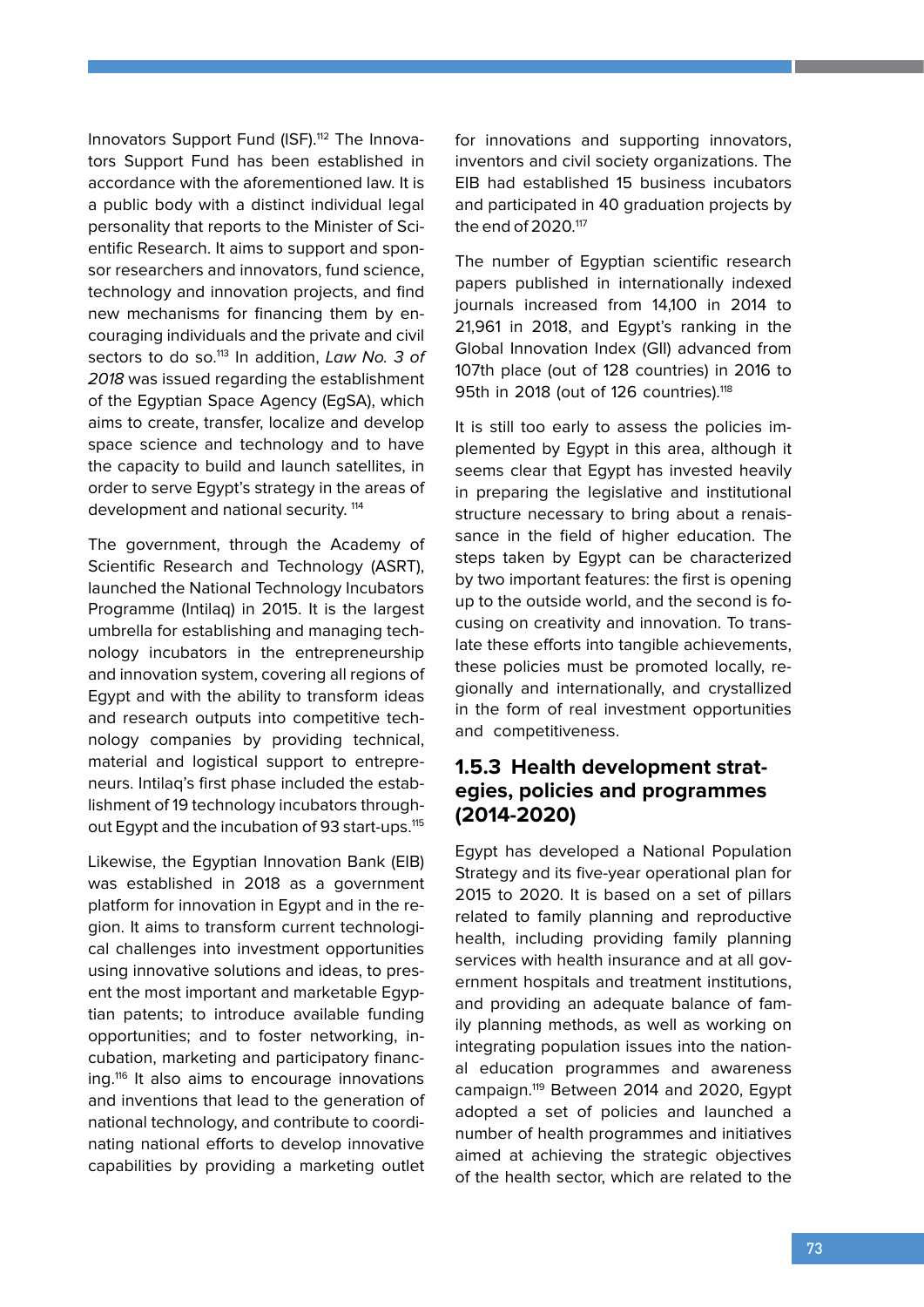advancement of the public health of Egyptians within a framework of justice and equity, achieving universal health coverage, and improving health sector governance.

## **Programmes and initiatives for treatment and control of disease**

Disease treatment and control programmes have focused on diseases that have the greatest impact on Egyptians, in order to reduce their prevalence and mortality rates. They include non-communicable chronic diseases such as heart disease, diabetes, kidney disease, cancer and respiratory diseases, and infectious diseases such as viral hepatitis, schistosomiasis and tuberculosis.<sup>120</sup> These initiatives come under the framework of Egypt's efforts to target individuals with chronic and infectious diseases in the short term, while the health insurance system is being enhanced by the issuance of the new Comprehensive Health Insurance Law, which will be detailed further in Chapter 3 of this report.

#### **• Towards hepatitis C elimination: The Egyptian experience**

Egypt was previously considered one of the countries in the world with the highest rates of hepatitis C. A random sample survey conducted in 2008 showed that the prevalence of the disease in Egypt was estimated at 9.8 percent of the total population. A second survey from 2015 showed a decrease in the rate to about 4.4 percent.<sup>121</sup>

The Egyptian experience in dealing with hepatitis C is one of the leading models worldwide: a national campaign to eradicate the virus was launched in 2014, new drugs were imported at reduced prices, and a new treatment system was implemented based on online applications. In 2015, a real breakthrough occurred in the control and treatment of the disease through the development of a new treatment system based on the production of similar medicines manufactured in Egypt at lowcost<sup>122</sup>

The cost of treating a single patient decreased from about \$900 in 2014 to less than \$200 in 2016.<sup>123</sup> and this contributed to achieving financial savings in the cost of treatment estimated at EGP 8 billion.

The use of modern medicines has also allowed a breakthrough by shortening the treatment period from a year to 3 months and bringing recovery rates from about 50 percent to more than 98 percent.<sup>124</sup>

The Ministry of Health and Population's (MOHP) plan to eradicate and combat the disease relied on three pillars: eliminating patient waiting lists by providing them with treatment, whether at public expense or through health insurance, and increasing the number of public treatment units and centres nationwide from 35 in 2014 to about 164 units and centres in 2019, and the number of centres treating hepatitis C under the health insurance system increased from 15 to 84 centre. The second axis was represented in the National Plan for Comprehensive Medical Survey, which included a survey of all patients in government hospitals, all government sector workers, new university students and frequent visitors to central laboratories and blood banks, and others, in addition to a field survey at the level of governorates. The third axis was controlling infection and reducing infection rates to limit the spread of the disease.125 The total number of hepatitis C patients treated during 2014 to 2018 reached about 1.5 million.126

#### **• The 100 Million Healthy Lives Initiative for Early Detection of Hepatitis C and Non-Communicable Diseases**

In 2018, Egypt launched a national initiative called "100 Million Health Lives for Early Detection of Hepatitis C and Non-Communicable Diseases." It took place in all governorates and cost an estimated EGP 7 billion. It aimed to provide early detection of these diseases for more than 50 million Egyptians above 18 years of age, and to provide the necessary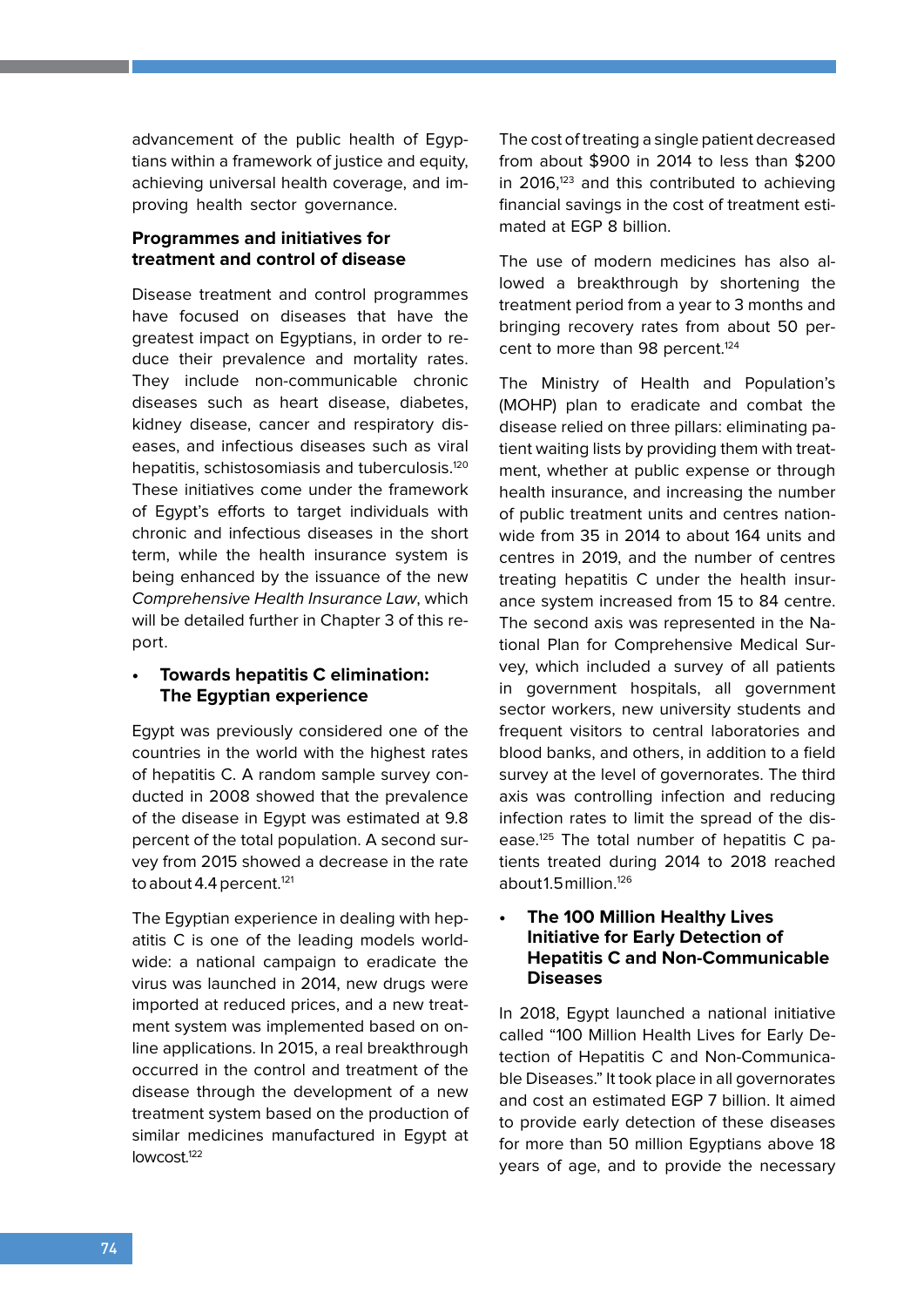treatment free of charge, with the aim of completely eliminating hepatitis C by 2020 and reducing deaths caused by non-communicable diseases, which make up a high proportion of total deaths in Egypt.<sup>127</sup> Between October 2018 and April 2019, this campaign resulted in the examination of about 47 million Egyptians nationwide, of whom about 628,000 received treatment. The campaign also provided its services to non-Egyptians, with about 24,000 foreign citizens receiving treatment under the scheme.<sup>128</sup>

#### **• The 100 Million Healthy Lives Initiative For Supporting Egyptian Women's Health**

This initiative was launched in 2019 and aimed to screen 30 million Egyptian women aged over 18 for breast cancer and other non-communicable diseases (diabetes, hypertension, obesity, heart disease, and osteoporosis), and to provide family planning services. The initiative was implemented in three phases: the first phase, which began on 1 July 2019, included nine governorates; the second phase started on 1 September 2019 and included 11 governorates; the third phase began on 1 November 2019, and included seven governorates.129 As of 2021, about 13 million women had benefited from this initiative.<sup>130</sup>

#### **• The 100 Million Healthy Lives Initiative for Early Detection of Obesity, Stunting and Anaemia Among School Children**

This initiative was launched in 2019 and aims to screen about 11.5 million students in more than 22,000 schools with the aim of early detection of obesity, stunting and anaemia. It was implemented in three phases. The first phase, from 16 February to 11 March, included 11 governorates. The second phase, from 6 March, included 11 governorates. The third phase, from 21 March, included five governorates.131 About 10.7 million students had been assessed as part of the initiative by the end of 2020.132

## **• Presidential Initiative to Put an End to Patient Waiting Lists**

This initiative aims to put an end to waiting lists for critical interventions and operations, and was implemented in two phases, at a total cost of EGP 1.4 billion. The first phase was from 6 July to 31 December 2018, while the second phase began on 1 January 2019 and will last for three years.<sup>133</sup>

In addition to the above initiatives, the government launched a number of other initiatives covering early detection of kidney disease, early detection of hearing impairments in newborns, and detection of diseases in pregnant mothers that could be transmitted to the foetus.<sup>134</sup> The planned appropriations in fiscal year 2020/2021 for the kidney disease initiative and for the detection of hearing impairments in newborns amounted to about EGP 9.6 million and EGP 32 million respectively.<sup>135</sup>

In addition, Egypt has recently paid special attention to the issue of combating and treating addiction and drug abuse, as shown in the qualitative and quantitative leap forward in the activities of the Fund for Drug Control and Treatment of Addiction (FDCTA) in a number of areas, including awareness and preventive programmes, availability and promotion of treatment and rehabilitation services, early detection, and research. These efforts have resulted in a reduction in the proportion of number cases of drug use among the workers test in the private sector and in the public sector, among school bus drivers, and as among motorists on highways, between 2015 and 2020.136

#### **Expanding the availability and equipment of hospitals and fast ambulance dispatch centres and initiating health system automation**

Between 2015 and 2018, 67 hospitals and 44 specialized centres for obstetrics, gynaecology and paediatrics were established and developed in all Ministry of Health and Population sectors and bodies, at a total cost of about EGP 9.2 billion. In the same period,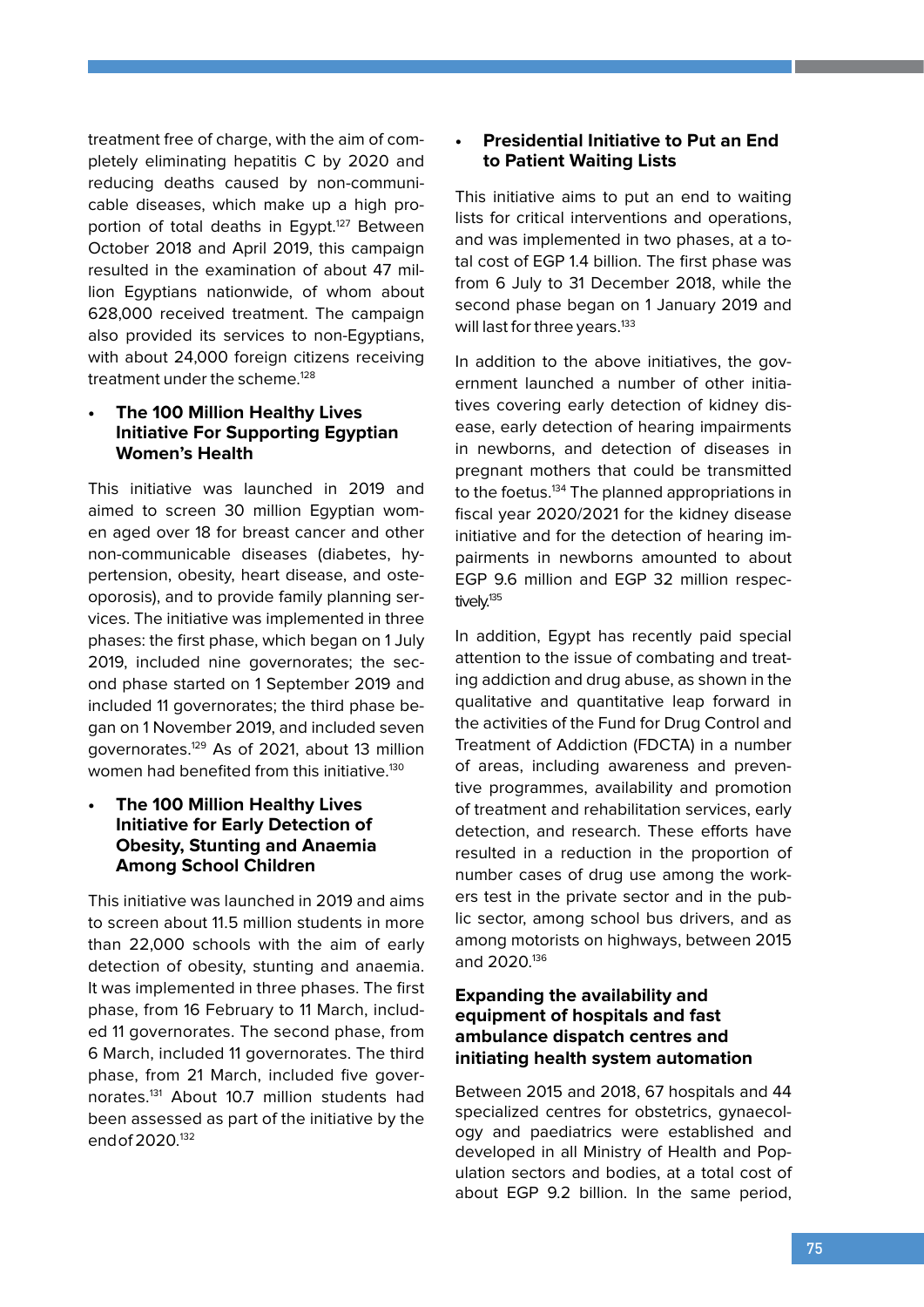the number of intensive care beds increased from 1,968 to 5,144, and the number of neonatal intensive care units increased from 2,269 to 5,046. Eight new emergency centres were also established.<sup>137</sup> Also, 122 treatment hospitals, 17 psychiatric hospitals, 35 centres affiliated with the Secretariat of Specialized Medical Centers, eight one-day surgery clinics and five fever hospitals were developed during the period from 2014 to 2020.<sup>138</sup> In the fiscal year 2020/2021, EGP 4.8 billion was allocated for hospitals in the first phase of the Comprehensive Health Insurance Law, about EGP 800 million for the development of critical and urgent care departments in hospitals, and about EGP 222 million for model hospitals.<sup>139</sup>

With regard to ambulance services, the data show a doubling in the number of fast ambulance dispatch centres (all of which are government-run) nationwide between 2010 and 2020, and an increase in the number of cases treated by these centres during the same years, as shown in Figure 1.15. Between 2014 and 2017, about 1,315 ambulances were equipped with satellite tracking devices. In addition, the number of equipped ambulances increased from 2,058 in 2014 to 3,007 in 2020. The total number of ambulance staff in 2018 reached nearly 17,000, including doctors, staff, paramedics and drivers.<sup>140</sup>

#### **Figure 1.15 The number of ambulance centers and number of treated cases during the period (2010-2020)**



**Source: Central Agency for Public Mobilization and Statistics (www.capmas.gov.eg), and Public Authority for Ambulance (2021), unpublished data.**

Egypt has also focused on improving the management of the health sector by providing accurate and updated health data to support the decision-making system. It has aimed to build a unified and integrated database linking all health facilities, in order to facilitate circulation of information and automation of health services.<sup>141</sup> In this regard, a health map of Egypt was developed, the dispensing system for baby formula was automated, and about 4,571 health offices were connected all over Egypt. The bodies providing treatment services at the state's expense were automated and linked electronically to the specialized medical centres, and around 165 hospitals were automated through the ADT application, as were 202 blood banks and critical care departments at 77 hospitals, using tablets as a first stage.<sup>142</sup> The birth and death data systems were also automated; a database was created for this purpose and made available to the various relevant authorities.

#### **Regulation and development of pharmaceutical industry**

A new law (Law No. 151 of 2019) was issued to establish the Egyptian Authority for Unified Procurement, Medical Supply and Technol-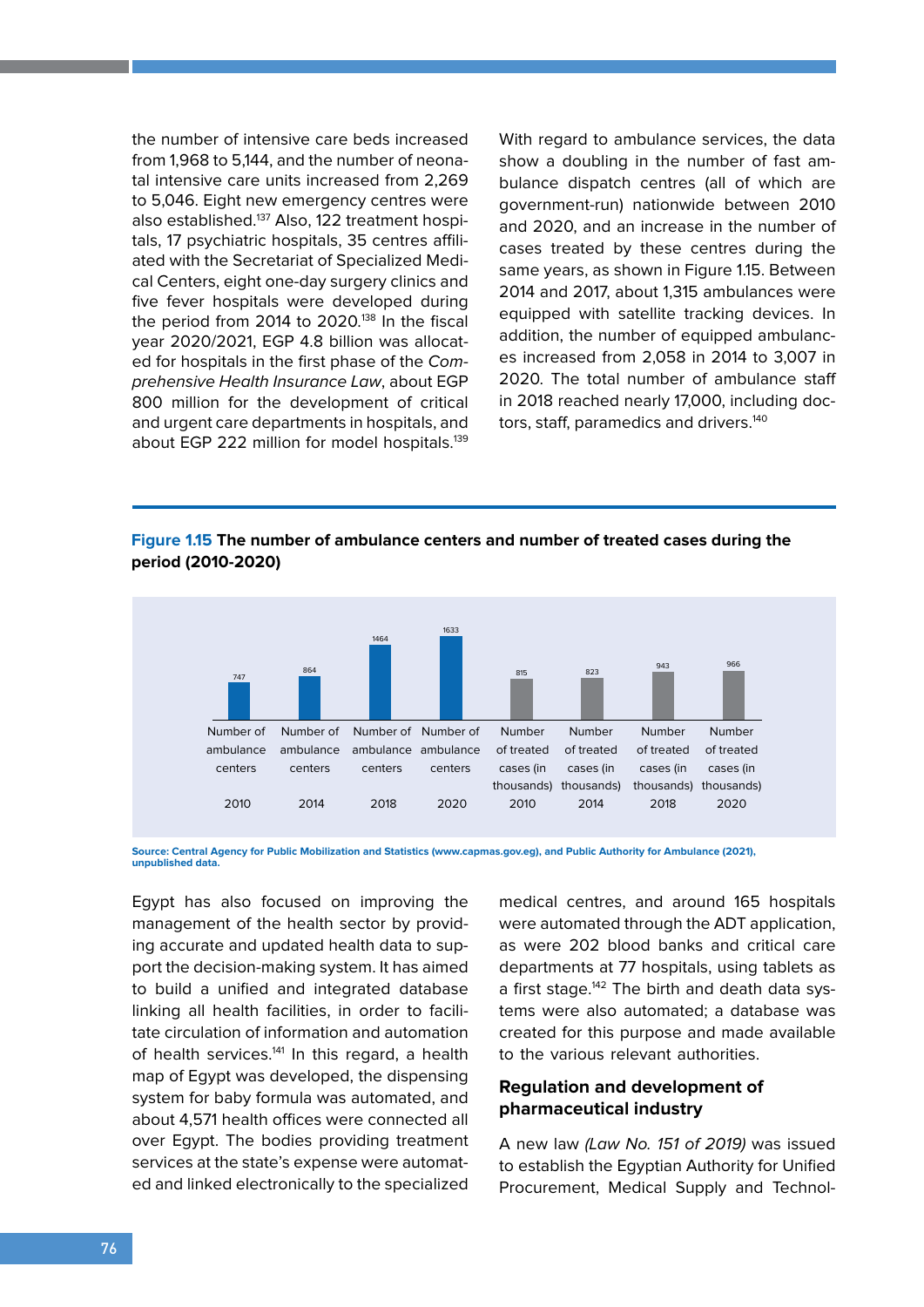ogy Management (AUPP), and the Egyptian Drug Authority (EDA).<sup>143</sup> The AUPP is an economic public authority with a distinct legal personality which reports to the Prime Minister. Its competencies include activating plans and policies for medicines and medical technology, following up on their implementation in accordance with the applicable laws and local and international health systems, setting specifications and guiding standards for the requesting authorities in preparing their needs for medical preparations and supplies subject to the provisions of this law, and coordinating with pharmaceutical companies and medical suppliers in order to enhance the strategic medical stocks of the state. The AUPP can enter into contracts with all private medical companies, agencies and institutions inside and outside Egypt to purchase medical preparations and supplies, for the benefit of the requesting parties. It establishes a system for evaluating medical technology in accordance with the latest global systems, to benefit from modern technology of effective value, in coordination with the requesting parties. The AUPP is also responsible for developing programmes and systems for electronic registration of local or foreign companies working in the field of medical preparations, for establishing an integrated database for medical technology in centres, hospitals, warehouses and all public health facilities to follow up on needs, use, maintenance and training, managing the storage, transportation and distribution system for medical preparations and supplies, and managing the unified maintenance system for medical devices to improve after-sales services.<sup>144</sup>

In accordance with the provisions of the same law, the Egyptian Drug Authority was established as a public service authority with a legal personality which reports to the Prime Minister and replaces the National Organization for Drug Control and Research (NODCAR), the National Organization for Research and Control of Biologicals (NORCB), and other administrative bodies and entities with competence in the field of control of medical preparations and supplies. The EDA replaces the Ministry

of Health and Population in the competencies stipulated in Law No. 127 of 1955 regarding pharmacists and related to the registration, circulation and control of preparations and supplies. The EDA is responsible for the registration, circulation and control of the preparations defined in Article 1 of this law. The EDA's competencies include putting in place policies, rules and regulations for everything related to regulating, implementing and controlling the production and circulation of medical preparations, supplies and raw materials in Egypt; developing and ensuring the quality, efficacy and safety of these preparations; setting up accurate and up-to-date databases; drug awareness and education for the community; and cooperation and coordination with national and international organizations concerned with cosmetics and public health.145

On the other hand, the Egyptian city of medicine was opened in April 2021, located on an area of 180,000 square meters, with the aim of manufacturing pharmaceutical raw materials in Egypt becoming a leading city on this front in the Middle East. In addition, the Egyptian state is making efforts towards developing Covid-19 vaccines as part of a strategy to strengthen pharmaceutical manufacturing in Egypt.

In general, health programmes and initiatives have helped to increase the performance rates of the components of the health system in Egypt, including hospitals and health centres, as they have been provided with more medical staff and supplies to achieve the goals of these programmes and initiatives, which are usually implemented by political leadership at the level of the Cabinet and the President. These initiatives have led to coping with a number of modest indicators of the quality and outputs of health services in Egypt. At the same time, the reorganization of the pharmaceutical industry, starting from 2019, and especially in light of COVID-19 and the need for a developed local industry, is a step on the right path, although more time is needed to assess and evaluate the results of the creation of the AUPP and the EDA and the issuance of Law No. 151 of 2019.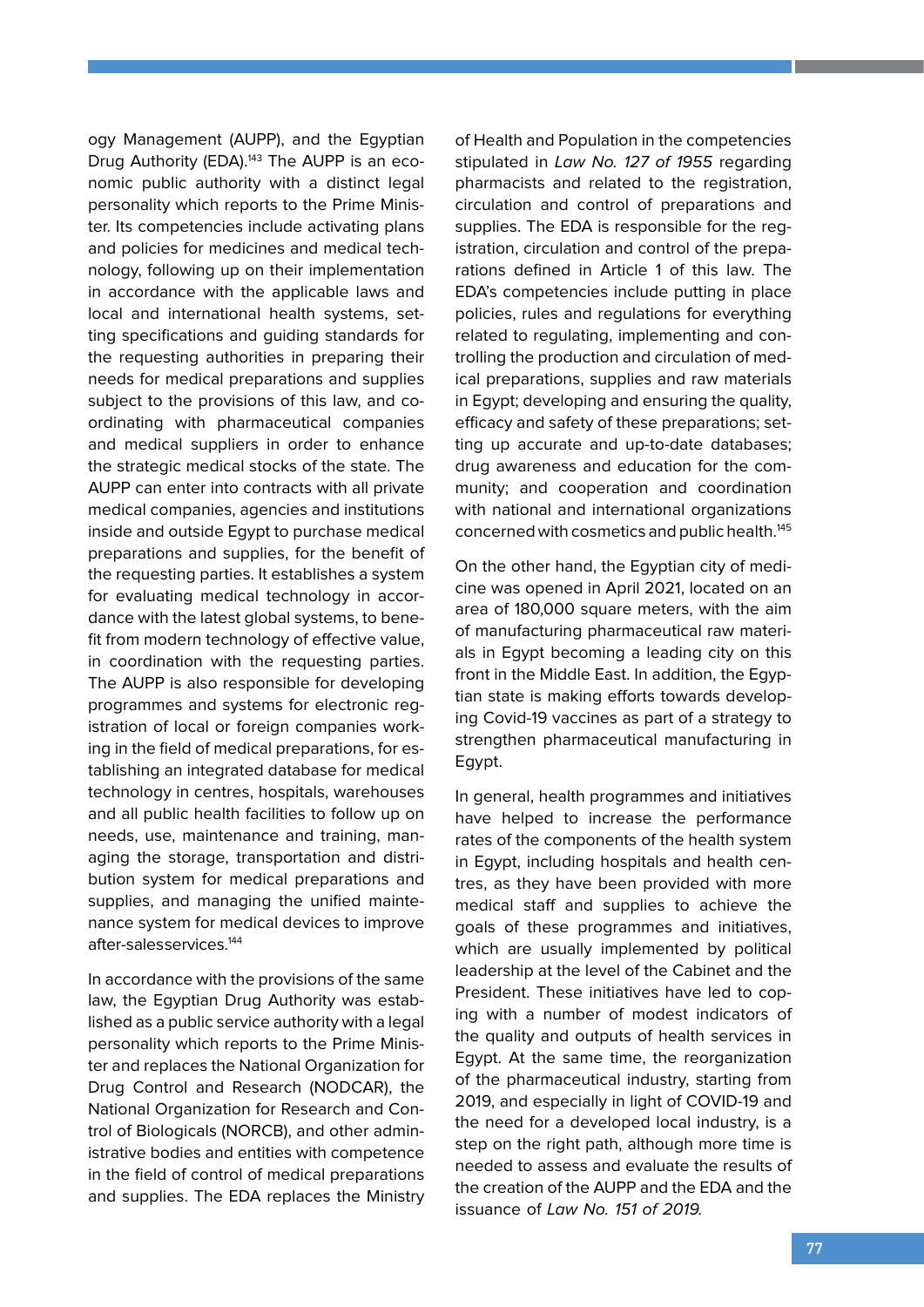# **1.6 Government spending on education, health and housing in Egypt**

This part analyses the financial aspects related to the development of spending on the education, health and housing sectors in Egypt from 2010/2011 to 2019/2020.

## **1.6.1 Government spending on education**

Government (functional) spending on education (pre-university and higher education) in Egypt amounted to about EGP 132 billion in the approved budget for fiscal year 2019/2020, while government spending on education constituted 10.7 percent of overall government spending, and about 3.2 percent of GDP on average during 2010/2011 to 2019/2020. During this period, government spending on education increased from EGP 92 billion in 2014/2015 to EGP 109 billion in 2017/2018 and EGP 132 billion in 2019/2020.

Despite the increase in government (functional) spending on education in Egypt, as an absolute value and at current prices, from about EGP 48 billion in 2010/2011 to EGP 132 billion in 2019/2020, there was a decline in education spending as a percentage of overall government spending in this period, from 12 percent to 8.4 percent, and as a percentage of GDP, from 3.5 percent to 2.1 percent, which is illustrated by Figure 1.16.



#### **Figure 1.16 Government (functional) spending on education in Egypt as a share of total government spending and GDP (%)**

**Source: The figure is based on the state's general budget final accounts for the period (2010/11-2017/18) and the approved budget estimates for the fiscal years (2018/19 and 2019/20), published in the documents of the analytical statement and the financial statement of the budget (different years) on the website of the Ministry of Finance (www.mof.gov.eg)**

The rates of government (functional) spending on education in Egypt are lower than global standards (an average of 14.3 percent of overall government spending and 4.5 percent of GDP), the average of middle-income countries, and in a number of countries with similar economic conditions to Egypt, including Indonesia and South Africa, as shown in Table 1.13. Both of these countries are also among the 10 countries that directly precede Egypt in the Human Development Index according to the 2020 HDR.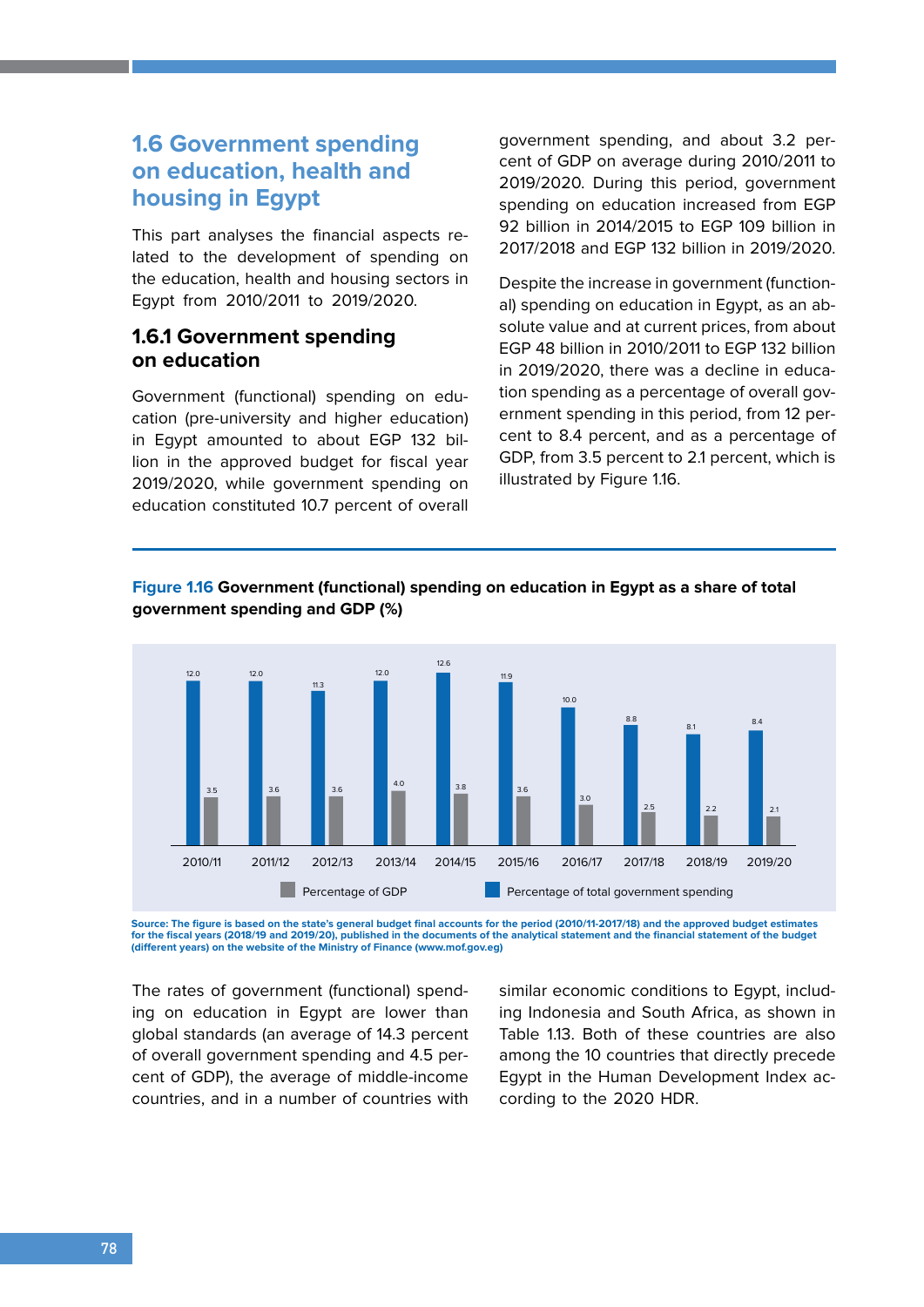| <b>Table 1.13</b>                                                    |                        |                                                      |      |  |  |  |
|----------------------------------------------------------------------|------------------------|------------------------------------------------------|------|--|--|--|
| Government spending on education in selected middle-income countries |                        |                                                      |      |  |  |  |
| <b>Country</b>                                                       | as a percentage of GDP | as a percentage of<br>overall government<br>spending | Year |  |  |  |
| Tunisia                                                              | 6.6                    | 22.6                                                 | 2015 |  |  |  |
| Malaysia                                                             | 4.2                    | 17.9                                                 | 2019 |  |  |  |
| Jordan                                                               | 3.1                    | 10 <sup>10</sup>                                     | 2019 |  |  |  |
| South Africa                                                         | 6.5                    | 19.5                                                 | 2019 |  |  |  |
| Mauritania                                                           | 1.9                    | 9.5                                                  | 2019 |  |  |  |
| Lebanon                                                              | 2.4                    | 8.6                                                  | 2013 |  |  |  |
| Thailand                                                             | 4.1                    | 19.1                                                 | 2013 |  |  |  |
| Indonesia                                                            | 3.6                    | 20.5                                                 | 2015 |  |  |  |
| Middle-income countries                                              | 4.4                    | 15.7                                                 | 2017 |  |  |  |
| Upper-middle-income<br>countries                                     | 4.1                    | 13.5                                                 | 2017 |  |  |  |
| Lower-middle income<br>countries                                     | $\overline{4}$         | 16.2                                                 | 2018 |  |  |  |
| Global                                                               | 4.5                    | 14.3                                                 | 2017 |  |  |  |

**Source: The table is based on World Bank database available on: https://data.worldbank.org/indicator**

According to the 2014 Egyptian constitution, the State commits to allocating at least 4 percent, 2 percent and 1 percent of the gross national product on pre-university education, higher education, and scientific research, respectively. This constitutional mandate includes the amounts spent by "general government" entities according to the international definition contained in the "Government Finance Statistics 2001" manual issued by the International Monetary Fund. "General government" includes expenditures by ministries and departments affiliated with them,

and public bodies whether they are service or economic, or any other governmental scientific and research centers, or allocated amounts within the general reserves, in addition to the spending of public sector companies and the public business sector, given that all of this is included in the concept of general government spending. According to this expanded definition of general government spending, Egypt has met its constitutional obligation to spend on the three previously mentioned sectors, as shown in Table 1.14.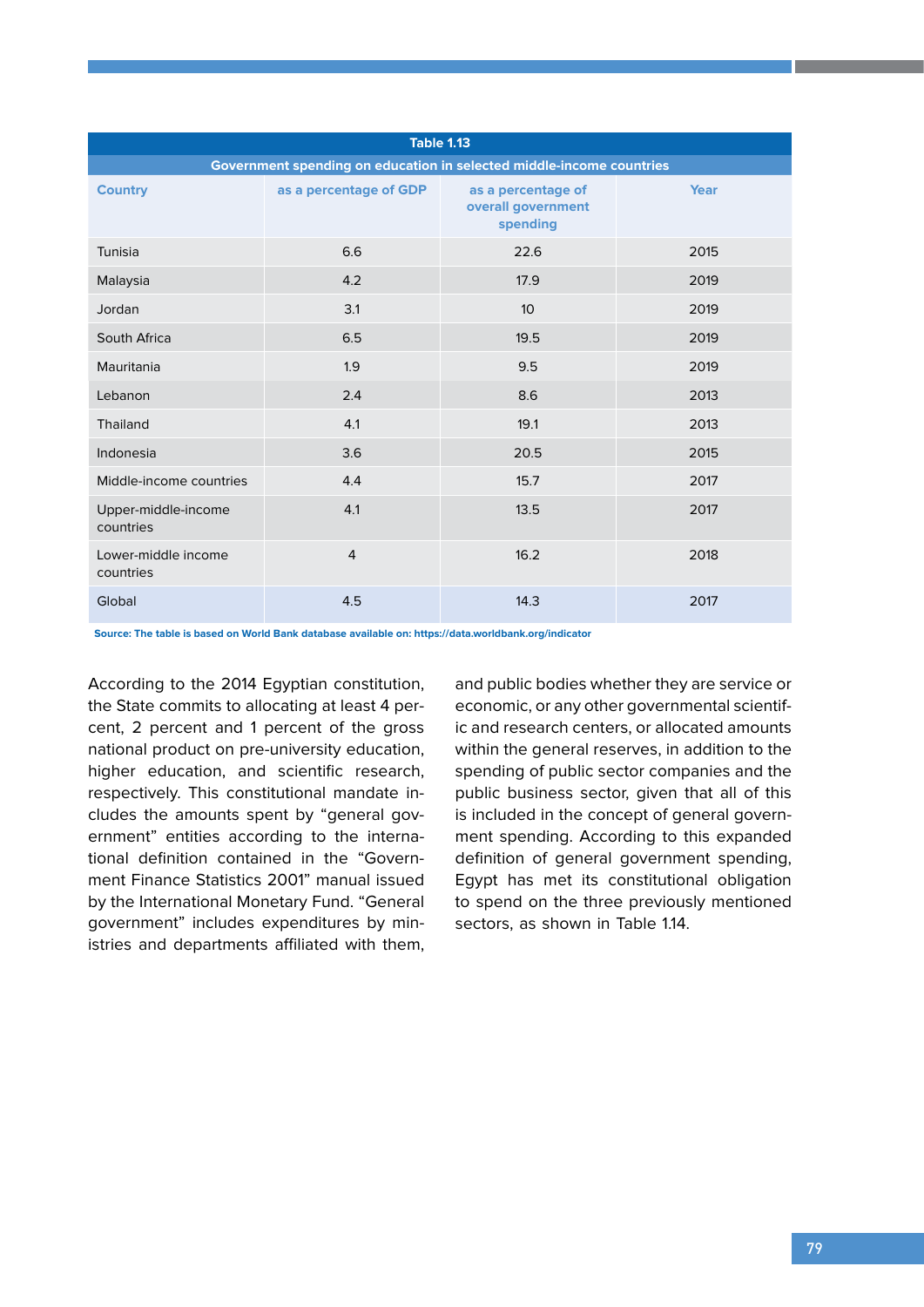| <b>Table 1.14</b>                                                                                                                                                               |                    |                |                |  |  |  |
|---------------------------------------------------------------------------------------------------------------------------------------------------------------------------------|--------------------|----------------|----------------|--|--|--|
| General government spending on pre-university education, higher education and scientific research, in EGP<br>million and as a % of GDP, during the period 2017/2018 - 2019/2020 |                    |                |                |  |  |  |
| <b>Expenditure Allocations (EGP million)</b>                                                                                                                                    | <b>Fiscal Year</b> |                |                |  |  |  |
|                                                                                                                                                                                 | 2017/2018          | 2018/2019      | 2019/2020      |  |  |  |
| <b>Pre-university Education Sector</b>                                                                                                                                          |                    |                |                |  |  |  |
| Budget allocations to the functional<br>sector                                                                                                                                  | 80,988             | 88,774         | 99,040         |  |  |  |
| Budget allocations to relevant items<br>other than the functional sector (*)                                                                                                    | 58,970             | 85,006         | 111,865        |  |  |  |
| Total budget allocations to "pre-<br>university education" sector                                                                                                               | 139,958            | 173,780        | 210,905        |  |  |  |
| % of GDP (**)                                                                                                                                                                   | 4.1                | 4.2            | $\overline{4}$ |  |  |  |
| <b>Higher Education Sector</b>                                                                                                                                                  |                    |                |                |  |  |  |
| Budget allocations to the functional<br>sector                                                                                                                                  | 26,088             | 26,894         | 32,647         |  |  |  |
| Budget allocations to relevant items<br>other than the functional sector (*)                                                                                                    | 42,163             | 55,252         | 72,694         |  |  |  |
| Total budget allocations to "higher<br>education" sector                                                                                                                        | 68,251             | 82,146         | 105,341        |  |  |  |
| % of GDP (**)                                                                                                                                                                   | $\overline{2}$     | $\overline{2}$ | $\overline{2}$ |  |  |  |
| <b>Scientific Research Sector</b>                                                                                                                                               |                    |                |                |  |  |  |
| Budget allocations to the functional<br>sector                                                                                                                                  | 6.190              | 6,577          | 8,432          |  |  |  |
| Budget allocations to relevant items<br>other than the functional sector (*)                                                                                                    | 30,904             | 39,127         | 44,516         |  |  |  |
| Total budget allocations to "scientific<br>research" sector                                                                                                                     | 37,094             | 45,704         | 52,948         |  |  |  |
| % of GDP (**)                                                                                                                                                                   | 1.1                | 1.1            | 1              |  |  |  |

**Source: MoF (unpublished data). (\*) Including the functional sector's share in total interest payments on public debt.**

**(\*\*) GDP of the preceding year is used to calculate this ratio for each fiscal year.**

By looking at the distribution of government expenditure on education according to the budget chapters, it is clear that current expenditures represent around 90 percent of expenditure during the period 2010/2011 – 2019/2020, compared to around 10 percent of investment expenditure, on average (Figure 1.17).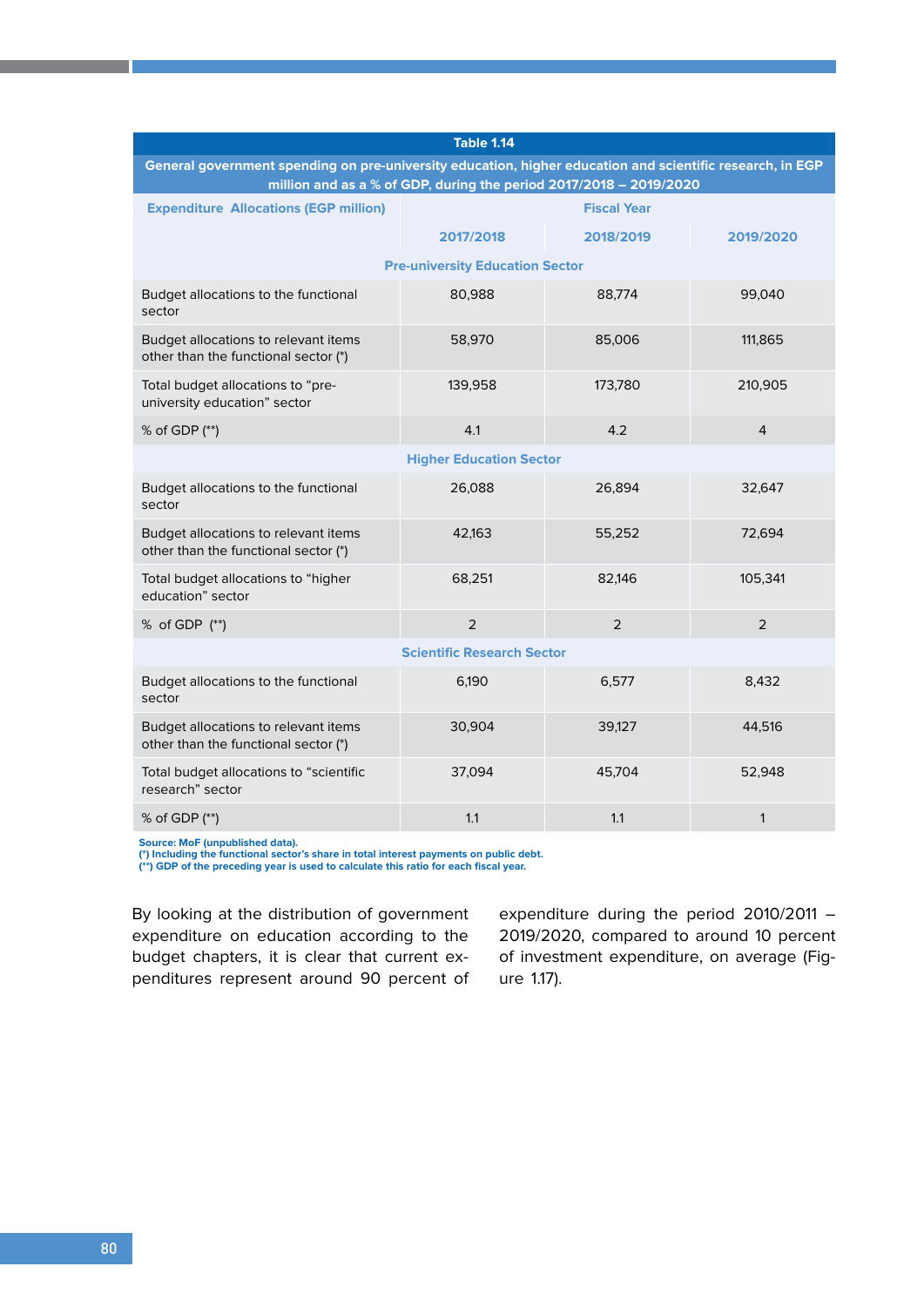Spending on wages and salaries is the largest component of current spending and the total budget of the education sector in general, which is mainly due to the large size of the human resources in the public education system in general and the pre-university public education system in particular. However, the data indicate a trend in favour of investment spending, the proportion of which increased from about 6.2 percent in 2013/2014 to 16.4 percent in 2019/2020, at the expense of the decline in the relative proportion of current spending, especially wages. This trend is confirmed by the fact that the reforms proposed by the government for the education system since 2014 have focused mainly on restructuring the education sector budget

and improving spending efficiency, rather than expanding the size of budget allocations directed to the sector.

Ministry of Planning and Economic Development data shows that total investments (public and private) implemented in the educational services sector amounted to around EGP 14.5 billion during the period (2010/2011- 2018/2019) on average, which represents about 3.4% of the total investments across sectors. The structure of investments implemented in the educational services sector shows that the contribution of the public sector amounted to about 64,% compared to about 36% for the private sector on average.

**Figure 1.17 Structure of government spending on education according to budget chapters: Average shares during the period (2010/2011 - 2019/2020 ). (%)**



**Source: The figure is based on the final accounts of Egypt's State Budget of fiscal years from 2012/2013 to 2017/2018 and the approved budget figures of fiscal years 2010/2011, 2011/2012, 2018/2019, and 2019/2020, available on MoF website (www.mof.gov.eg).**

### **1.6.2 Government spending on health**

Government (functional) spending on health in Egypt amounted to about EGP 73 billon in the approved budget for the fiscal year 2019/2020, up from nearly EGP 20 billion in the final account of the state's general budget for 2010/2011. During the period between these two fiscal years, government spend-

ing on health averaged about 4.8 percent of overall government spending and 1.4 percent of GDP. Government expenditure on health, according to the data from the final accounts of the budget, increased during 2014/2015 to 2017/2018 compared to the rates prevailing during 2010/2011 to 2013/2014. During the first period, government spending on health accounted for 5.1 percent of overall government spending and 1.5 percent of GDP, while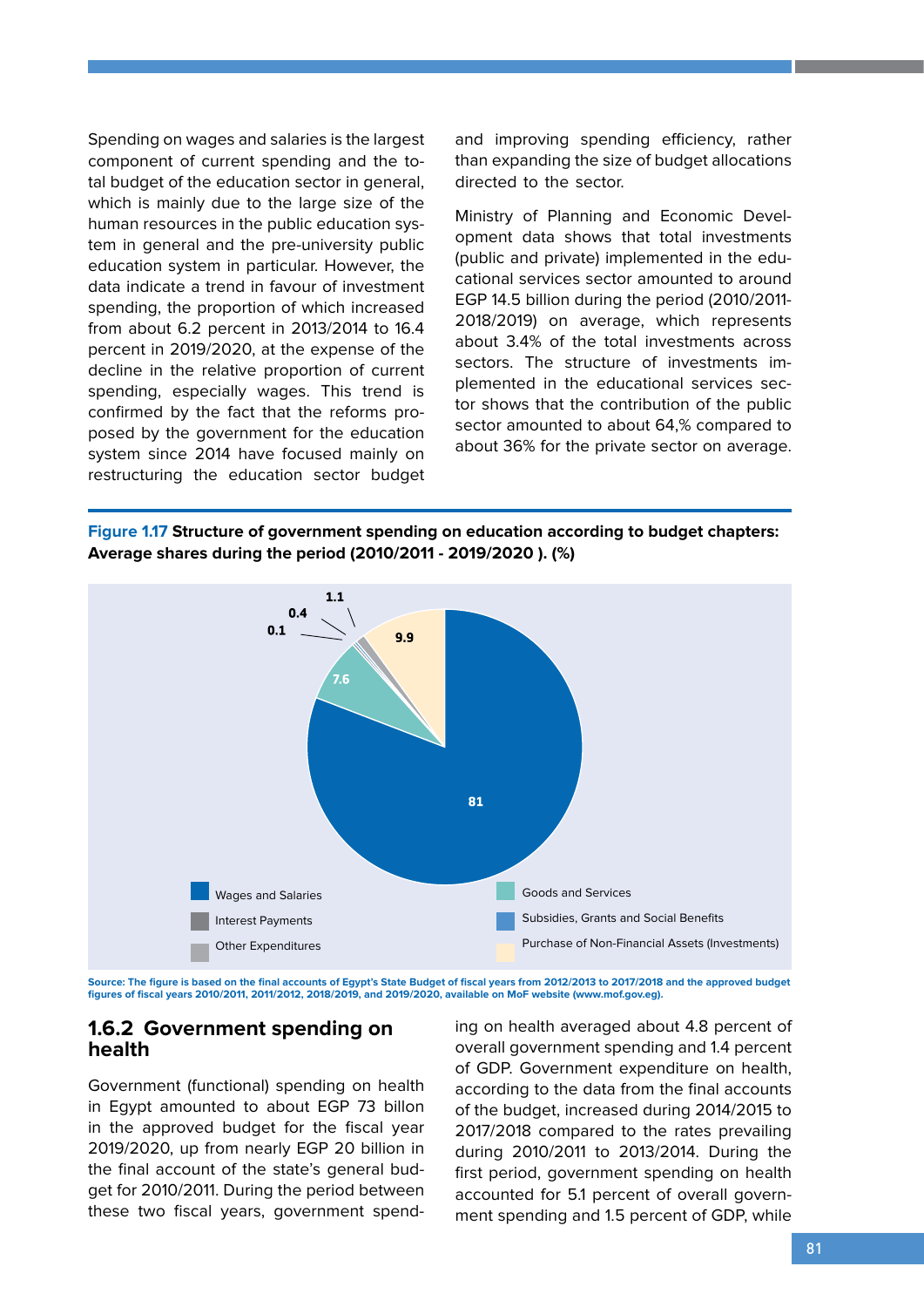in the second period, rates reached 4.7 percent and 1.4 percent respectively (Figure 1.18). In the draft budget for 2020/2021, the share of government spending on health as a percentage of overall government spending increased to 5.5 percent and as a percentage of GDP to 1.4 percent.<sup>146</sup>



**Figure 1.18 Government (functional) spending on health in Egypt as a share of total government spending and GDP (%)**

**Source: The figure is based on the final accounts of the state's general budget for the period (2010/11-2017/18) and the approved budget estimates for the fiscal years (2018/19 and 2019/20), published in the documents of the analytical statement and the financial statement of the budget (different years) on the website of the Ministry of Finance (www.mof.gov.eg)**

Government (functional) spending on health in Egypt is lower than the global average, the average prevailing in middle-income countries, and that of some middle-income countries that can be compared with Egypt. However, according to 2018 statistics, the share of government spending on health to GDP in Egypt was in par with that of the Philippines and Indonesia, which are among the ten countries that directly precede Egypt in the ranking of the HDI according to the 2020 HDR, as indicated in Figure 1.19.



#### **Figure 1.19 Government (functional) spending on health as a share of GDP and total government spending in Egypt compared to selected middle-income countries , 2018 (%)**

**Source: Figure is based on data from the Global Health Observatory (GHO).**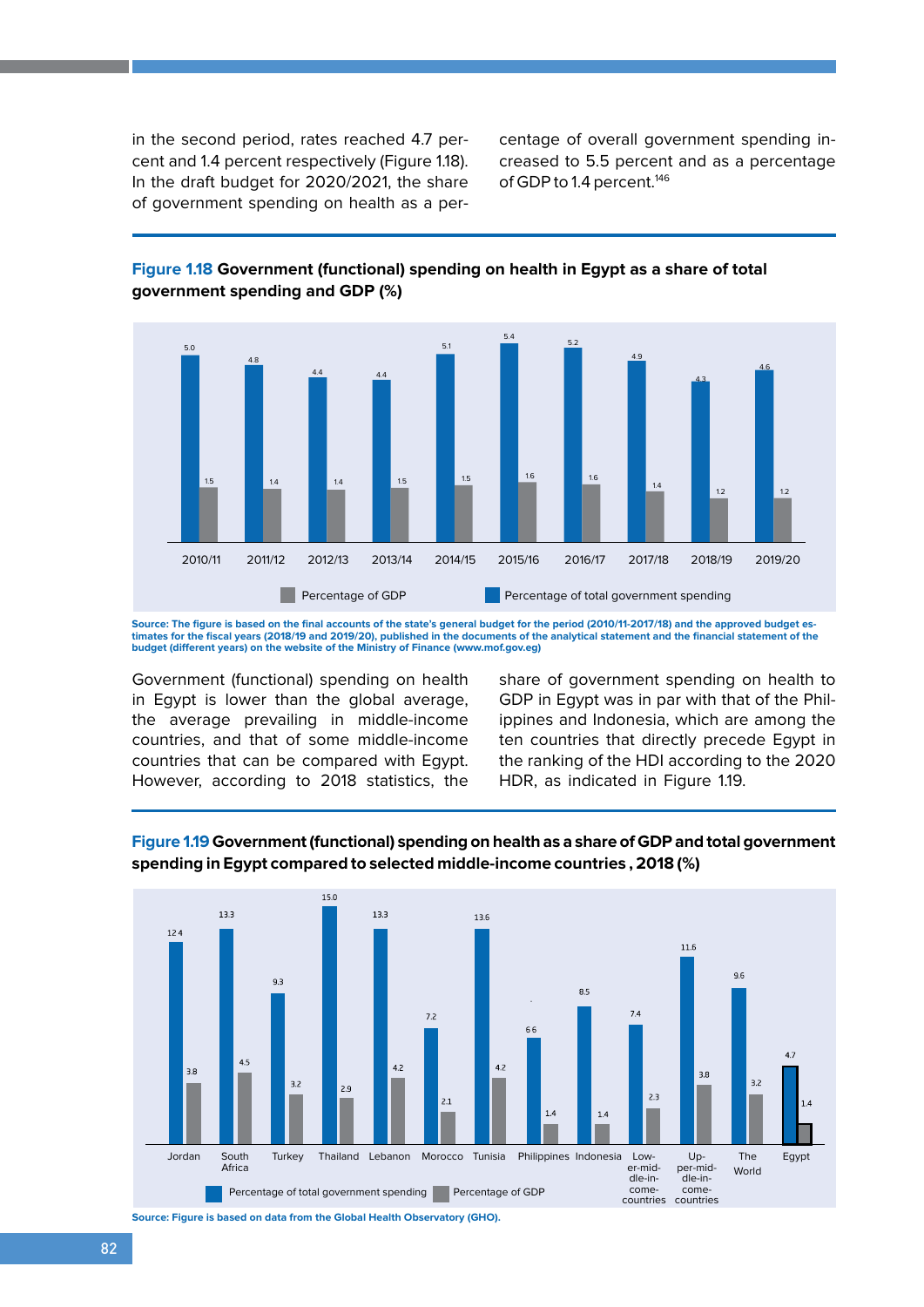According to the 2014 Constitution, the State commits to allocating at least 3 percent of its gross national product to spending on health. The expanded definition of general government spending includes the amounts spent by general government agencies from ministries and departments affiliated to them, public bodies whether they are service or economic, any amounts allocated within the public reserves, and public sector and business sector expenditure. Moreover, expenditure on health services includes spending on provision of drinking water and sanitation services as essential elements in achieving good health and avoiding health risks for citizens, all in line with international standards of the World Health Organization and the United Nations Office for Human Rights. Considering this definition of government (functional) spending on health, Egypt has met its constitutional commitment to spending on the health sector, as shown in Table 1.15.

| <b>Table 1.15</b>                                                                                                       |                    |           |           |  |  |
|-------------------------------------------------------------------------------------------------------------------------|--------------------|-----------|-----------|--|--|
| General government expenditure on health in EGP million and its share to GDP during the period<br>2017/2018 - 2019/2020 |                    |           |           |  |  |
| <b>Expenditure Allocations</b>                                                                                          | <b>Fiscal Year</b> |           |           |  |  |
| (EGP million)                                                                                                           | 2017/2018          | 2018/2019 | 2019/2020 |  |  |
| Budget allocations to the functional sector                                                                             | 54,922             | 61.809    | 72,812    |  |  |
| Budget allocations to relevant items other<br>than the functional sector (*)                                            | 52.371             | 79.200    | 102.449   |  |  |
| Total budget allocations to "health" sector                                                                             | 107.293            | 141.009   | 175,261   |  |  |
| $%$ of GDP $(*)$                                                                                                        | 3.1                | 3.4       | 3.3       |  |  |

**Source: MoF (unpublished data).**

**(\*) Including the functional sector's share in total interest payments on public debt.**

**(\*\*) GDP of the preceding year is used to calculate this ratio for each fiscal year.**

With regard to the distribution of government spending on health according to the budget chapters, Figure 1.20 shows that about half of the health sector budget is directed to spending on chapter one of the budget, "Wages and salaries," on average. Chapter two, "Goods and Services" represents nearly a quarter of the health sector budget (about 22.3 percent on average), and the "Goods" group constitutes the vast majority of spending on this chapter, specifically the "Raw Materials" item, which includes spending on medicines, raw materials, and serums necessary to provide health services. Chapter six, "Investments," represents an average of 13.7 percent of the health sector's budget. Chapter four, "Subsidies, Grants, and Social Benefits" accounts for 9.7 percent of the total health sector budget on average, and the "Social Benefits" group constitutes the vast majority of spending on this chapter, especially the "Service Expenses for Non-Employees" item, which includes the costs of treating citizens at the state's

expense, and other expenditures for health services for non-employees. The data show an increase in the cost of treating citizens at the state's expense inside and outside Egypt between 2010 and 2018, from about EGP 2 billion to nearly EGP 8.4 billion (Figure 1.21).

Analysis of the development of actual spending on the health sector during the period between 2014/2015 and 2017/2018 indicates a decline in the share of the Wages chapter (from 60.8 percent to 50.5 percent) in favour of both the Goods and Services chapter and the Investments chapter, as the share of each increased from 20.2 percent to 25.1 percent, and from 10.6 percent to 12.4 percent respectively. This was a result of the government's efforts to develop the infrastructure of the health sector and to implement a set of initiatives and programmes aimed at expanding the availability of health services, as outlined in this chapter.

The private sector bears the largest burden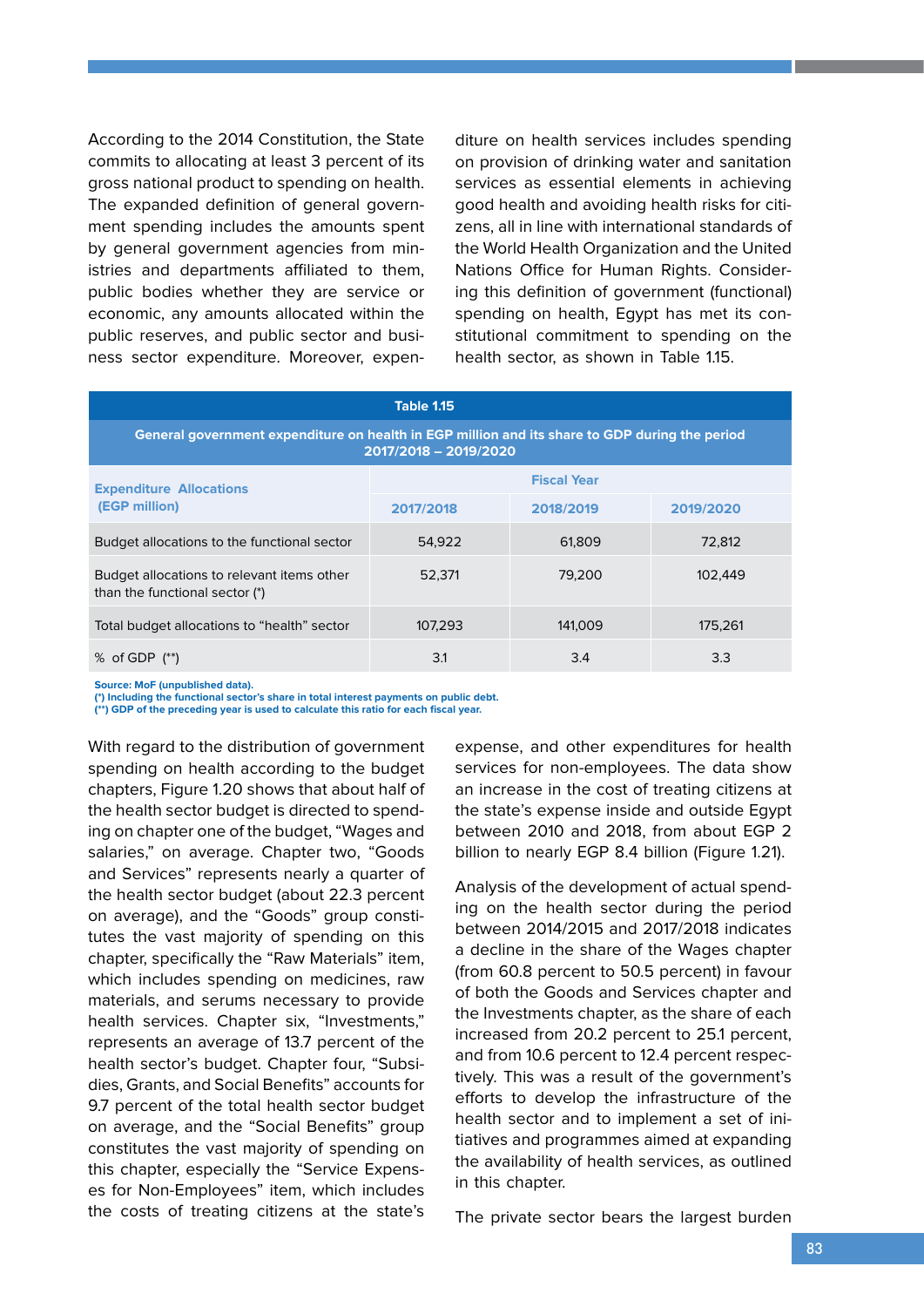#### **Figure 1.20 The structure of government spending on the health sector according to the budget chapters : Average shares during the period (2010/2011-2019/2020) (%)**



Source: The figure is based on the data of the final accounts of the State's general budget for the fiscal years 2012/2013 to 2017/2018 and<br>the approved budget estimates for the fiscal years 2010/2011, 2011/2012, 2018/2019 **Finance website (www.mof. gov.eg).**





**Source: The figure is based on the Central Agency for Public Mobilization and Statistics, (2019-a), "Annual Bulletin of Health Services Statistics for the Year 2018".**

of financing current spending on health in Egypt; data from the World Health Organization (WHO) shows that private spending represents about 71 percent of the total current spending on health in Egypt, according to estimates in 2018, compared to 29 percent which comes from government funds. The share of the private sector in financing current spending on health in Egypt is clearly higher than the world average, which is about 41 percent, and is also higher than that of a number of middle-income countries that can be compared to Egypt, including South Africa, Indonesia and the Philippines, which are among the 10 countries that directly precede Egypt in the Human Development Index according to the 2020 HDR, as shown in Figure 1.22.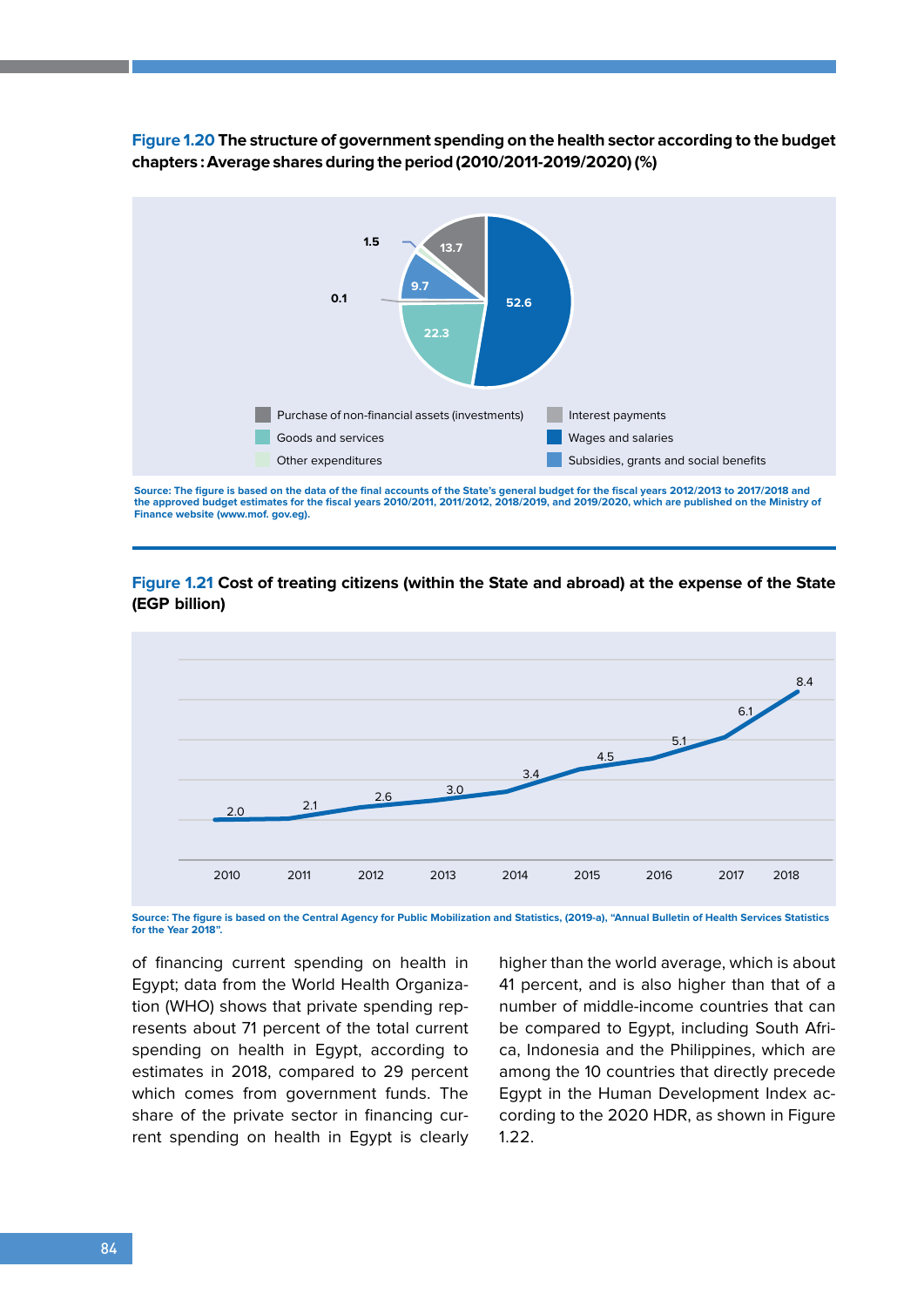



**Source: Figure is based on data from the Global Health Observatory (GHO) and database of the World Bank**

Out of pocket payments borne by individuals and families represent the largest proportion of private spending on health in most countries in general, but Egypt is one of the highest countries in terms of the contribution of direct payments by individuals in the total current spending on health, amounting to nearly 62 percent in 2018. This percentage is close to twice the global average and more than the rates prevailing in a number of middle-income countries, including South Africa, the Philippines and Indonesia, which are among the 10 countries that directly precede Egypt in the Human Development Index according to the 2020 HDR, as shown in Figure 1.23.

According to data from the Central Agency for Public Mobilization and Statistics' (CAM-PAS) household income, expenditure and consumption survey of 2017/2018, spending on health at the household level is in third place after spending on food and housing, and makes up 9.9 percent of total household expenditure. More than half of this health expenditure is directed to medicines, medical products and devices,<sup>147</sup> meaning that the poorest Egyptian families may find it difficult to obtain adequate health services, and the spending of those families on health services will deepen the cycle of poverty and further lower their standard of living.





**Source: Figure is based on data from the Global Health Observatory (GHO)**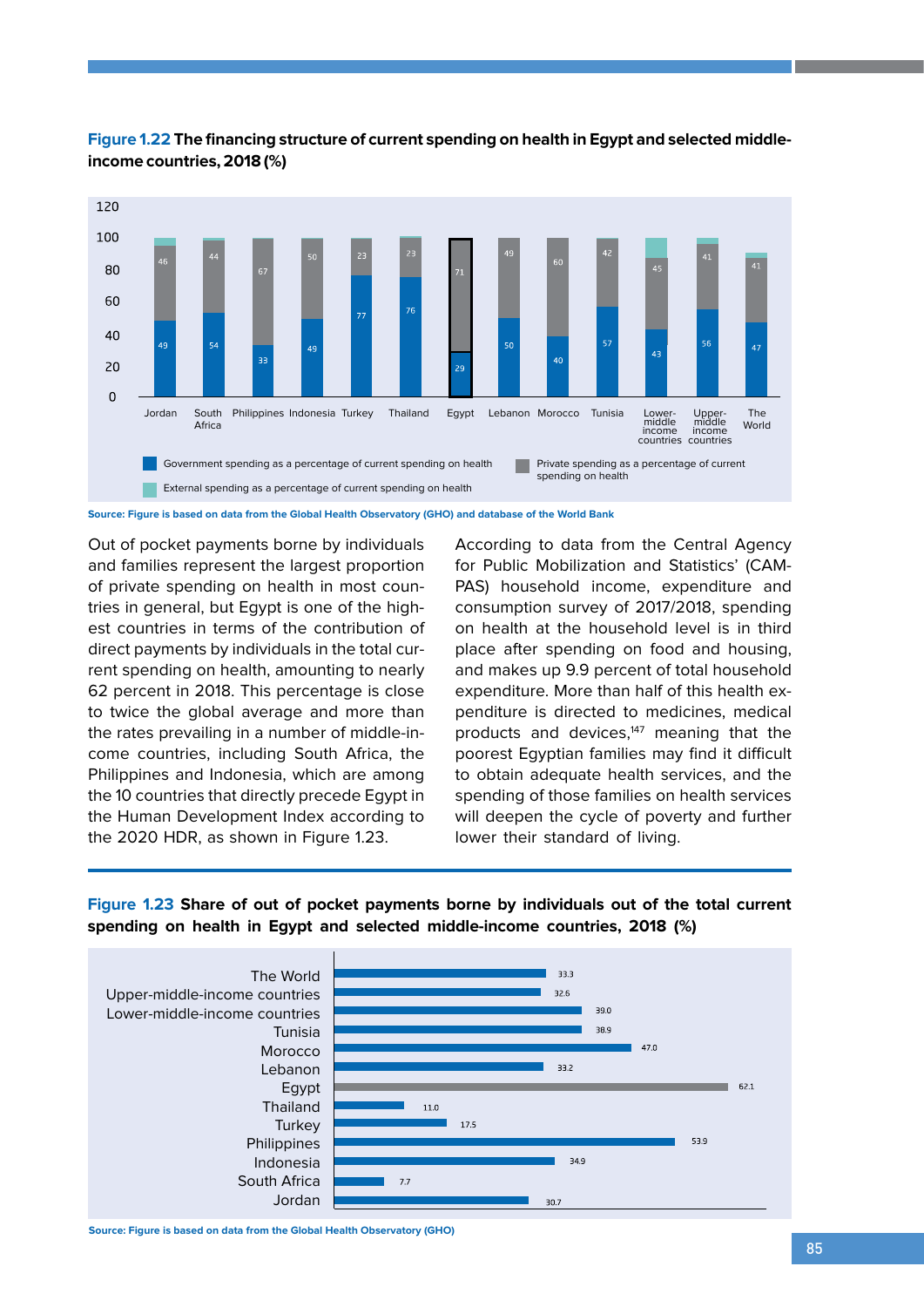Data of the Ministry of Planning and Economic Development indicates that the total investments (public and private) implemented in the health sector amounted to about 9.7 billion pounds on average during the period (2010/2011 and 2018/2019), representing about 2.3 percent of the total investments implemented across sectors. As for the structure of those investments, public investments accounted for about 53 percent on average, compared to about 47 percent for private investments.

## **1.6.3 Government spending on housing and public utilities**

According to the approved budget data for the fiscal year 2019/2020, government (functional) spending on housing and public utilities is about EGP 63.4 billion, which constitutes about 4 percent of overall government spending and 1 percent of GDP. The final accounts data on government spending on the housing sector between the periods 2010/2011 to 2013/2014 and 2014/2015 to 2017/2018, shown in Figure 1.24, shows an increase in spending from 2.5 percent to 3.5 percent of overall government spending on average, and from 0.8 percent to 1 percent of GDP on average, which indicates the attention paid to this sector since 2014.





**Source: The figure is based on the data of the final accounts of the state's general budget for the fiscal years 2012/2013 to 2017/2018 and the approved budget estimates for the fiscal years 2010/2011, 2011/2012, 2018/2019, and 2019/2020, which are published on the Ministry of Finance website (www.mof. gov.eg)**

The structure of government spending on the housing sector according to economic classification indicates that chapter six of the budget (investments) accounts for the vast majority of spending on this sector, constituting about 92 percent on average between 2010/2011 and 2019/2020, compared to an average of

about 8 percent for current spending (including wages) (Figure 1.25). This spending structure is generally consistent with the nature of the sector, which depends primarily on huge investments directed to the construction of housing buildings and public utilities.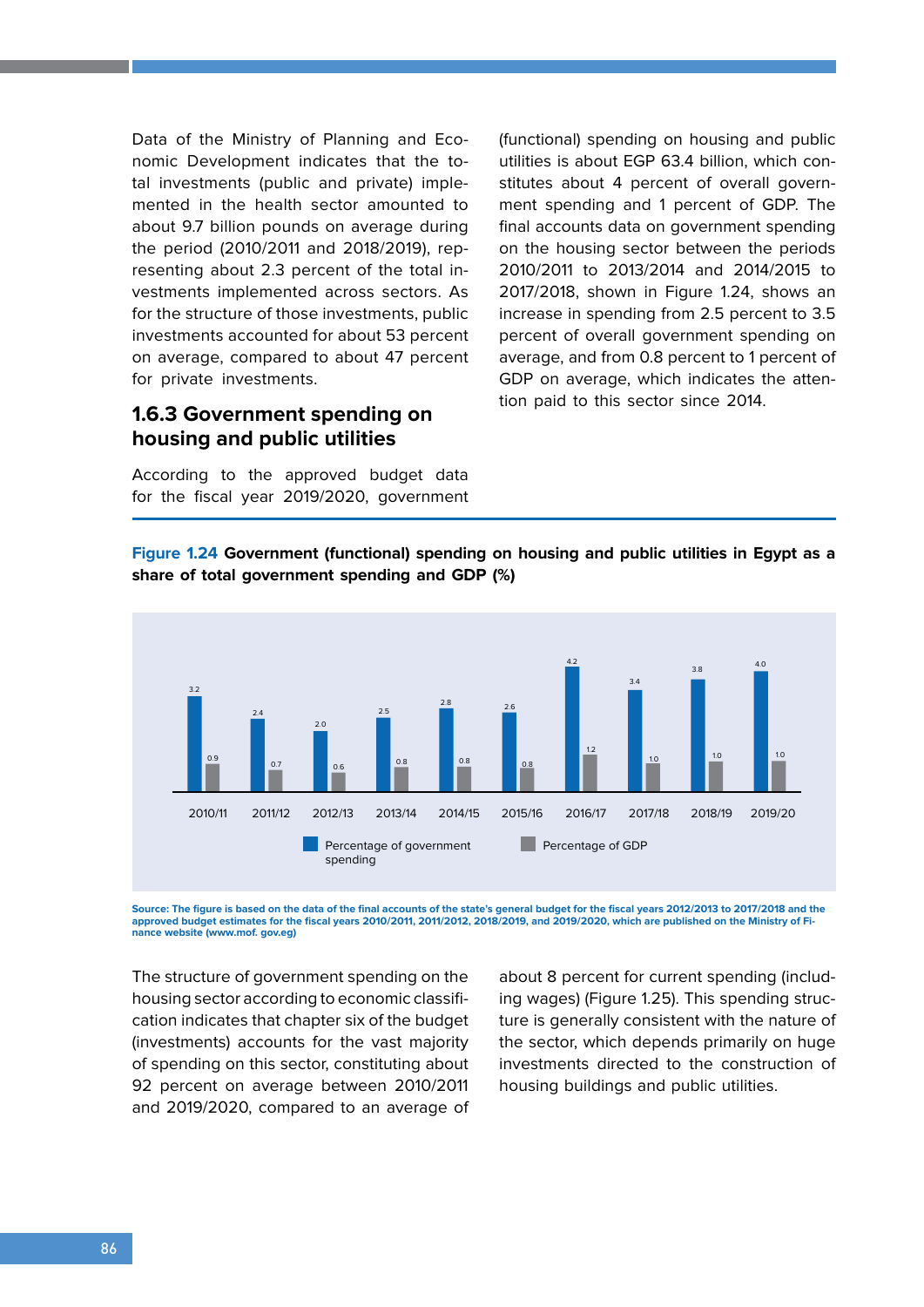**Figure 1.25 The structure of government spending on the housing and public utilities sector according to the budget chapters (%): Average shares during the period (2010/2011-2019/2020)**



**Source: The figure is based on the data of the final accounts of the state's general budget for the fiscal years 2012/2013 to 2017/2018 and the approved budget estimates for the fiscal years 2010/2011, 2011/2012, 2018/2019, and 2019/2020, which are published on the Ministry of Finance website (www.mof. gov.eg)**

On the other hand, data from the Ministry of Planning and Economic Development (MPED) show that the total investments implemented in the construction sector amounted to about EGP 14.4 billion on average during 2010/2011 to 2018/2019,<sup>148</sup> which represents about 2.5 percent of the total investments implemented in all sectors, on average. Public investments in this sector average about 39.1 percent, compared to about 60.9 percent for private investments. An analysis of the development of the value of the investments implemented in the construction sector reveals an increase in the proportion of these investments in the total implemented investments from about 1.4 percent during 2010/2011 to 2013/2014 to 3.4 percent during 2014/2015 to 2018/2019 on average. The proportion of public investments implemented in this sector of the total public investments implemented all over Egypt also increased from 0.9 percent to about 3.7 percent between the same two periods. This reflects Egypt's tendency since 2014 to give greater priority to this important sector, not only in the overall investment map but in the public investment map as well.

Investments in the water and sanitation sectors (which are all public investments) amounted to about EGP 14.2 billion on average during 2010/2011 to 2018/2019,149 and these investments constituted about 8.6 per-

cent on average of the total public investments implemented in Egypt. In contrast to the construction sector, the relative size of the annual average investments implemented in the water and sanitation sector decreased between 2010/2011-2013/2014 and 2014/2015-2018/2019, from 4.4 percent of the total implemented investments to 3.3 percent, and also of the total public investments implemented all over Egypt, from 11.3 percent to 6.5 percent.

# **1.7 The education and health sectors' responses to COVID-19 in Egypt**

Egypt has directed considerable efforts and resources to invest in human capital in recent years, developing health, education and adequate housing systems with the aim of expanding the availability of services to all citizens and improving their quality, and increasing their competitiveness, as outlined above. The government's implementation of the economic reform programme in 2016 helped to enhance these efforts, one of the most important features of which was reforms to the subsidy system. The gradual abolition of subsidies for energy and petroleum products is aimed at increasing the fiscal space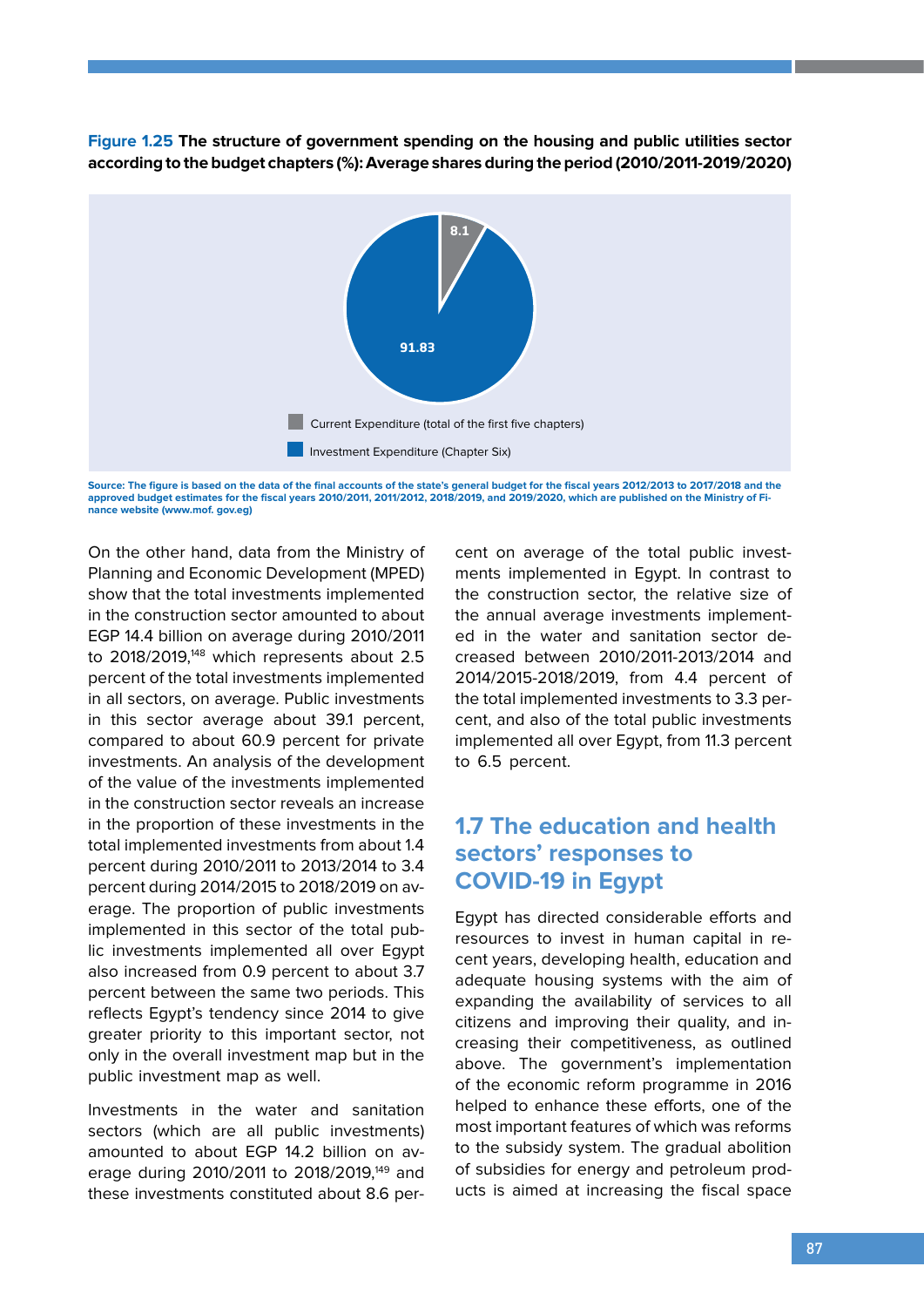available for Egypt to expand spending on the areas that are of top priority and related to the needs of citizens – especially the lower-income groups – such as health, education, and adequate housing.

With the outbreak of COVID-19 and the resulting shocks to the demand and supply sides of the health and education systems, the development of these systems is no longer an option, but rather an absolute necessity and key priority for all governments around the world.

In the health sector, the demand-side shock is represented in the sharp increase in the demand for health services as a result of the pandemic, while the supply shock is related to the ability of the health system to confront the crisis. The COVID-19 pandemic has challenged the capacities of health systems of nearly all countries worldwide. Most countries' health systems have responded by focusing on two main goals at the same time: slowing the spread of cases, and increasing preparedness to tackle the crisis as it develops. In general, the success of countries in achieving these two goals has depended on the availability of four basic components: decisive, rapid and sound management of the crisis by the state, the ability of health systems to provide services, the level of progress in the ICT sector and its role in all stages of the crisis, and the population structure in terms of age groups.150

In the education sector, the COVID-19 pandemic has posed a threat to the progress made by education systems worldwide through two major shocks: the closures of schools and universities in most countries around the world, and the economic stagnation caused by anti-pandemic measures. These two shocks have resulted in learning losses, an increase in dropout rates, an increase in inequality in access to educational opportunities and a decline in the demand and supply sides in the field of education due to the economic crisis. There is a resulting decrease in the ability of families to spend and invest in education on the one hand and a decrease in both government and private spending on education on the other, leading to a decline in the quality of the education provided. These effects ultimately harm the development of human capital and countries' long-term development prospects. To combat this, education systems must respond with a range of policies based on adaptation, continuity management, and improving and accelerating learning, thus limiting the damage done by the pandemic and seizing the opportunity to make education more inclusive, effective and resilient.<sup>151</sup>

## **1.7.1 Education sector's response to COVID-19**

The performance of the education sector in Egypt during the COVID-19 pandemic reflects an acceptable and appropriate level of preparedness to deal with the crisis, especially with regard to the use of distance education mechanisms in schools and in higher education institutions. In general, the preparedness of international schools and universities in Egypt to implement distance learning was higher than that of private and public schools and universities. Within public schools, preparedness was higher for those already implementing the new education system.152

The Ministry of Education and Technical Education (MoETE) took a series of steps to activate distance education systems during the period when schools were closed, including preparing tablets for first and second grade secondary students to access education platforms with different connections (data SIM or home WIFI network). Distance learning activities for technical education students were made available through educational channels (Egypt's Educational Channel, available via Nilesat satellite) and the Technical Education channel on YouTube, while all visual study and educational materials for pre-final years in technical education schools were made available online on technical education sector forums. In addition, a website for communication between students at applied technology schools and teachers during the school suspension period was created. The Ministry of Education and Technical Education has also provided an electronic library (separate from the Egyptian Knowledge Bank) that students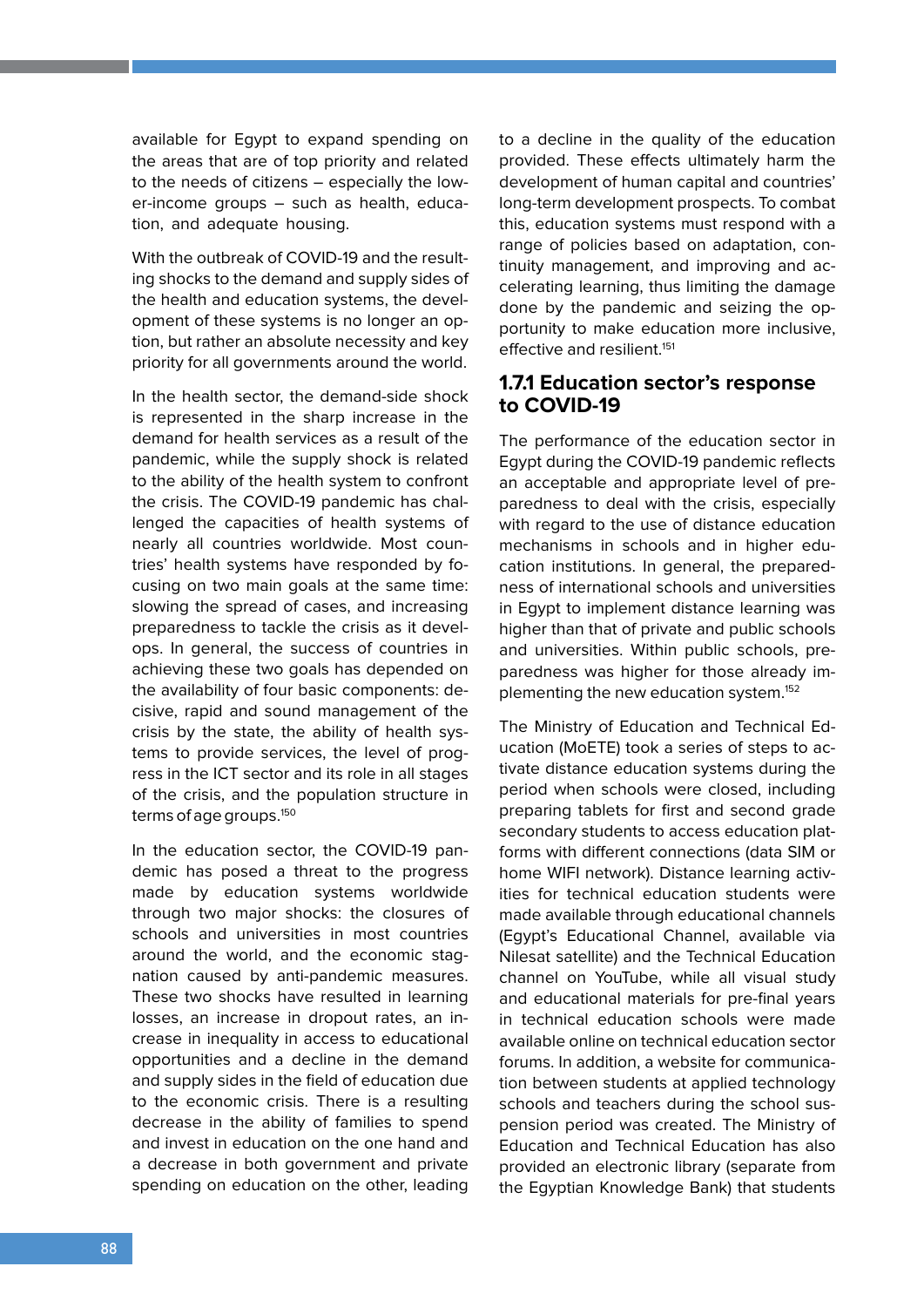can access using mobile phones or computers that includes all curricula for all educational levels from kindergarten to secondary school in both Arabic and English, and large amounts of digital scientific content (including videos, photos, and documentaries) to explain the lessons, in addition to providing an electronic platform for communication between students and teachers. The Ministry has issued a set of decisions and controls to determine the method of evaluating students at all educational levels, and to organize the process of preparing electronic exams for students in the first and second grades of secondary school, as well as taking the necessary precautionary measures to secure high school exam proctoring committees and to safeguard students' health.<sup>153</sup>

Similar measures have been taken to activate the distance education system at the university level, within the limits of the capacity of each university's technological infrastructure. In June 2020, the Cabinet approved the amendment of some provisions of the executive regulations of the Organizing Universities Law, Law No. 49 of 1972, regarding the approval of teaching curricula electronically in the distance education system, as well as conducting exams electronically according to the nature of study in different colleges and institutes, whenever the college or institute has the infrastructure and technological capabilities to do so.

In addition, Egypt has supported the general office of the Ministry of Higher Education and Scientific Research's plan for fiscal year 2019/2020 with funds of EGP 200 million to equip university hospitals to confront COVID-19.154

## **1.7.2 Health sector's response to COVID-19**

Egypt has adopted a phased plan for the health sector to deal with the crisis, focusing its efforts during the first phase (before any cases appeared in Egypt) on expanding awareness campaigns on ways to prevent the virus arriving and on sound community practices, as well as conducting tests for returnees from countries abroad with COVID-19

cases. During the following stages, after the emergence of cases in Egypt, preventive health measures included suspending studies in schools and universities, suspending international air traffic, closing places for public gatherings, and imposing a partial curfew. The Ministry of Health and Population announced the allocation of around 12 hospitals equipped for isolation in a number of governorates, and the preparation of 27 university hospitals for isolation, as well as the allocation of 47 fever hospitals and 35 chest hospitals to examine and transfer suspected COVID-19 cases. University dormitories were equipped as medical areas to isolate simple cases in stages, with a total capacity of about 19,800 beds.<sup>155</sup> In addition, MOHP has adopted a set of initiatives to support digital health in light of COVID-19, including the launch of the Sehet Misr (Egypt's Health) mobile application in April 2020, which can be accessed by smart phones, and which includes educational guidelines and an interactive service to report suspected cases. The General Authority for Healthcare (GAH) has developed various applications and electronic platforms for reservation and diagnosis services, home delivery of medicines, remote medical consultations and health instructions.<sup>156</sup>

Egypt has also strengthened the investment plan of the Ministry of Health and Population's general office for fiscal year 2019/2020 with an additional appropriation of EGP 350 million to increase the capacity of hospitals to deal with COVID-19.<sup>157</sup> Egypt's efforts in dealing with COVID-19 include working to provide all medical and health services and capabilities necessary to deal with cases by increasing the number of hospitals dealing with cases. This includes allocating many public and central hospitals to treat COVID-19 cases and developing a number of fever and chest hospitals in different governorates to do so, as well as preparing and distributing treatments through treatment convoys and units and preparing and distributing treatments for home isolation cases and their close contacts. Central operating rooms were also established for each governorate, specializing in assessing positive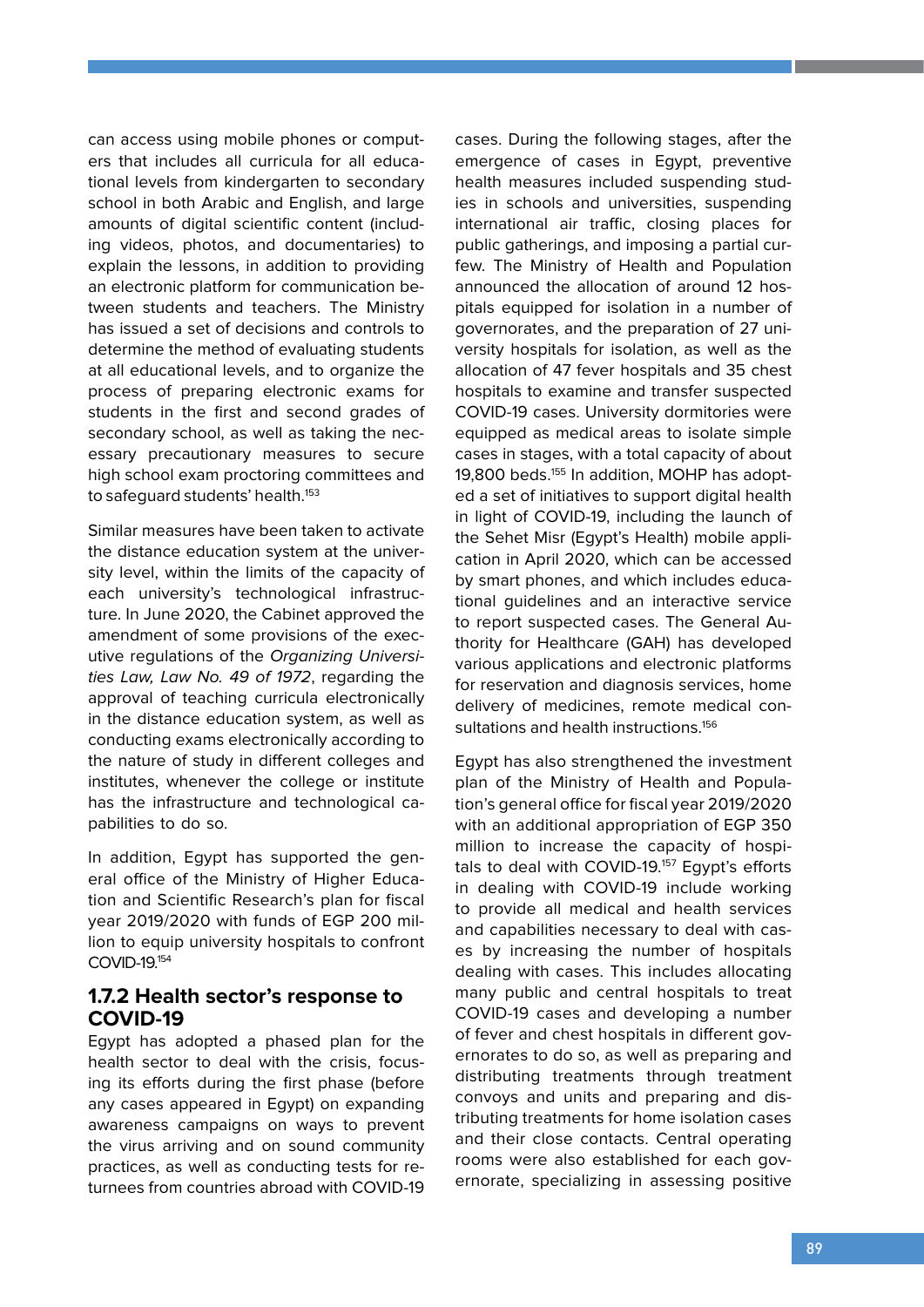cases and distributing them within the governorate's hospitals, following up and operating the governorate's ambulance operations room, and following up on patients in home isolation and dispensing medication to them.158 In response to the risk to the lives of medical workers, Egypt's [parliament](https://www.masrawy.com/news/Tag/25592/%D9%85%D8%AC%D9%84%D8%B3-%D8%A7%D9%84%D9%86%D9%88%D8%A7%D8%A8#bodykeywords) in July 2020 approved a draft law submitted by the government to amend some provisions of an existing law regulating the affairs of the medical professions that work in entities affiliated with the Ministry of Health and Population (other than those covered by special laws or regulations) issued by Law No. 14 of 2014, to increase allowances for medical professions, extend services to members of the medical professions, and to establish a compensation fund for medical professionals who face risks.

## **1.7.3 Egypt's preparedness to respond to COVID-19**

UNDP produced a dashboard to assess the extent of different countries' preparedness to respond to COVID-19 via three basic components: human development, the health system, and connectivity. Table 1.16 shows the results for several countries.

In general, Egypt is assessed to be at a medium level of preparedness, and ranks medium-to-low on equality indicators. Of the indicators of preparedness within the health system, the numbers of doctors and beds in hospitals are at a high/average level, while the numbers of nurses and the amount of health spending are at a medium/low level. Egypt scores better on the connectivity component, with a high level of mobile phone subscriptions, and a high level, close to average, of broadband subscriptions.159

| <b>Table 1.16</b>                                      |                              |                                                               |                                                             |                                                           |                                                     |                                                                            |                                                    |                                                                                          |                                                                                    |
|--------------------------------------------------------|------------------------------|---------------------------------------------------------------|-------------------------------------------------------------|-----------------------------------------------------------|-----------------------------------------------------|----------------------------------------------------------------------------|----------------------------------------------------|------------------------------------------------------------------------------------------|------------------------------------------------------------------------------------|
| <b>Countries' Preparedness to Respond to COVID-19*</b> |                              |                                                               |                                                             |                                                           |                                                     |                                                                            |                                                    |                                                                                          |                                                                                    |
| <b>Country</b>                                         | <b>Human development</b>     |                                                               | <b>Health system</b>                                        |                                                           |                                                     | <b>Connectivity</b>                                                        |                                                    |                                                                                          |                                                                                    |
|                                                        | <b>HDI</b> (value,<br>(2018) | <b>Inequality</b><br>adiusted<br><b>HDI</b> (value,<br>(2018) | <b>Inequality</b><br>index - HDI<br>(percentage -<br>(2018) | <b>Doctors</b><br>per 10,000<br>people<br>$(2018 - 2010)$ | midwives<br>per 10,000<br>people<br>$(2018 - 2010)$ | <b>Nurses and Hospital beds</b><br>per 10,000<br>people<br>$(2018 - 2010)$ | <b>Health</b><br>percentage)<br>of GDP -<br>(2016) | <b>Mobile phone</b><br>expenditure subscriptions<br>per 100<br>people<br>$(2018 - 2017)$ | <b>Fixed</b><br>broadband<br>subscriptions<br>per 100<br>people<br>$(2018 - 2017)$ |
| Algeria                                                | 0.759                        | 0.604                                                         | 20.4                                                        | 18.3                                                      | 22                                                  | 19                                                                         | 6.6                                                | 121.9                                                                                    | 7.3                                                                                |
| Tunisia                                                | 0.739                        | 0.585                                                         | 20.8                                                        | 12.7                                                      | 26                                                  | 23                                                                         | 7.0                                                | 127.7                                                                                    | 8.8                                                                                |
| Lebanon                                                | 0.730                        | ÷,                                                            | $\blacksquare$                                              | 22.7                                                      | 26                                                  | 29                                                                         | 8.0                                                | 64.5                                                                                     | 0.1                                                                                |
| Jordan                                                 | 0.723                        | 0.617                                                         | 14.7                                                        | 23.4                                                      | 34                                                  | 14                                                                         | 5.5                                                | 87.6                                                                                     | $\overline{4}$                                                                     |
| Philippines                                            | 0.712                        | 0.582                                                         | 18.2                                                        | 12.8                                                      | $\overline{2}$                                      | 10                                                                         | 4.4                                                | 110.1                                                                                    | 3.7                                                                                |
| Moldova                                                | 0.711                        | 0.638                                                         | 10.4                                                        | 32                                                        | 45                                                  | 58                                                                         | 9.0                                                | 88                                                                                       | 15.4                                                                               |
| Turkmeni<br>-stan                                      | 0.710                        | 0.578                                                         | 18.5                                                        | 22.2                                                      | 46                                                  | 74                                                                         | 6.6                                                | 162.9                                                                                    | 0.1                                                                                |
| Uzbekistan                                             | 0.710                        |                                                               |                                                             | 23.7                                                      | 121                                                 | 40                                                                         | 6.3                                                | 75.9                                                                                     | 12.7                                                                               |
| Libya                                                  | 0.708                        |                                                               |                                                             | 21.6                                                      | 67                                                  | 37                                                                         |                                                    | 91.5                                                                                     | 4.8                                                                                |
| Indonesia                                              | 0.707                        | 0.583                                                         | 17.5                                                        | 3.8                                                       | 21                                                  | 12                                                                         | 3.1                                                | 119.8                                                                                    | 3.3                                                                                |
| Samoa                                                  | 0.707                        | $\blacksquare$                                                | $\blacksquare$                                              | 3.4                                                       | 19                                                  | $\blacksquare$                                                             | 5.5                                                | 63.6                                                                                     | 0.9                                                                                |
| South<br>Africa                                        | 0.705                        | 0.463                                                         | 34.4                                                        | 9.1                                                       | 35                                                  |                                                                            | 8.1                                                | 153.2                                                                                    | 1.9                                                                                |
| <b>Bolivia</b>                                         | 0.703                        | 0.533                                                         | 24.2                                                        | 16.1                                                      | $\overline{7}$                                      | 11                                                                         | 6.9                                                | 100.8                                                                                    | 4.4                                                                                |
| Gabon                                                  | 0.702                        | 0.544                                                         | 22.5                                                        | 3.6                                                       | 26                                                  | 63                                                                         | 3.1                                                | 138.3                                                                                    | 1.4                                                                                |
| Eqypt                                                  | 0.700                        | 0.492                                                         | 29.7                                                        | 7.9                                                       | 14                                                  | 16                                                                         | 4.6                                                | 95.3                                                                                     | 6.7                                                                                |
| Morocco                                                | 0.676                        |                                                               | $\blacksquare$                                              | 7.3                                                       | 11                                                  | 11                                                                         | 5.8                                                | 124.2                                                                                    | 4.3                                                                                |
| India                                                  | 0.647                        | 0.538                                                         | 16.9                                                        | 7.8                                                       | 21                                                  | $\overline{7}$                                                             | 3.7                                                | 86.9                                                                                     | 1.3                                                                                |
| Kenya                                                  | 0.579                        | 0.426                                                         | 26.3                                                        | $\overline{2}$                                            | 15                                                  | 14                                                                         | 4.5                                                | 96.3                                                                                     | 0.7                                                                                |
| Pakistan                                               | 0.560                        | 0.386                                                         | 31.1                                                        | 9.8                                                       | 5                                                   | 6                                                                          | 2.8                                                | 72.6                                                                                     | 0.9                                                                                |
| <b>Readiness Level</b>                                 |                              | Low                                                           |                                                             | Medium                                                    |                                                     |                                                                            | High                                               |                                                                                          |                                                                                    |

**Source: UNDP (2020a). COVID-19 and Human Development. Global Preparedness and Vulnerabilities Dashboard**

**\*The countries in this table have been selected from the 10 that precede Egypt in the Human Development Report 2020, as well as some non-oil-exporting Middle Eastern and North African countries, and other middle-income countries.**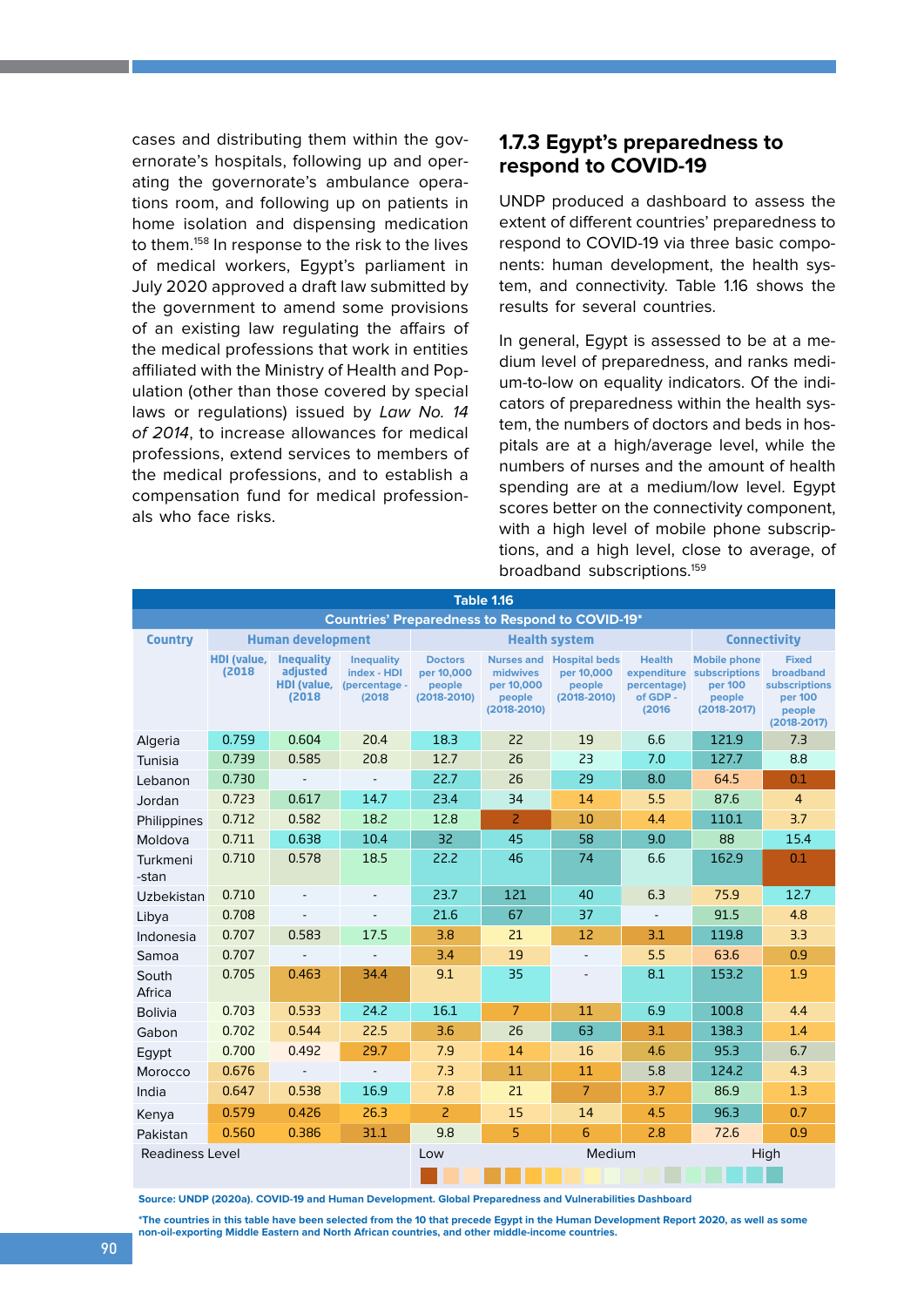# **1.8 Future policies for the education, health and housing sectors in Egypt**

The analysis above highlights a set of challenges facing the education, health and housing sectors which Egypt has been seeking to deal with and aims to focus on in the coming period, with the goal of ensuring the effectiveness of the reform measures that have been taken so far and maximizing their positive effects related to improving the productivity of human capital, to foster sustainable development in all its dimensions.

## **1.8.1 Financing policies and the widening gap between demand and supply**

Financing constraints are one of the most important challenges facing the education, health and housing sectors in Egypt, as they pose a threat to the quality of services provided by these sectors. Specifically, the rates of (functional) government spending on education and health in Egypt are lower than global averages, which makes development of these services more challenging. In addition, the relatively high cost of building housing units is another major challenge facing the housing sector specifically. The problems of inadequate funding are deepened by the widening gap between the demand for education, health and housing services and the available supply of those services. This is closely related to the pressure caused by the continuous increase in the population on the one hand, and the high cost of health, education and housing services provided by the private sector for the broad sector of Egyptians and middle-income families on the other, especially in light of the limited incomes of public sector workers in general.<sup>160</sup>

At the same time, the contribution of the private sector in the financing, implementation and management of infrastructure projects, services and public utilities, in terms of public-private partnerships (PPPs), is relatively

modest, due to the low financial returns or lack of economic feasibility, which increases the burden on the public sector.<sup>161</sup> Despite this, PPPs are expected to assume a growing role in the future in spending on health, education and public utilities, to relieve the pressure on the state budget in this regard. This is especially possible due to the already existing legal framework (Law No. 67 for the year 2010 and its executive regulations), and an enabling institutional mechanism whereby PPP units have been set up in both the Ministry of Finance and the Ministry of Planning and Economic Development. These units provide technical assistance to relevant ministries with regards to PPP project proposals, and puts in place the standards needed for implementation of such projects. Previous successful experiences of PPPs in the water and sanitation sector and in the construction sector (building of new cities) in Egypt indicate potential for similar initiatives in establishing and managing schools and hospitals.

The challenges related to financing health, education and housing services, the widening gap between demand and supply, and the high out of pocket (families' contributions) to financing these services, are not limited to the Egyptian economy alone, but constitute global challenges facing a large number of countries, according to reports issued by international institutions.

For example, the 2019 Human Development Report indicates that in many developing countries, the amount of payments made by the middle classes is not commensurate with the quality of the state services they receive, which pushes individuals to move towards services provided by the private sector. This is shown by the increases in the proportion of students enrolled in private schools at the primary grade level in a number of countries from about 12 percent in 1990 to about to 19 percent in 2014.<sup>162</sup> This trend is consistent with the prevailing pattern in Egypt, where the proportion of students enrolled in private schools increased from 8.8 percent of the total num-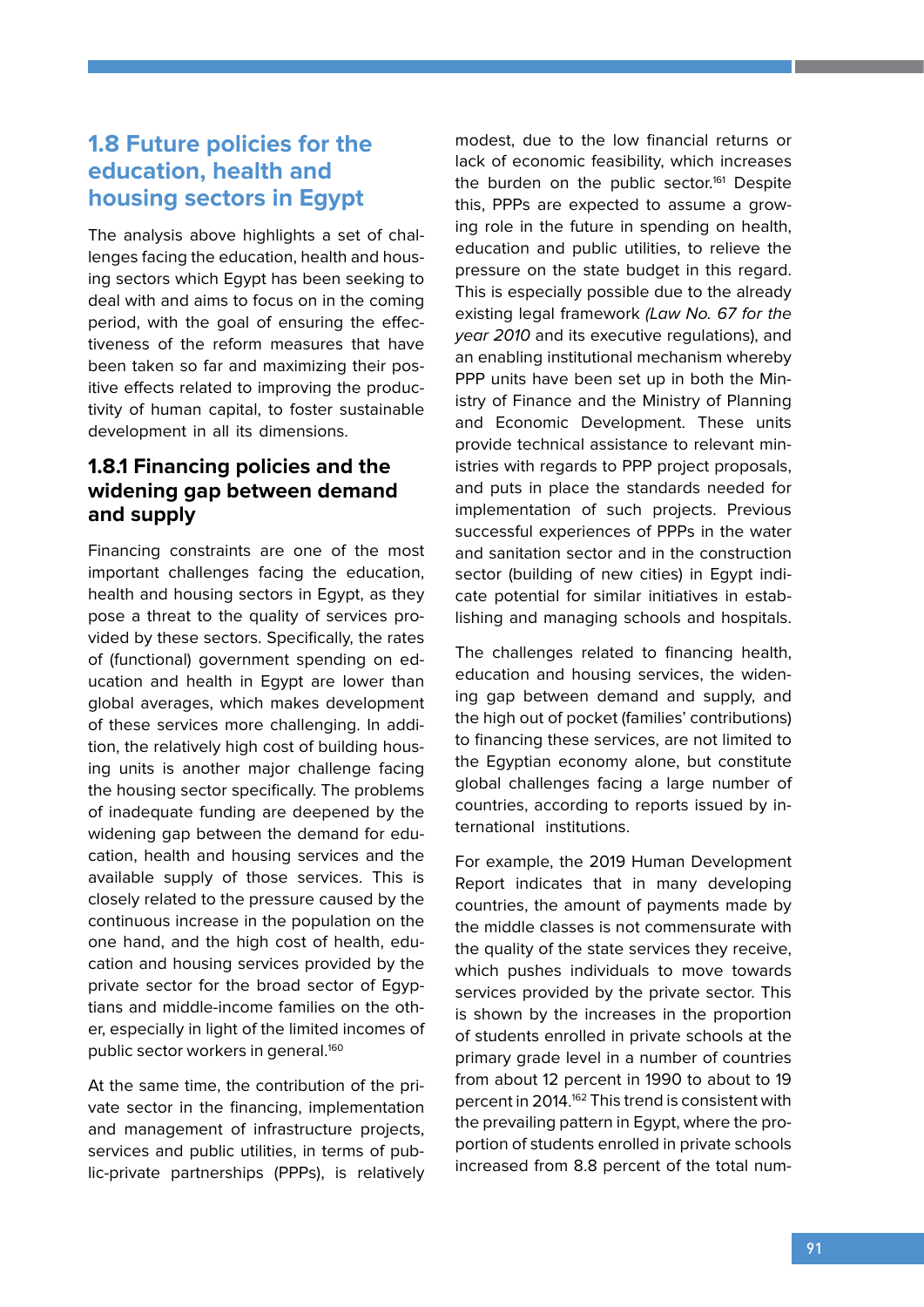ber in pre-university education in 2010/2011 to about 10.7 percent in 2019/2020, and the share of the number of private schools in the total number of schools increased in Egypt between the same two years, from 12.4 percent to 15.2 percent. 163

In addition, a Global Education Monitoring Report by the United Nations Educational, Scientific and Cultural Organization (UNESCO) in 2018 indicates that the high cost of education is one of the main obstacles to the participation of low- and middle-income families in schools. Accordingly, estimating household spending on education is one of the necessary tools for planning educational policies and monitoring their effectiveness and fairness.164 International experience indicates that cash transfers conditional on school attendance encourage poor families to assume their responsibilities related to providing education to their children, and may (if properly used) contribute to overcoming obstacles caused by low family income or poor parental education, as these transfers provide an incentive that helps to cover school expenses that burden poor families.<sup>165</sup>

On the other hand, the lack of school infrastructure (due to lack of funding) is one of the most important obstacles to learning in countries at all income levels, especially in disadvantaged areas.<sup>166</sup> Estimates show that low-income and lower-middle-income countries face an annual financing gap in the education sector of about \$39 billion during 2015 to 2030, which in low-income countries is equivalent to 42 percent of the total cost of education needed to achieve the SDGs' key targets. Meeting this gap requires donor aid for education in low- and lower-middle-income countries be six times higher than 2012 levels.167

Among the proposed solutions is the imposition of a progressive tax on the revenues and profits of private companies in order to direct the resulting resources to deal with the most prominent challenges in the sector, such as providing textbooks, electricity, water and sanitation services in schools with low resources.<sup>168</sup>

The World Health Organization issued a report at the beginning of 2020 listing the most urgent challenges that the world would face over the next decade in the field of health. The report suggested that problems associated with poor financing of health systems worldwide are largely responsible for most of these challenges, including poor access to medicines and health products, lack of effectiveness in preventing the spread of infectious diseases, lack of effectiveness in preparing for or preventing epidemics, and a lack of investment in education and training of health workers.<sup>169</sup> Specifically, the report states that nearly a third of the world's population does not have access to medicines, vaccines, diagnostic tools and other essential health products, which threatens the health and lives of individuals. According to that report, medicines and other health products represent the second largest expenditure for most health systems (after human resources) and the largest component of private spending on health in low- and middle-income countries. Also, countries worldwide spend far more money on responding to disease outbreaks, natural disasters, and other health emergencies than they do on preparing for and preventing them.170

In addition, the chronic underinvestment in the education and training of health workers, as well as a failure to ensure decent wages, has led to a shortage of health workers worldwide, jeopardizing sustainable health and social care services and health systems. It is estimated that the world will need an additional 18 million health workers by 2023 in low- and middle-income countries, which requires new investments in education, training, upskilling and decent wages for health workers.<sup>171</sup> On the other hand, funding constraints hamper the ability to provide water, sanitation and hygiene services to health care facilities, which negatively affects health system performance and quality of care, and increases the risk of contracting disease.<sup>172</sup>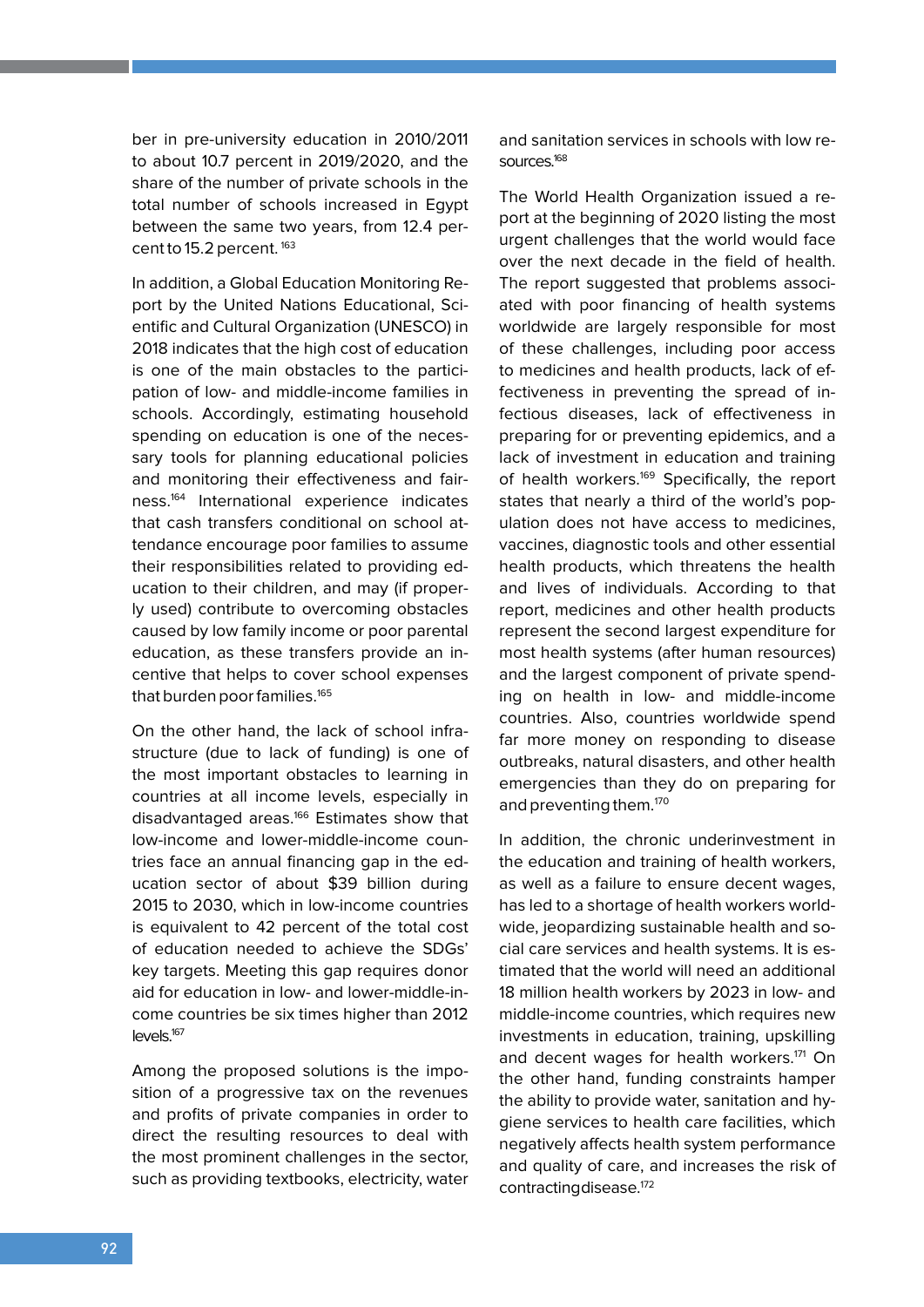With regard to the housing sector, one of the most important challenges facing cities in both developing and developed economies alike is the ability to provide adequate housing and affordable housing service to poor and middle-income citizens. The gap between the actual cost of global housing units and affordable housing costs is estimated at \$650 billion annually, or 1 percent of global GDP, and for some poorer cities that gap may exceed 10 percent of GDP.<sup>173</sup> Global estimates indicate that, by 2025, there will be approximately 440 million urban families globally (at least 1.6 billion individuals) living in inadequate, substandard or unsafe housing or facing financial stress due to poor housing affordability, compared to about 330 million households in 2014 estimates.<sup>174</sup>

It is estimated that replacing housing units below the current standard and building additional units through 2025 requires an investment of between about \$9 trillion and \$11 trillion for construction only. If the cost of the land is included, the total cost may reach about \$16 trillion, of which about \$13 trillion must be financed by the public sector.<sup>175</sup> Among the potential solutions that could help reduce the cost of providing housing are providing land in the right locations, reducing construction costs through value engineering and industrial methods, increasing the efficiency of operations and maintenance, and reducing the cost of financing for buyers and developers.<sup>176</sup> In this context, it is worth noting the initiative of the Central Bank of Egypt for real estate finance, which was launched in July 2021, with an allocation of 100 billion Egyptian pounds, through banks or mortgage companies, and aims to support low and middle income segments of society to acquire adequate housing with low interest rates of 3% for a maximum period of 30 years.177

Although "public" government spending on pre-university education, higher education, scientific research, and health in Egypt (as a percentage of GDP) meets the constitutional obligation, there is a need to increase "functional" government spending on these sectors in order to safeguard that the needed financial resources to develop the services provided in terms of quantity and quality are made available, and to ensure that competitiveness of these services are enhanced in line with international standards (as referred to in the previous analysis).

### **1.8.2 Institutional policies**

The development of organizational structures and administrative and institutional capacities, and the consequent clarification of roles, responsibilities and mandates (both within entities within the same sector, and within those of different sectors) is considered by Egypt to be one of the most important policies to bring about changes in the performance of the country's education, health and housing sectors. For example, within the health sector, boundaries are put in place between the service provider and the financing source. It is also expected that the implementation of the new Universal Health Insurance Law in Egypt will contribute to overcoming issues of overlapping mandates, since it will involve the separation of the General Authority for Healthcare (GAH) and the General Authority for Health Insurance (GAHI), in addition to the establishment of an independent public authority for health accreditation and control that will ensure the quality and accreditation of health services. The government will also continue to strengthen mechanisms to prevent illegal construction and encroachment on agricultural land.178

Egypt aims to reduce the overlapping mandates between the Ministry of Higher Education and Scientific Research and other state bodies in fields related to scientific research, and to establish a unified system to evaluate the performance of universities and research centres at the ministerial level and to follow up on the efficient and effective implementation of their plans and policies.<sup>179</sup> Egypt will also work to reduce the conflict between different state authorities around public land that result from conflicting laws and powers,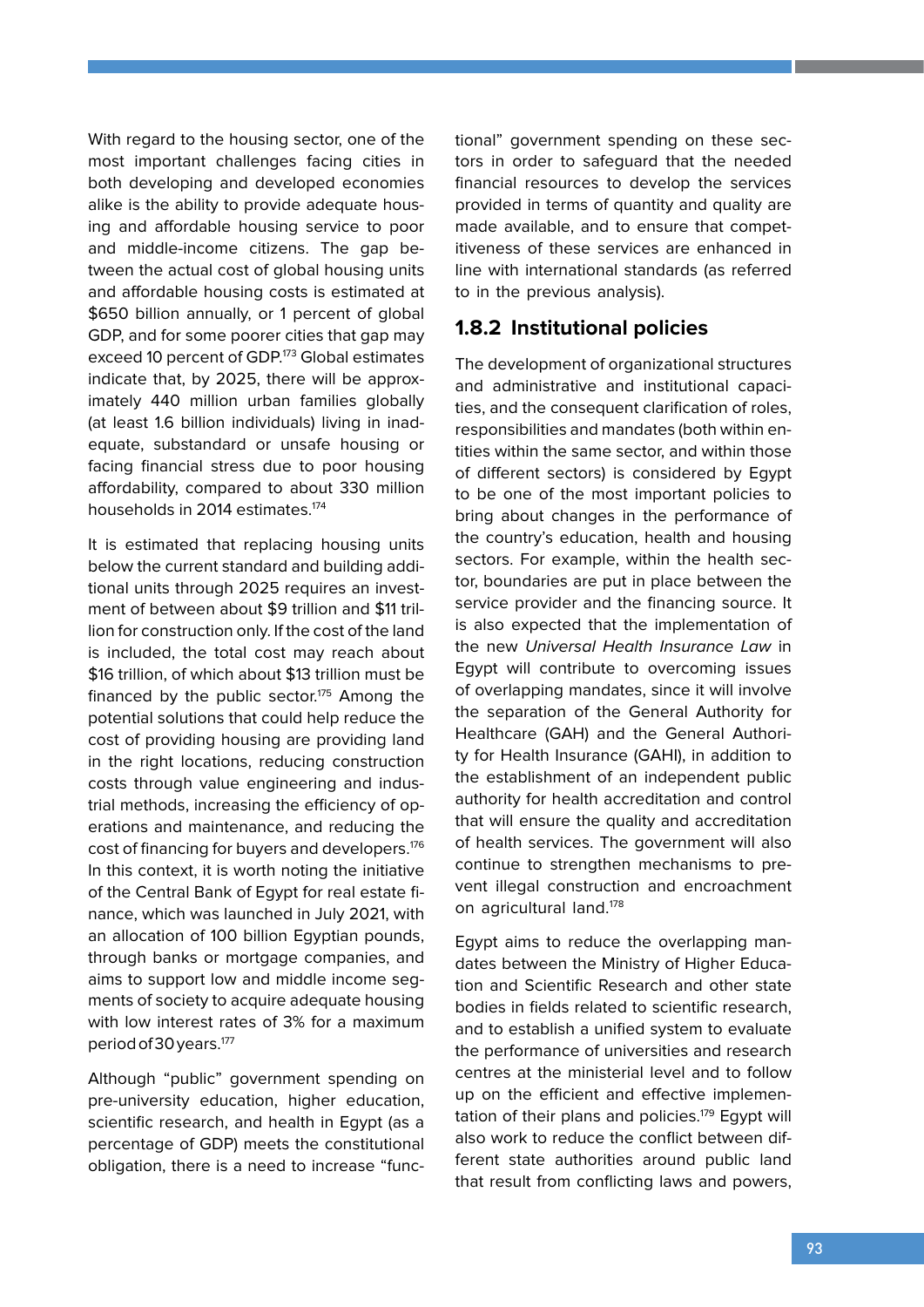will simplify the procedures for obtaining permits from the competent authorities, and will increase the incentives for renting out unused housing units.<sup>180</sup>

It is also necessary to strengthen communication and coordination mechanisms between the authorities concerned with providing health and education services and other relevant government agencies. In addition, mutual coordination between the health, education and housing sectors and development partners from the private and civil sectors is a key issue that requires strengthening the information exchange system between the relevant authorities.181

The government plans to develop the technical and administrative capabilities of human resources in the education and health systems by increasing training allocations<sup>182</sup> and achieving efficiency in distributing human resources in the education and health systems fairly and according to the needs of different geographical areas. In addition, the brain drain, or the loss of skilled human capital to emigration abroad, is one of the most important challenges facing the education and health sectors in Egypt, and one which is negatively reflected in the quality of services provided.<sup>183</sup> A comprehensive programme of work is required to address this issue.

The lack or inaccuracy of data and related information is one of the main institutional challenges facing the education, health and housing systems in Egypt, limiting decision makers' abilities to carry out their planning and executive roles with the required efficiency and effectiveness.<sup>184</sup> In addition, there is potential to benefitting from modern technology (such as big data) in data analysis to serve the formulation of sound policies in the sectors of health, education and housing.185

UNESCO dedicated its 2018 Global Education Monitoring Report to addressing issues related to accountability and its role in building inclusive, equitable and quality education systems, emphasizing that accountability is a means to an end rather than an end in itself, that it is inclusive of all educational actors (government, schools, teachers, parents, students, NGOs, the private sector), and that it should be applied with caution to avoid introducing quick and superficial reforms that have potentially negative consequences.<sup>186</sup> Creating a credible education plan with clear goals is the core of the accountability process in Egypt's education sector, along with allocating resources through transparent and trackable budgets, establishing credible, efficient and effective regulations and monitoring mechanisms, and adhering to follow-up procedures. In addition, the success of any accountability approach depends on an enabling environment that provides actors with the resources, capabilities, incentives and information needed to fulfil their obligations.187

Given that access to information is one of the main pillars of accountability mechanisms in education, health and housing systems, the 2019 Global Human Development Report focused on the essential role that the expansion of data and information availability can play in building objective measurement indicators and developing powerful tools for analysis based on combining data sources, enabling the formulation of policies capable of reducing the disparity in the distribution of human development in general, whether between or within countries.<sup>188</sup>

## **1.8.3 Social affairs policies**

Overpopulation is a major challenge that negatively affects the education, health and housing reform programmes in Egypt. The facilities and services provided by the government sector are not sufficient to absorb the growing demand of an expanding population, especially with the particularly high pressure on the capital, Cairo, and other major cities.<sup>189</sup> The population issue in Egypt is one of the main obstacles to sustainable development as it negatively affects the returns of development, the quality of life of Egyptians, and the quality of services provided. It is also both a cause and a consequence of poverty.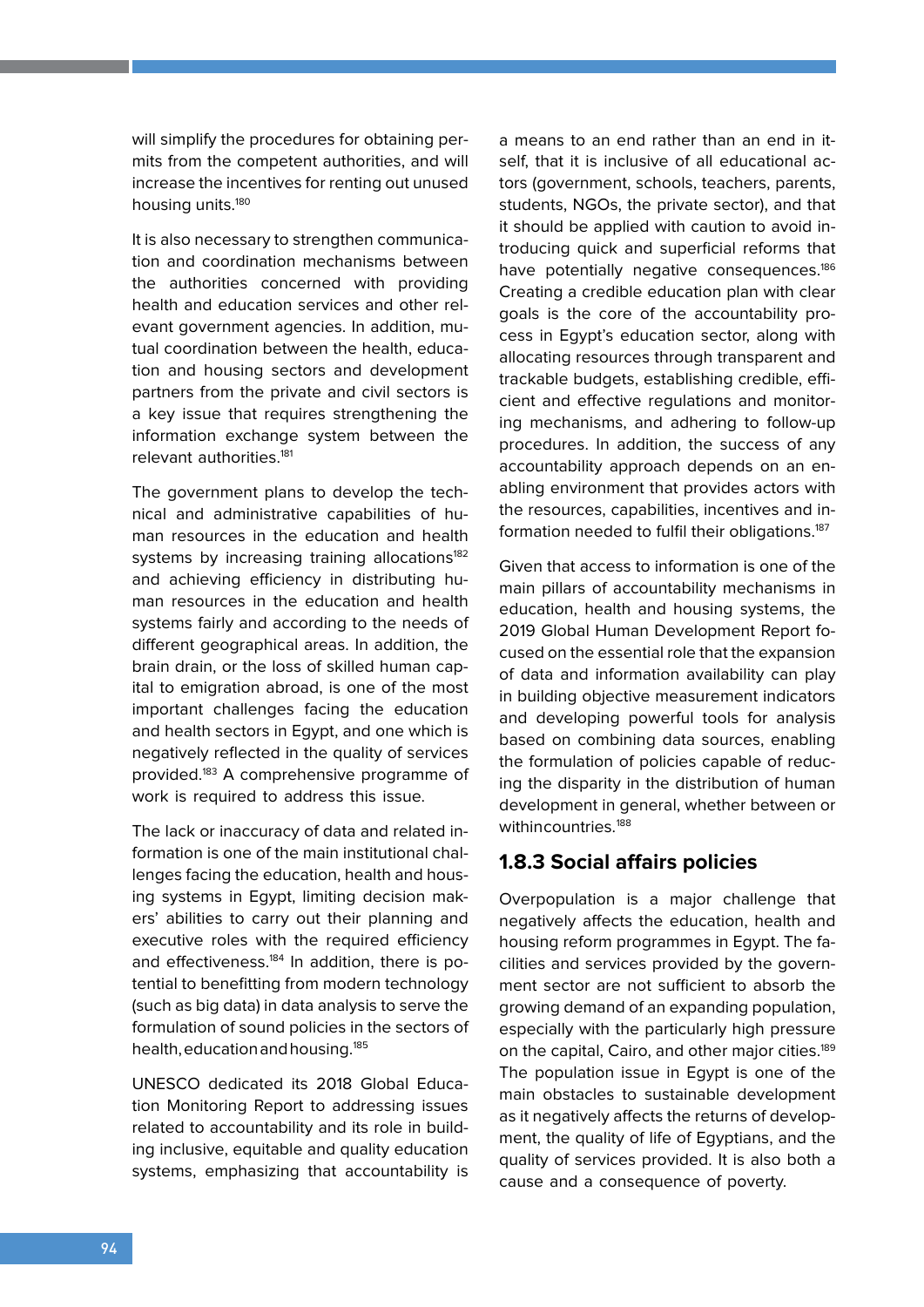The population of Egypt exceeds 100 million people as of 2021, up from around 80 million in 2011, making it the 14th most populous country in the world. The latest edition of the United Nations Population Division estimates that the population of Egypt will reach 120.8 million by 2030 and 160 million by 2050.<sup>190</sup> Despite the decline in the population growth rate in Egypt from 2.4 percent in 2014/2015 to 1.8 percent in 2018/2019, the change in the population pyramid, or population distribution, portends a population boom during the period from 2030 to 2042. This is due to the fact that the most numerous age group according to the 2017 population census are those aged between 0 and 9 years old. Together, this cohort makes up about a quarter of the population, and they will be at the age for marriage and childrearing between 2030 and 2042. Accordingly, the executive plan of the National Project for Family Development 2021-2023 aims to control population growth and improve population distribution by reducing the reproductive rate from the 3.4 children per woman in the 2017 census data to 2.4 children by 2030 and 1.9 children by 2052.<sup>191</sup>

In future reform programmes, Egypt intends to focus more attention on the equitable distribution of health, education and housing services between the different categories of beneficiaries, according to their economic and social conditions, and between different regions and geographical areas. This is due to the fact that the disparity in the distribution of these services, to the disadvantage of poorer people, deepens the cycle of poverty and unemployment and exacerbates the social problems associated with inequality.<sup>192</sup> The phenomenon of squalid overcrowded districts, especially in informal settlements, is one of the most important challenges facing the housing sector in Egypt, and in essence reflects dimensions related to social justice.193

The 2019 Arab Human Development Report Leaving No One Behind: Towards Inclusive Citizenship in Arab Countries showed that disparities between individuals based on

economic and social status is one of the most important areas of injustice in the Arab world, including in Egypt. Specifically, the inability of some groups (whether for reasons related to income, gender or geographic location) to obtain good education opportunities, enjoy healthy lifestyles and obtain adequate housing will undoubtedly reflect on the productivity of these groups, the employment opportunities available to them, and their ability to compete in the labour market, and hence their income level. This increases the poverty of these disadvantaged groups and entrenches inequality and justice, undermines confidence in government effectiveness in providing health and education services, and results in a low level of satisfaction with the services provided among members of these demographics.194According to WHO, one of the best ways to reduce health inequalities is to provide primary health care that meets the majority of an individual's health needs. As a result, WHO is calling on all countries to allocate an additional 1 percent of their GDP to primary health care, so that more people have access to the quality basic services they need close to home.<sup>195</sup>

The overlap or correlation between inequality in the distribution of income and inequality in the distribution of human development opportunities is discussed in detail in the 2019 Human Development Report. The report focuses on issues related to justice in the distribution of human development, whether within or among countries, noting that inequality in the level of human development results in undesirable effects on societies and social cohesion, and on individuals' trust in governments and institutions. It also limits individuals' ability to reach their maximum potential, both within work and outside. Issues related to injustice or inequality in general should therefore be understood and addressed via a new, people-centred approach, and in a framework that goes beyond focusing on income dimensions or superficial measures of inequality based on averages. This perspective should also bear in mind the global chal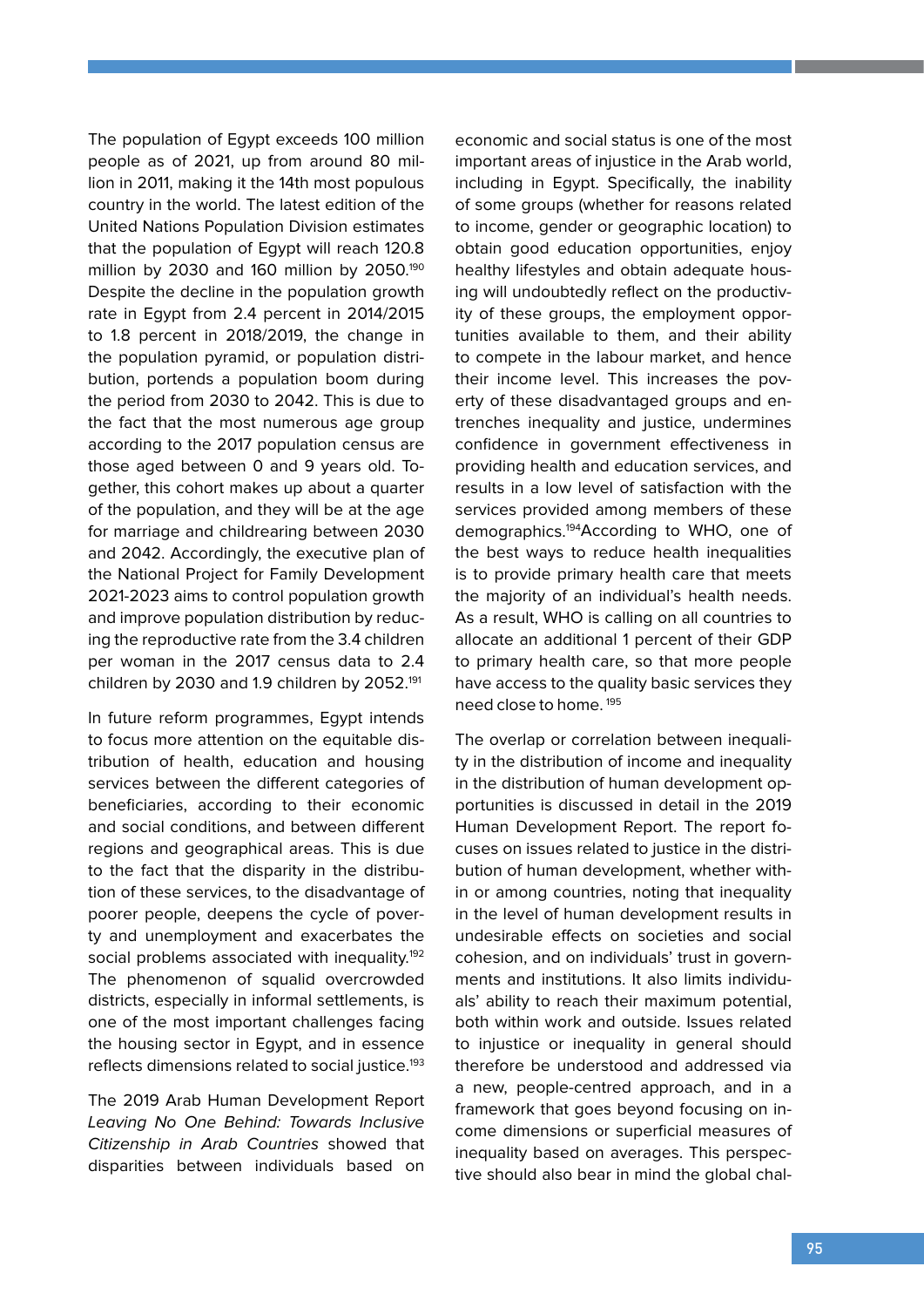lenges and transformations associated with climate change and technological progress.196

Since inequalities in the distribution of human development opportunities, which accumulate throughout life, usually reflect deep imbalances within society, the economy and political structures, addressing such inequalities necessarily requires dealing with those structural factors. For example, social and cultural norms and customs are largely responsible for behaviour that perpetuates gender inequality globally.<sup>197</sup> This issue is of particular importance in the Egyptian context, as the pre-eminence of traditional cultural views around the role of women and women in the workplace negatively affects girls' schooling and their ability to actively participate in various aspects of life and engage with different sectors, including the health, education, scientific research and housing sectors.<sup>198</sup> While the gender gap in net enrolment rates in pre-university education in Egypt has almost disappeared, gender inequality in employment and employment opportunities still exists and comprises a major challenge for the country's development plans. The 2019 Human Development Report proposes explicit policies to address stereotypes and stigma around disadvantaged groups as one of the tools required to tackle gender inequality.199

In addition, there is a need to give priority in educational reforms to expanding the provision of quality education opportunities for people with disabilities that suit their specific requirements. This is one of the points emphasized in the 2019 Arab Human Development Report (AHDR) Leaving No One Behind: Towards Inclusive Citizenship in Arab Countries as a key human development challenge for the region, and is further complicated by inconsistency in definitions of who can be considered people with disabilities, and by the poor availability of relevant data.<sup>200</sup>

Although Egypt has made important strides in this field through the concept of special education schools, there is a need to expand the services provided to these groups by adopting policies more responsive to their needs. These may include more suitable curricula, educational materials or methods of teaching or adapting classrooms and equipment, in line with the concept of inclusive education, which seeks to remove obstacles that prevent access to education.

The national initiative Hayah Karima, which was launched in 2019, is a serious step towards investing in the development of Egyptians and distributing development gains in a fair manner. This initiative aims to achieve comprehensive development for rural communities most in need, with the aim of eliminating multi-dimensional poverty and improving living conditions in Egyptian villages. The initiative focuses on a set of interventions that target most vulnerable families in rural communities, the elderly, people of determination, women heads of households, and children. Specifically, this initiative focuses - with regard to providing decent and adequate housing - on building housing complexes in the villages most in need, and extending water, sewage, gas and electricity connections inside homes. In terms of medical services, the initiative aims to build hospitals and health units, provide equipment and medical staff, and launch medical convoys to provide health services. As for educational services, the initiative focuses on building schools and nurseries, raising their efficiency and equipping them, and providing educational cadres, as well as establishing literacy classes.<sup>201</sup>

Government policies aim to take advantage of the available opportunities to enhance investment in human capital. There is a strong political will for development and change in education, health and housing. On education, there is a clear move to change existing educational methods, both pre-university or higher, in favour of more innovative methods, and to develop the skills of students, and to link educational outcomes with the labour market, especially in terms of the skills required to keep up with technological developments. There is also a strong propensity to support the health sector, especially in light of the